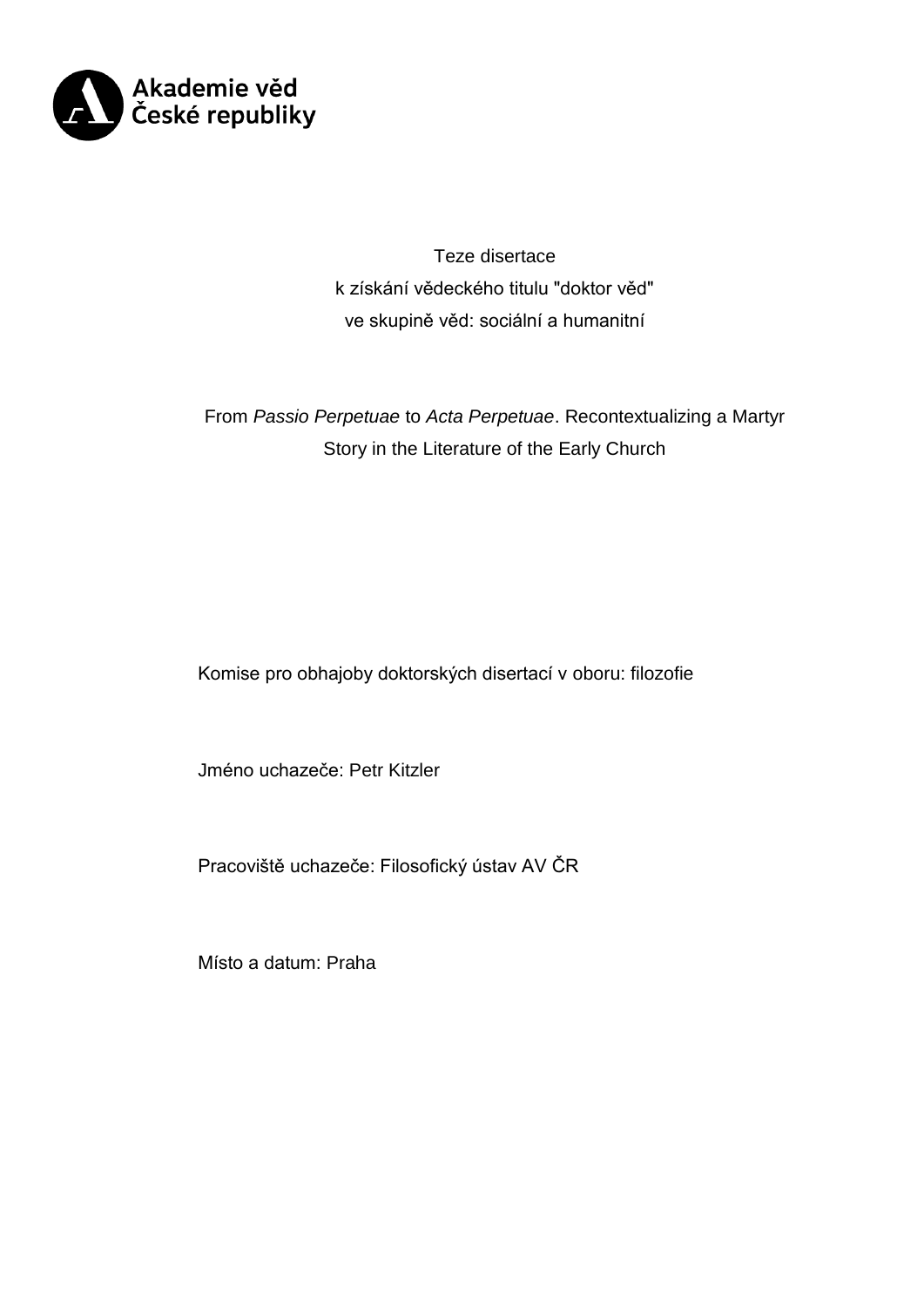### **Introduction: Aims and Structure**

Amongst the earliest reports on Christian martyrs, one that occupies a central place in the literature is that of the passion and death of Vibia Perpetua, an educated 22-year old woman from Carthage in North Africa, who died in the early third century A.D. (ca. 204) together with another young woman, Felicity, and several men during combat against wild beasts in the Carthaginian amphitheatre. The literary representation of these events, the famous *Passion of Saints Perpetua and Felicity* (*Passio sanctarum Perpetuae et Felicitatis*) is a work which resonates to this day with the urgency of the voice of the young Christian wife, mother and martyr with a power that belies the almost two millennia between her times and the present day.

Being one of the most famous early Christian writings, it has been extensively examined in previous research. Therefore, this book primarily focuses on an area that has so far been somewhat marginalized or even overlooked by modern interpreters: the recontextualizing of the *Passio Perpetuae* in the subsequent reception of this text in the literature of the early Church, from the time of its composition in the early decades of the 3rd century up to the 5th century, when the interest in this narrative culminated, inasfar as this can be judged from the extant sources. The outer limit of our investigation, the fifth century, closely associated with the figure of Augustine, delimits a symbolic point of break after which the memories of Perpetua, Felicity, and their fellow martyrs start to fade in the literary memory, only to re-emerge in the early Middle Ages, changed and reshaped, not only in various martyrologies, but also later in Jacobus de Voragine's the *Golden Legend*.

The aim of this book is thus to shed light on the origins and subsequent fate of one of the most famous hagiographic texts of the early Christian era and to illuminate the road of reinterpretation that the Christian martyrs, the brave *athletae Christi*, had to travel in the centuries to come before finding their place in the post-Constantine society and Church. At a more general level, this book may be understood as a casestudy of the ways in which the concept of sainthood evolved over time alongside the changing historical and religious climate, and of the strategies by which the church authorities responded to these changes. As a result, I try to present not only the first complex investigation of the reception of the *Passio Perpetuae* in the Christian Antiquity but also to unravel the motivation behind the later reinterpretations which find their consummation in the mid-fifth century reworking of the original known as *Acta Perpetuae* whose genesis and purpose is newly interpreted.

The book is divided into three main parts. In the first part, I examine the *Passio Perpetuae* from a philological and literary-historical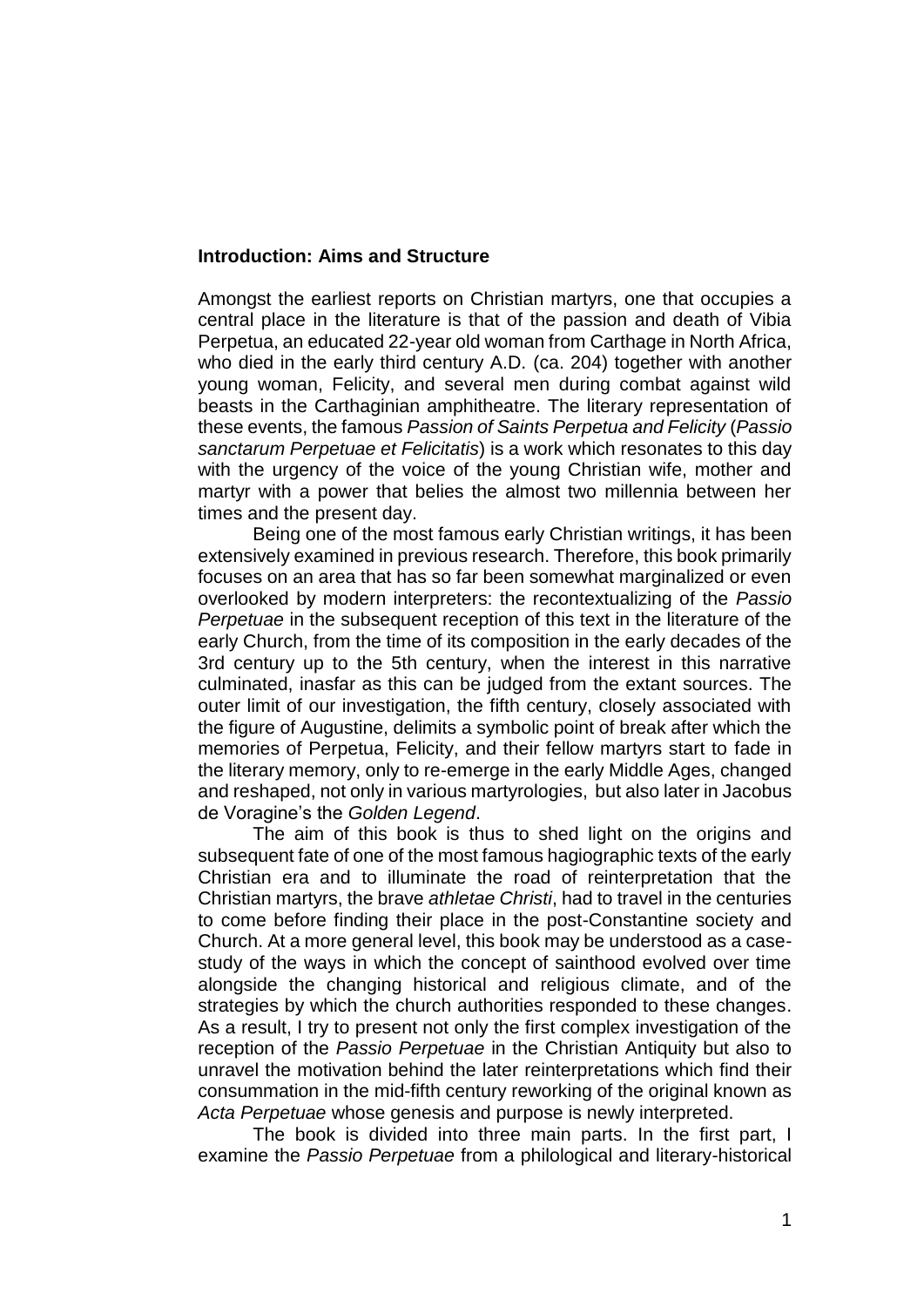perspective and attempt to investigate the questions that the work raises in these respects. After positioning the narrative in the context of the earliest literature of martyrdom, the subsequent chapters deal with dating issues, authorship, surviving versions of the text, and finally its theological background.

The second part of the book, comprising four subsections, looks at the innovative aspects of the *Passio Perpetuae* that set it apart from other martyr texts and to which its renown may arguably be attributed. Allowing for some simplification, these innovative aspects may be divided into three categories. The first of these is the subversion of the existing social and gender hierarchies that placed women in a position of invariable subordination to men and emphasized the social roles that the standards of antiquity obliged women to fulfil. The second is the attribution to Perpetua of qualities that in antiquity were traditionally the domain of men. The third is the accentuation of the exceptional spiritual power of martyrs – again predominantly of Perpetua – in the community of believers: a power which rivalled the authority of the bishops.

The final part, forming the very core of the book, examines the impact and life of the *Passio Perpetuae* from the time of its writing up to the time of Augustine. In its chapters, I aim to demonstrate how the account of the death of Perpetua and her comrades was recontextualized in the subsequent literary tradition of the early Church. A special emphasis is placed on the way the initial revolutionary potential of the text came to be gradually weakened or appropriated for the theological purposes of later centuries. In chronological order, I analyse all relevant texts in which Perpetua and her comrades are mentioned or that quote or refer to the record of their martyrdom, and attempt to demonstrate the ways in which these texts strive to normalize the innovative aspects of the *Passio Perpetuae.*

### **Part I.** *Fortissimi martyres – The Passio Perpetuae* **as a pre-text**

The first part of this book begins with an outline of the historical context of the earliest martyr literature and then examines the *Passio Perpetuae* as the pre-text for its later adaptations, recapitulating the individual stages in the evolving understanding and interpretation of the text as these unfolded in the scholarship of the last century.

1) The *Passio Perpetuae* was written shortly after the events it recounts, perhaps between 203 and 205.

2) The text is made up of three linguistically and stylistically distinct parts. This in principle seems to confirm the claim of the anonymous editor that the narrative contains the very words of the martyrs Perpetua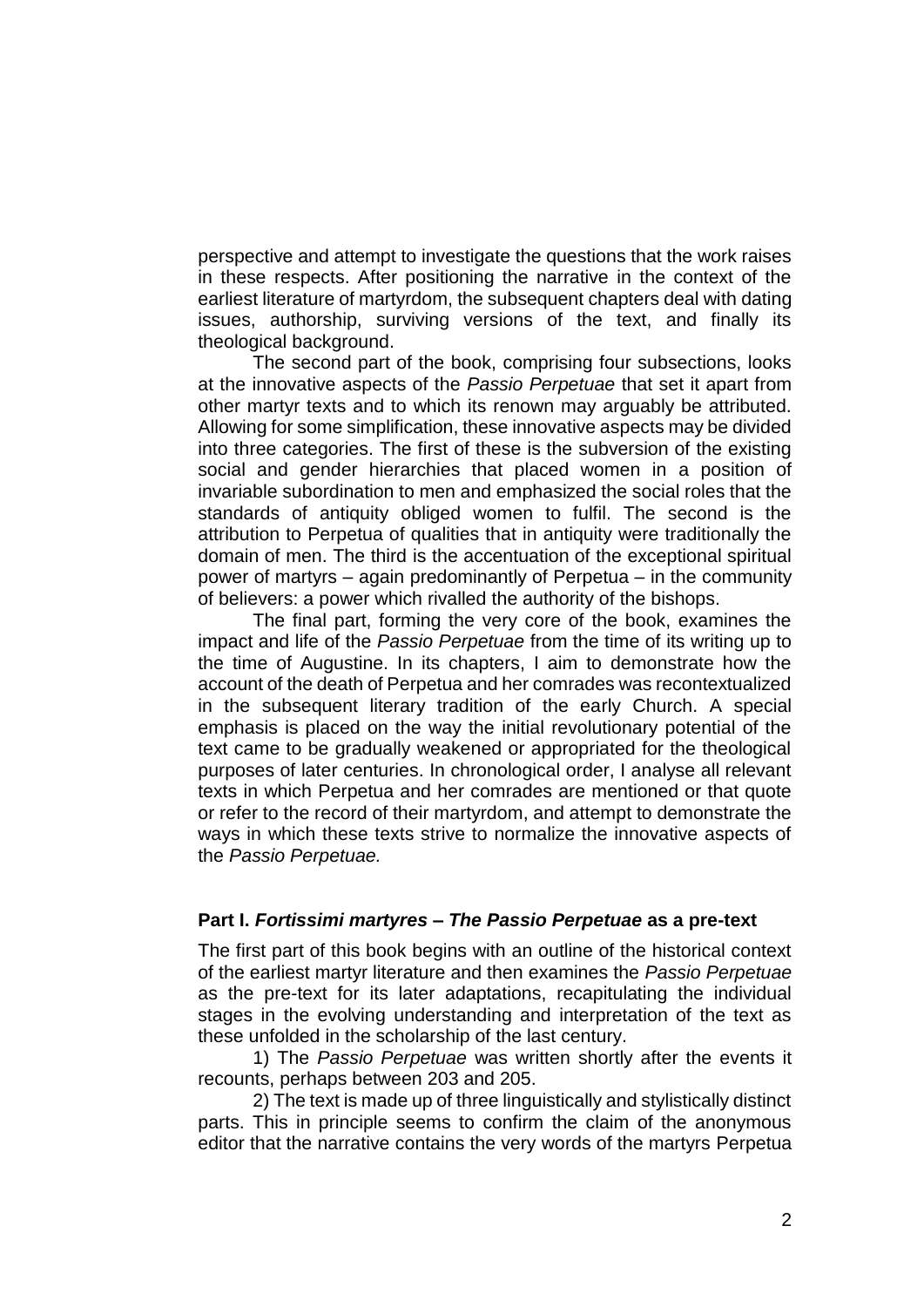and Saturus, complemented by an account written by the editor himself. Although it is certain that the wording of the text as we have it now was modified by the anonymous editor and hence hardly contains the authentic *ipsissima verba* of the two martyrs as they wrote them down "in their own hand", based on the evidence available to us, we cannot consider the text to be fictitious or forged. The visions in Perpetua's and Saturus' sections of the narrative also appear to be authentic.

3) The anonymous editor, who probably eyewitnessed the events, was not Tertullian of Carthage. That fact that the editor was an eyewitness does not necessarily imply that his passages of the text correspond verbatim to the actual events.

4) Of the two Greek and Latin versions that have survived, the Latin version is to be considered primary, and the Greek one to be a translation, which probably existed by the end of the third century already and may have not been based on the particular Latin version that is available to us today.

5) The *Passio Perpetuae* is not a Montanist document and cannot therefore be viewed through the lens of the subsequent schematic categorization into "orthodox" and "heretic" (Montanist).

### **Part II.** *Nova documenta fidei***: The** *Passio Perpetuae et Felicitatis*  **and its innovative features**

The *Passio Perpetuae* contains a number of elements which defied the contemporary social, gender, and theological hierarchies, and these potentially subversive features are dealt with in the second part of this book. In the text, Perpetua is accorded social and spiritual (theological) authority that on the one hand radically challenged the traditional status a young woman of that time would have had, as well as her anchoring in the network of social and familial bonds, especially as far as *patria potestas* was concerned. On the other hand, Perpetua exemplified the extraordinary power martyrs had within the still unrigid hierarchy of the Church on its way to becoming institutionalized. Although similar examples of this power of martyrs can be found in the extant early Christian martyr narratives, and is also attested by several references in Tertullian's works, in the *Passio Perpetuae* these examples appear both to an exceptional extent and are given a very clear articulation.

The gamut of these spiritual gifts goes far beyond the charismata known from the previous tradition (prophetic visions; the presence of Christ in the martyrs and their close contact with him; or martyrs' intercessory powers through which believers beg for the forgiveness of their own sins), and some of the aspects can be described as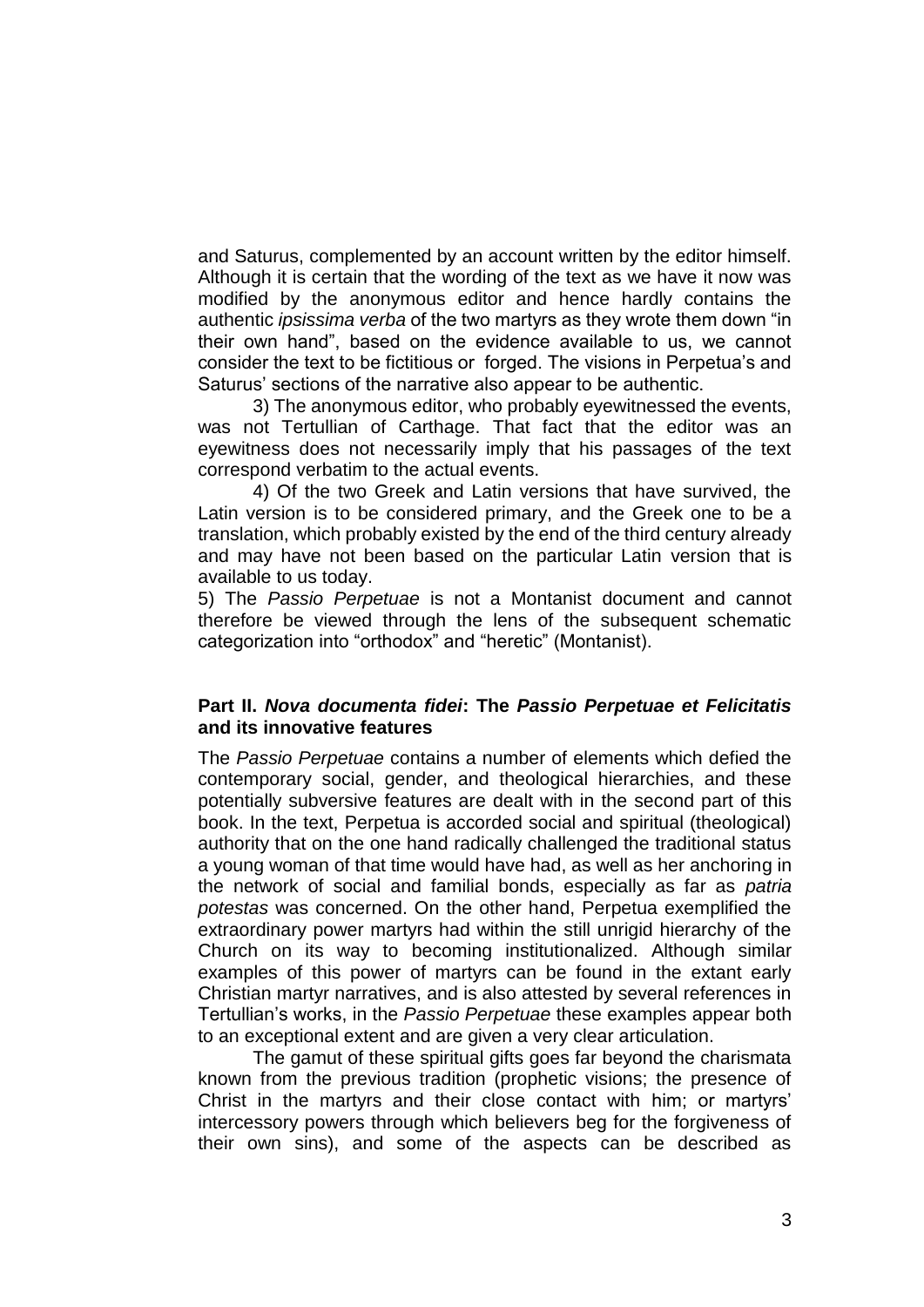unprecedented. This applies not only to Perpetua's implicitly indicated power to settle disputes between high Church dignitaries, but above all to the fact that through the power of her intercessory prayers she was able to commute the posthumous punishment of her late pagan brother.

The *Passio Perpetuae* thus simultaneously incorporated potentially revolutionary aspects from two areas. In the social realm, the *Passio* clearly articulated a Christian identity (*Christianus sum*), defining it at the same time through a radical repudiation of its non-Christian or earthly correlate, which essentially comprised all the traditional familial and social bonds that had to be dissolved if the Christian believer were to embrace the family of God's faithful. Perpetua's case also demonstrated that the heretofore strictly defined, society-imposed roles were no longer applicable to this community of believers in which death by martyrdom is seen as a rebirth into the true life. This reversal of traditional values is reflected in the realm of gender as well: a woman honoured by God with the crown of martyrdom could not act in a purely feminine fashion, i.e. as the standards of antiquity saw femininity, but through her actions such a heroine takes on characteristics traditionally thought to be male in the world of antiquity. Ultimately, it is the martyr herself who steers and controls her own life and acquires power over others, albeit this restoration of self-autonomy and self-definition comes at the cost of sacrificing her own life in the imitation of Christ.

In the theological realm, the *Passio Perpetuae* asserted the special authority and power of God's witnesses, proving that the active presence of the Holy Spirit was not confined to biblical times but was very much alive even then, distributing spiritual gifts, including those which seemed new and unusual. To believers, the *Passio* further served as proof of the posthumous fate of those who kept their faith till the end, as well as proof of the glory that awaits them in heaven after their martyrdom, by the right side of Christ himself. It was in the *Passio Perpetuae* that the popular concept of the martyr who becomes *alter Christus* and whose spiritual power is superior to the institutional authority of churchmen found its clear articulation. Just as Perpetua was able to change the posthumous fate of her dead brother through her prayers, so can Christians, who regularly commemorate her passion during liturgy when her story is read, hope to receive similar grace through an imitation of her life and martyrdom, which is itself an imitation of the passion of Christ (*imitatio Christi*).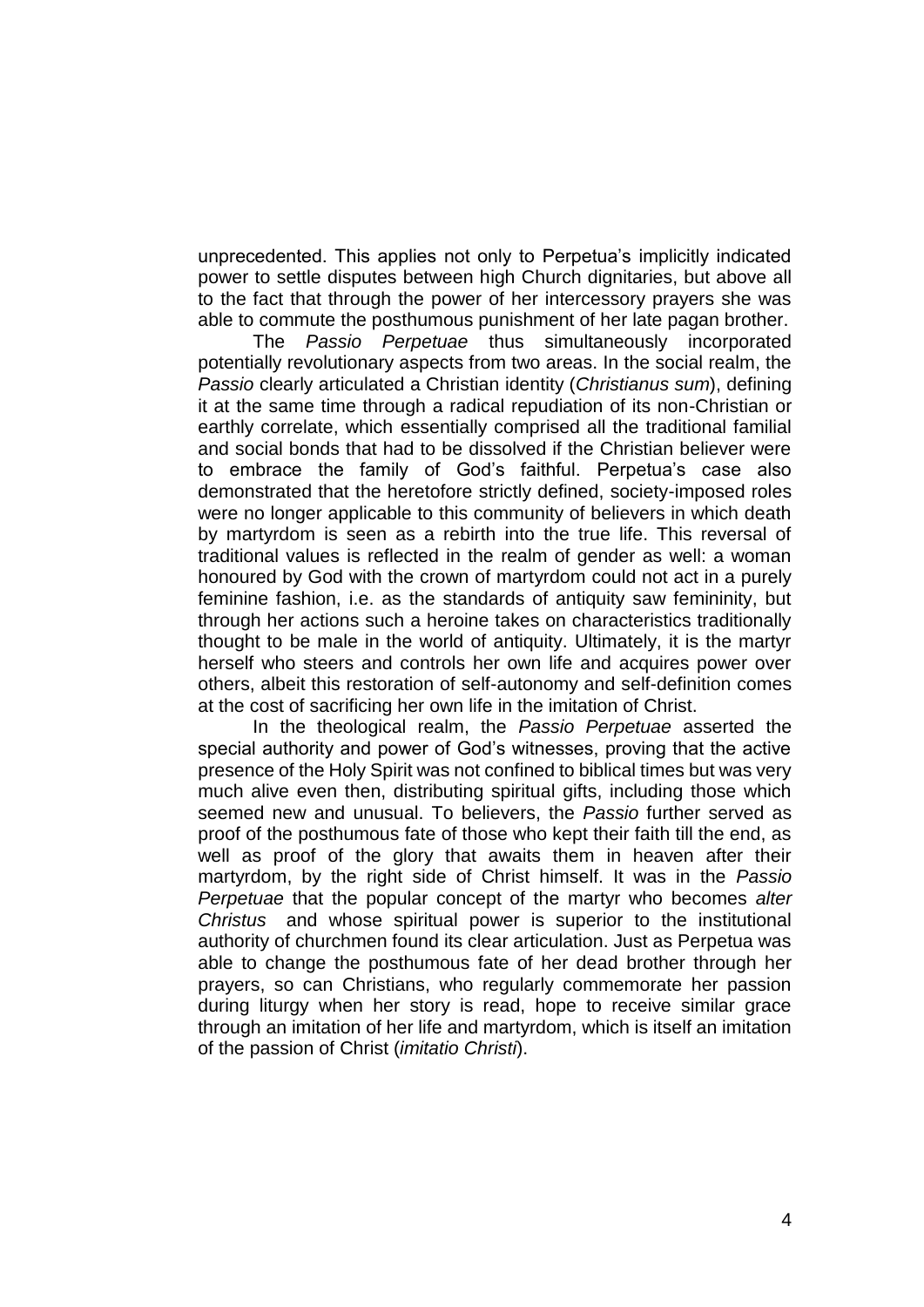# **Part III. From** *exemplum fidei* **to** *admirandum, non imitandum***: The**  *Passio Perpetuae et Felicitatis* **and its later interpreters**

The revolutionary potential of the *Passio Perpetuae* with its implied subversion of the social, gender, and theological patterns did not go unnoticed by the readers or listeners. This is apparent from the lengths to which the later interpreters, to whom the last part of this book is dedicated, went to demonstrate to the Christian believers how to understand the text "correctly".

The reinterpretation of the original *Passio* was a natural consequence of the changing times, and the end of the persecution of Christians was of course a fundamental milestone in this respect. "The time when a martyr's death ceased to be a real life choice for the orthodox Christian called for heroes of a new kind, who had deserved their laurel 'wreath of justice' (*corona iustitiae*) not through a single act of selfsacrifice but rather through daily martyrdom (*martyrium cottidianum*) that consisted in strict asceticism," as Jiří Šubrt has succinctly noted. This gradual shift can be seen rather clearly in the first phase of the reception of the *Passio Perpetuae,* which occurred as early as the Decian, Valerian, and Gallienus persecutions of Christians around the middle of the 3rd century.

# **a) The first stage of reception:** *Admiratio et imitatio*  **(Tertullian and North African passions of martyrs)**

This was a time when Tertullian's doctrine asserting that a martyr's death is the pinnacle and consummation of a Christian's life and that his or her soul will directly enter heaven after martyrdom still resonated strongly – a doctrine that Tertullian also defends on the basis of the *Passio Perpetuae*. During this period, the *Passio Perpetuae* played a key role, at least in the history of North African hagiography.

The extent of the influence and veneration our text enjoyed some fifty years after it was composed is indicated by the *Passio Montani et Lucii* and the *Passio Mariani et Iacobi.* Though these martyr accounts acknowledge the original text only *tacite*, they nevertheless follow the *Passio Perpetuae* closely in terms of their structure, content, and lexicon. However, this was also a time when we first hear voices trying to frame the cult of the martyrs in an institutional setting within the still-forming Church hierarchy. Without (yet) addressing anyone in particular, these voices tried to regulate the veneration in which the believers held Perpetua and her story. In his *Vita Cypriani,* Pontius firmly clings to the principle formulated by Cyprian himself, namely that a bishop is superior to martyrs within the Church hierarchy, particularly in consideration of the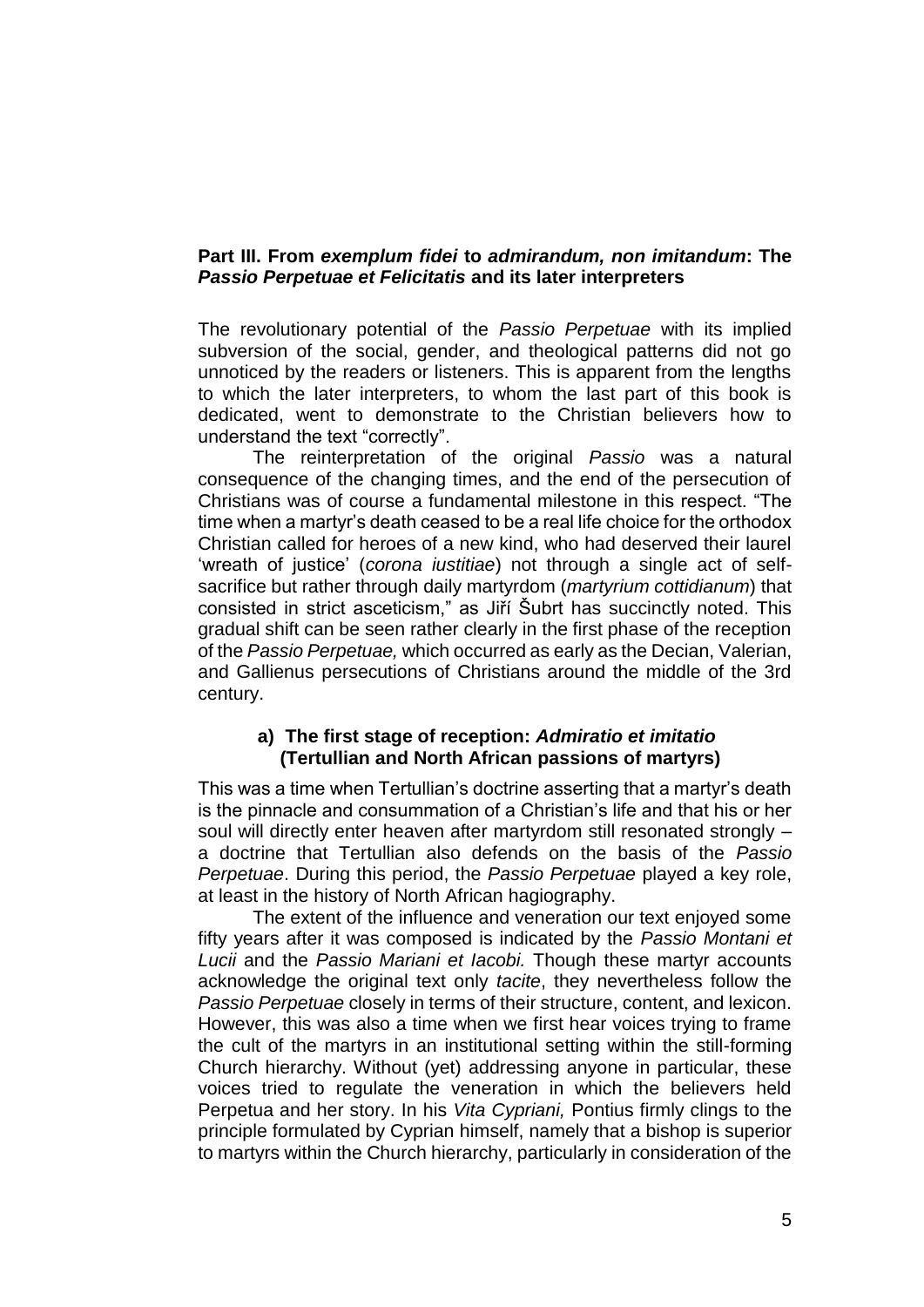fact that Perpetua and the other Christians in whose honour the *Passio Perpetuae* was written were mere catechumens.

### **b) The second stage: Spreading the cult in the 4th /5th centuries**

There were hardly any mentions of the *Passio Perpetuae* in the contemporary literature between the end of the 3rd and the end of the 4th centuries but we know for certain that the cult of Perpetua and Felicity was successfully spreading during this time.

In the 4th century, we find clearly visible traces of the cult of Perpetua and Felicity in Rome and Spain, where it has spread from Carthage, the cradle of their worship. First, both martyrs were included in the Roman *Depositio martyrum*, a sort of liturgical calendar that is contained in the Roman *Chronography of 354* and records the dates of feast days of martyrs venerated within the Roman Church. There are two points that need to be stressed: the *Depositio martyrum* is a purely local document; and Perpetua and Felicity are, together with Cyprian (whose cult was generally more wide-spread in late antiquity), the only "foreign" saints who were included. From approximately the same time, we have evidence of the dissemination of the cult in Hispania which also indicates a direct knowledge of the text of the *Passio:* a sarcophagus discovered near modern-day Burgos in Spain (Quintana de Bureba, forty kilometers northeast of Burgos) depicts a scene from Perpetua's first vision: her ascent of the ladder.

Perpetua and Felicity are mentioned in the 5th century by Prosper Tiro of Aquitaine, and the anonymous author of the homily delivered in honour of the martyr Polyeuctus (*BHG* 1566) in one of the Eastern Churches, probably around 363, provides us with a literary piece of evidence proving that the knowledge of Perpetua's story continued to spread farther afield during that time.

The knowledge of Perpetua's story in the Greek East, evidenced by *Passio Polyeucti*, goes hand in hand with the rooting of its cult here. Perpetua (mentioned together with Saturninus) has her entry in the early fifth-century *Martyrologium Syriacum*, which is known to be a translation of a Greek compilation written around 360 (and thus roughly contemporaneous with the text of *Passio Polyeucti*). The direct allusion to Perpetua's vision in Greek *Passio Polyeucti* thus seems to indicate that by the mid-fourth century the Greek translation of the *Passio Perpetuae* circulated in the East and was used both by the hagiographer of Polyeuctus and by the compilers of Greek martyrologia. We may hypothesize even further: given the fact that Perpetua and Felicity appear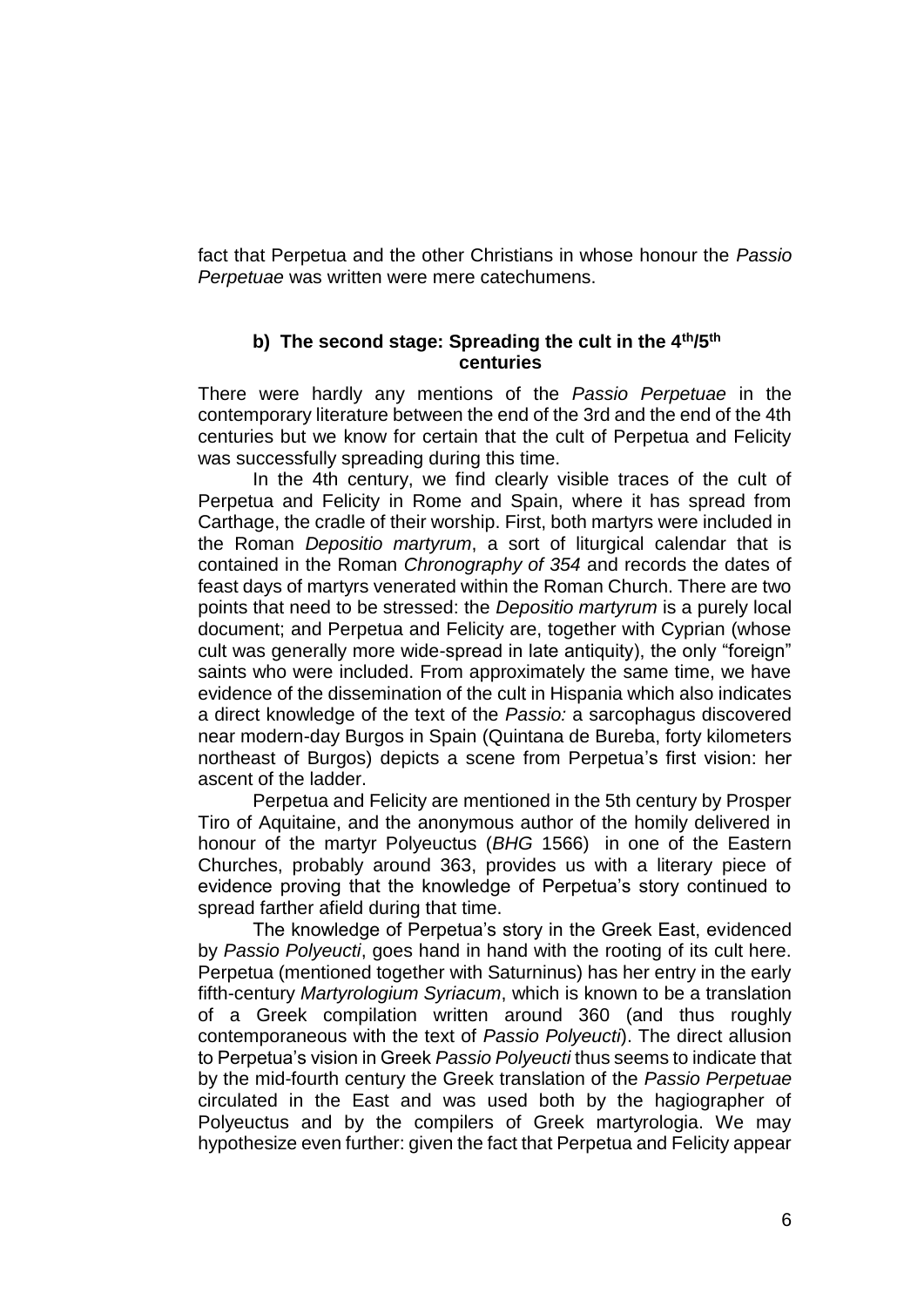in the Roman *Depositio martyrum* some 150 years after their martyr death (ca. 203), and their occurrence in Greek martyrologia is datable to approximately the same time (ca. 360), there is perhaps no need to suppose a long interval between the composition of the Latin original of the *Passio Perpetuae* and its Greek translation.

The circulation of the Greek translation of the *Passio Perpetuae* in the fourth century seems to be confirmed also by other sources. The opening section of the Greek version of the prologue of *Passio Perpetuae*  appears verbatim in one of the recensions of the *passio* of Procopius of Scythopolis. Finally, *Martyrologium Hieronymianum*, being slightly later than the Greek source of the *Martyrologium Syriacum* on which it partly drew while adding new material as well, has entry on Perpetua and other martyrs.

The evidence mentioned here does not allow us to glimpse any reinterpretation of the story of Perpetua, Felicity and their fellow martyrs. On the contrary, these sources confirm that the cult of Perpetua and Felicity spread successfully during this time. Furthermore, it seems that in the Greek speaking East at least there was not felt any need at large to smooth over the problematic aspects of *Passio Perpetuae*. Probably the "canonic" status of their *passio* which the text acquired during the third century when martyrs were considered perfect Christians had still its bearing.

## **c) The third stage:** *Admiranda, non imitanda* **(Augustine and his followers)**

While in the Greek East the esteem of both Perpetua, Felicity and their story in the fourth and early fifth centuries is clearly witnessed by the successful spreading of their cult (bolstered also by the existence of Greek translation of their martyrdom) without any traceable need to reinterpret their *passio*, the change that the cult of martyrs underwent in the Latin West following the Constantinian turn is best exemplified in that phase of the reception of the *Passio Perpetuae* which is associated with Augustine and his successors. The chief issue for the Hipponian bishop is the fact that martyrdom is at this point no longer the perfect consummation of the life of a Christian believer (particularly in view of the Donatist martyrs), but the tradition of martyrdom of the first three centuries is still very much alive, as it is continually re-presented at regular liturgical readings of the martyrs' acta, and commemorated on the feast days of the martyrs. The original exemplary function of martyr narratives, however, had become counterproductive by Augustine's times. Perpetua's subversion of the traditional hierarchies was at that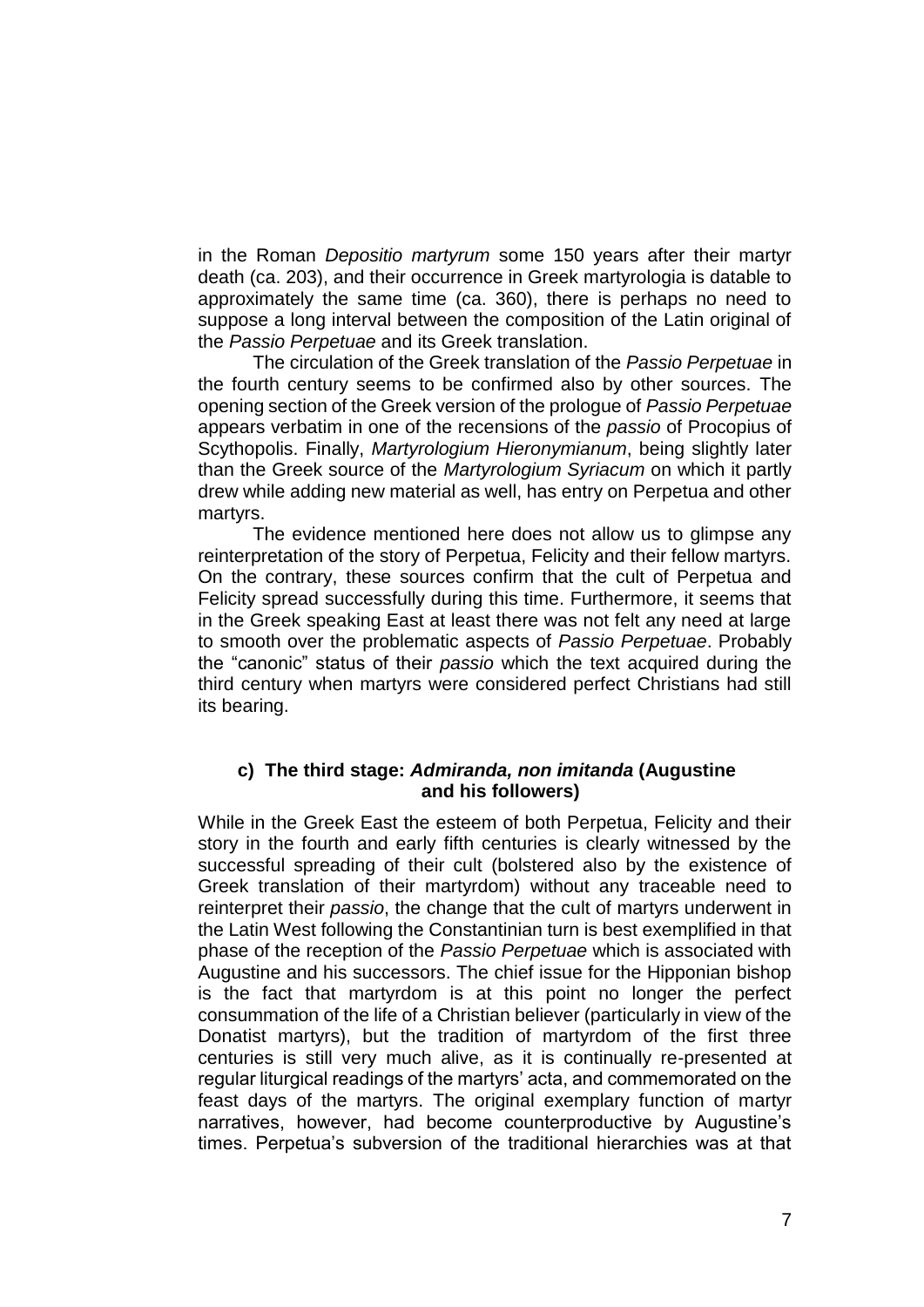time no less valid and in many ways even more strictly defined or codified, and hence the "message" of the text called for a reinterpretation that would make it conform to the new era and its changed ideal of sainthood.

Augustine himself is troubled by two problematic and potentially subversive aspects of the *Passio Perpetuae*. These are Perpetua's spiritual power, which allows her to intervene effectively on behalf of the dead, and her rejection of most standard social norms. Whereas the first aspect is, at least in Augustine's understanding, a matter of subtle theological speculation (even though it touches on the more general theme of the relationship between an individual lay person and authority / Church), the second aspect is one that primarily concerns ordinary believers.

That is why in his erudite tract, Augustine, by means of a speculative interpretation of the relevant passage, tries to ward off the theological threat implied in Perpetua's proclaimed power to change the posthumous fate of her dead brother. In his *Sermones ad populum*, on the other hand, he concerns himself with the normalization of the social issues of the *Passio*, and this subject area also provides him with a much wider scope for his reinterpretations. Though his sermons do not lack a polemic settling of scores with the Pelagians and Donatists, his chief aim is to remove martyrdom from the realm of the personal experience of a believer who is exceptionally close to God, to the more universal realm of theology, where it is of little relevance what special gifts this or that martyr was endowed with, but rather that this endowment happened in Christ and for his glory. Martyrdom was to Augustine a closed chapter of history, and the martyrs themselves are presented as peerless titans from a bygone era, whose acts the rest of us in our insignificance cannot emulate – all we can do is wonder in amazement and adore the martyrs' acts from afar, for in these acts the power of Christ came to be manifested in extraordinary ways.

Augustine's authority influenced his North African disciples, who essentially reiterate the motifs Augustine had introduced in their own sermons dedicated to Perpetua and her fellow martyrs.

### **d) The final stage of reception and the consummation of recontextualizing (***Acta Perpetuae***)**

This path of reinterpretation that the *Passio* travelled over nearly three centuries culminates in the text that is traditionally designated as the *Acta Perpetuae*, which has survived in two different versions. This text has not so far been systematically examined, and its function and the circumstances of its writing have been veiled in many unknowns. In the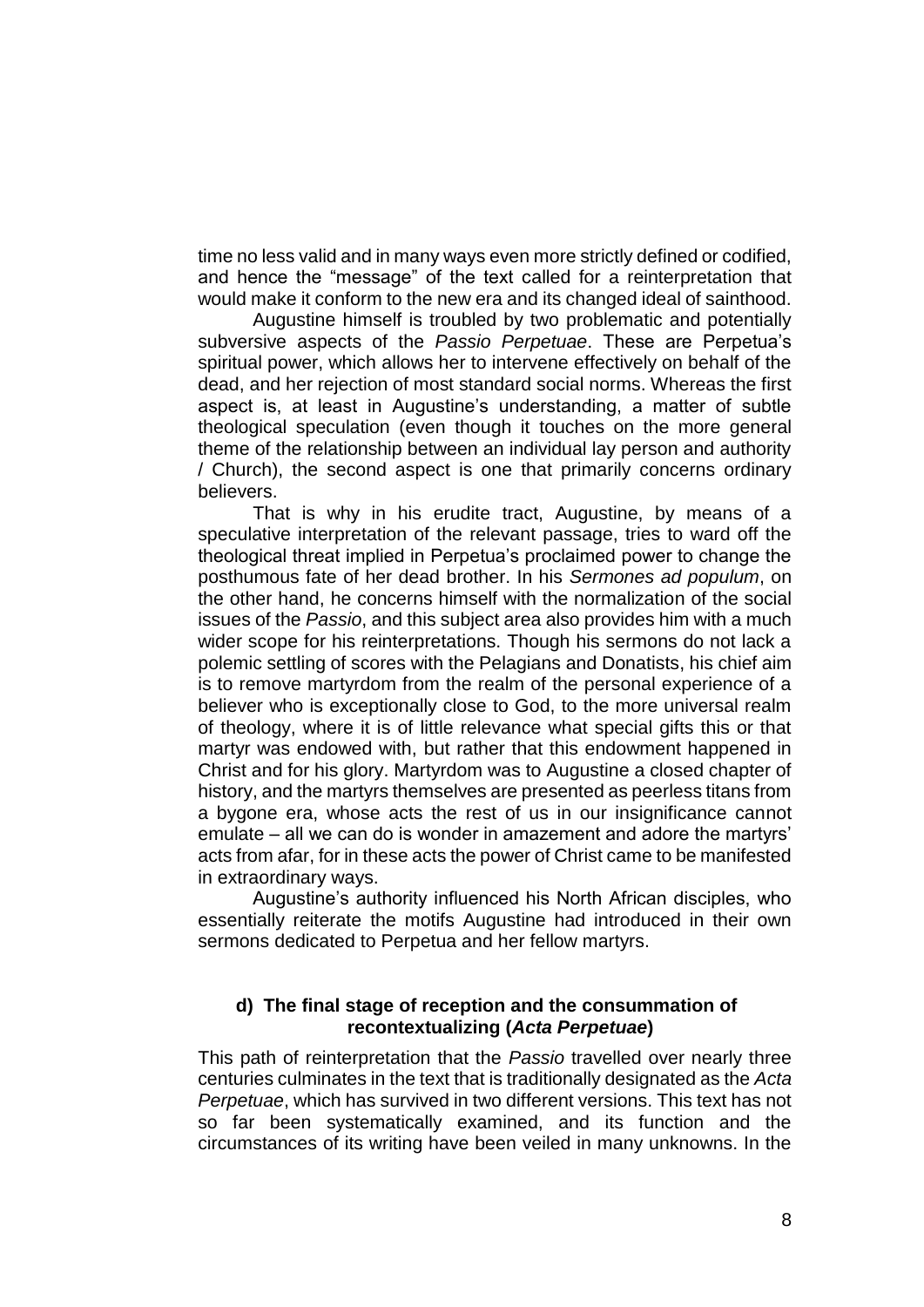final chapters of this book, I tried to offer a possible approach to this text, as well as some answers to the questions above. The function of the *Acta Perpetuae* is, I believe, best illuminated in the course of a systematic examination of the literary reflection of the *Passio Perpetuae.* The individual texts that directly or indirectly reflect and acknowledge the *Passio Perpetuae* are, in my opinion, to be understood as partial stages of a dynamic process that is itself predominantly shaped by changes in historical and theological paradigms that these partial stages, in turn, try to mirror. The aim of each of these stages then was to present to the contemporary audiences a text that would not only meet their horizon of expectation but also conform to the ideal of sainthood at that time. From this perspective, the *Acta Perpetuae* can be seen as the culmination of these efforts, and its purpose as the integration of all previous attempts at reinterpretation or normalization of the *Passio Perpetuae.*

Given that fact that the *Acta Perpetuae* were cleansed of all the aspects which were already deemed problematic by Augustine, and also given that they contained certain formulations which also appear in Augustine's sermons, we may hypothesize that the *Acta Perpetuae* (at least recension *A*, which is certainly older than recension *B*) were written by a disciple or follower of Augustine, well acquainted with his mentor's interpretation of the *Passio Perpetuae*, around the middle of the 5th century. The principal incentive behind such an adaptation was to produce a text conforming to the theological and social standards of its time – and to consign the story of Perpetua, Felicity, and their fellow martyrs once and for all to the realm of *admiranda, non imitanda*.

### **Shrnutí**

Mezi nejstaršími zprávami o křesťanských mučednících zaujímá nepřehlédnutelné místo tzv. *Passio Perpetuae et Felicitatis*, zápis o umučení dvaadvacetileté vzdělané ženy ze severoafrického Kartága, Vibie Perpetuy, jež na počátku třetího křesťanského století zemřela společně s Felicitou a několika muži v boji s divokými šelmami v kartáginském amfiteátru.

Jakožto jeden z nejslavnějších raně křesťanských mučednických textů byla *Passio Perpetuae* podrobena zevrubnému zkoumání z mnoha aspektů. Tato kniha je však v první řadě věnována oblasti, která dosud stála spíše stranou pozornosti moderních interpretů, a tou je recepce *Passio Perpetuae* v literatuře rané církve od doby jejího sepsání na počátku 3. století po století páté, kdy zájem o toto vyprávění, nakolik můžeme soudit ze zachovaných pramenů, vrcholí. Právě 5. století, spjaté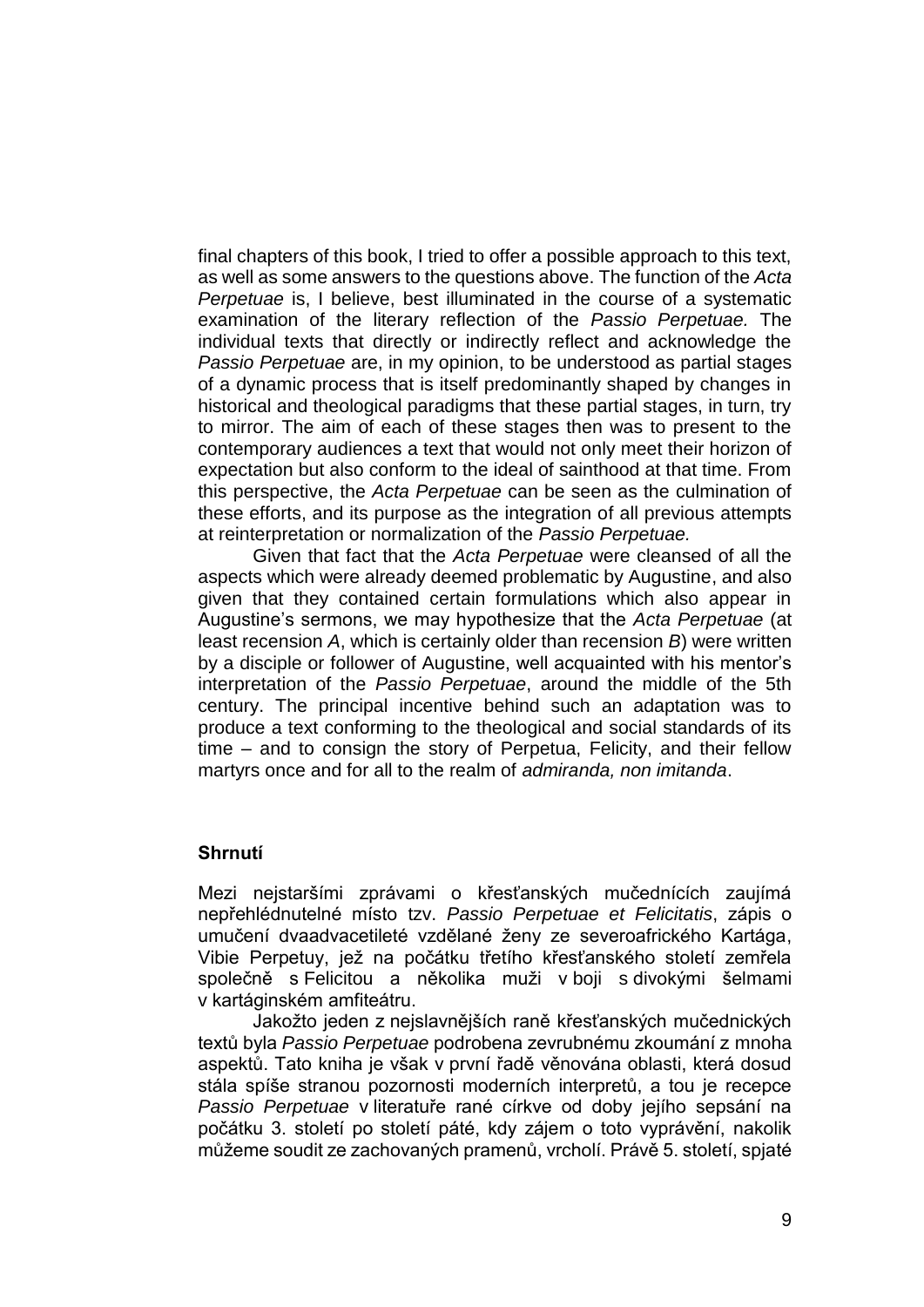pevně se jménem Augustinovým, představuje symbolický bod zlomu, po němž se vzpomínky na Perpetuu, Felicitu a její druhy začínají z literární paměti pomalu vytrácet, aby se nově proměněny a přetvořeny znovu objevily v raném středověku nejen v nejrůznějších martyrologiích, ale později i ve *Zlaté legendě* Jakuba z Voragine.

Cílem této knihy je tak osvětlit další osudy jednoho z nejpozoruhodnějších raně křesťanských hagiografických textů a spolu s tím i reinterpretační cestu, kterou raně křesťaští mučedníci museli v následujících staletích urazit, aby našli své místo v pokonstantinovské společnosti i církvi. Na obecné úrovni ji lze chápat rovněž jako sondu do způsobu, jak se v průběhu doby měnil koncept svatosti ruku v ruce se změněnou nábožensko-historickou situací a jak na tuto změnu reagovaly církevní autority. Ve výsledku se tak snažím předložit nejn první systematické pojednání o recepci *Passio Perpetuae* v křesťanskm starověku, ale především odhalit motivace jejích pozdějších přepracování, která vrcholí v pozdější verzi textu z poloviny 5. století známého pod označením *Acta Perpetuae*. Nová intepretace geneze a účelu *Acta Perptuae* je tak dalším výsledkem této práce.

Kniha je rozdělena do tří hlavních částí. V první části se nejprve zaměřuji na *Passio Perpetuae* z filologicko-literárně-historického hlediska a snažím se prozkoumat všechny otázky, jež se k ní v těchto ohledech vážou. Po jejím stručném zasazení do kontextu nejstarší literatury o mučednících následují kapitoly shrnující problematiku datace textu, jeho autorství, dochovaných verzí a konečně teologického naladění.

Druhá část je zaměřena na ty inovativní rysy *Passio Perpetuae*, jimiž se odlišovala od ostatní mučednické literatury a díky nimž patrně získala svou proslulost. Při určitém zjednodušení je lze shrnout do tří oblastí: první je převrácení stávajících socio-genderových hierarchií, které ženám přisuzovaly pozici vždy podřízenou muži a kladly důraz na plnění sociálních rolí, jež podle antických standardů ženám náležely; druhou je obdaření Perpetuy jakožto hlavní postavy charakteristikami, jež v antice tradičně příslušely mužům; a konečně třetí je akcent na mimořádnou duchovní moc mučedníků (v tomto případě opět především Perpetuy) v rámci společenství věřících, jež konkurovala kněžské autoritě.

Třetí část, jež tvoří jádro celé knihy, zkoumá působnost a životnost *Passio Perpetuae* v době od jejího sepsání po dobu Augustinovu. V dílčích kapitolách se snažím ukázat, jak vyprávění o smrti Perpetuy a jejích druhů ovlivnilo pozdější literární tradici rané církve, a především jak byl jeho původně revoluční potenciál oslabován či přizpůsobován teologickým cílům pozdějších staletí. V chronologickém pořádku analyzuji všechny relevantní texty, jež se o Perpetue a jejích druzích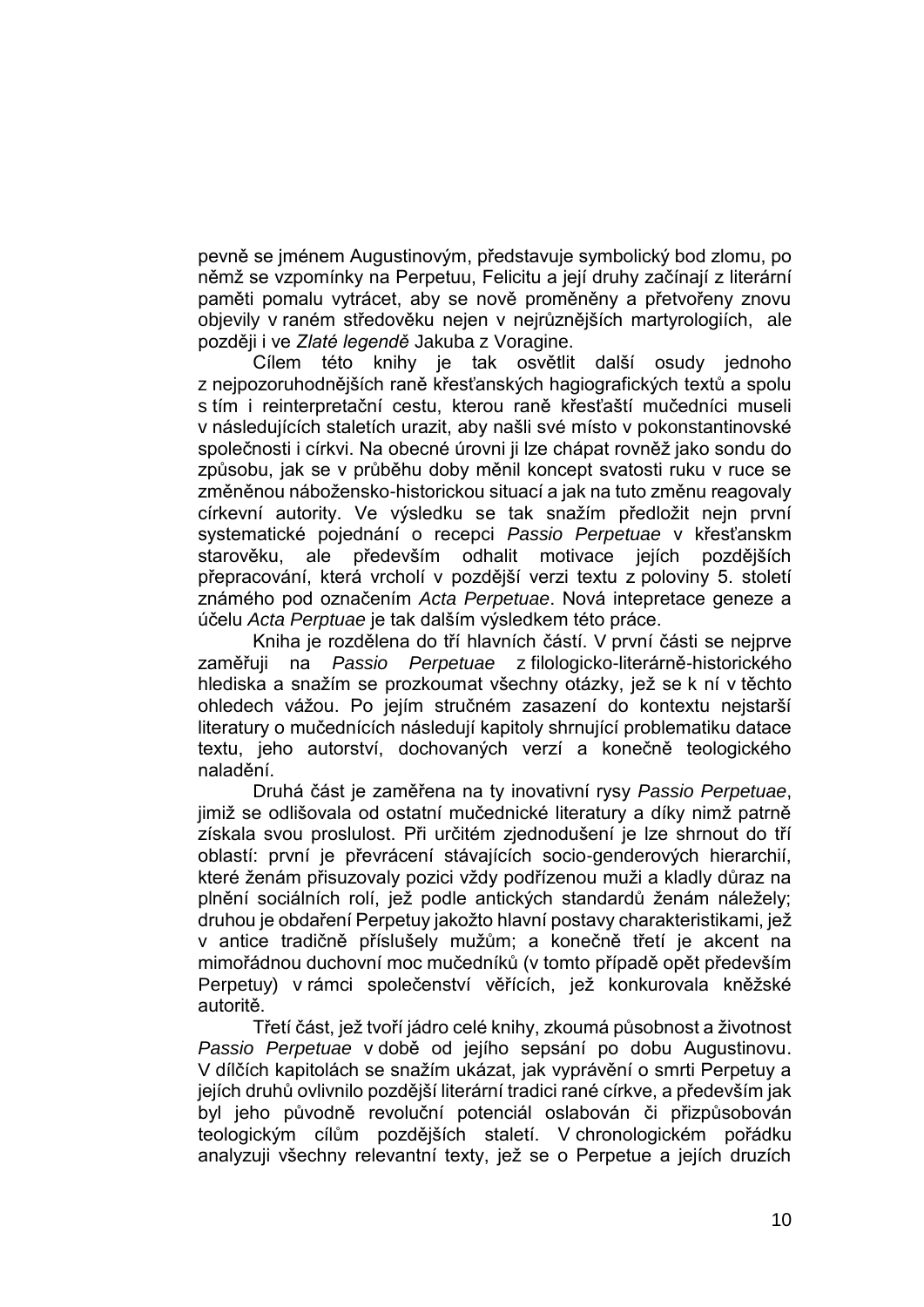zmiňují, citují zápis o jejich umučení či na něj narážejí, a pokouším se ukázat, jakým způsobem se snaží normalizovat jeho inovativní rysy. Tyto snahy, které započínají již s anonymním redaktorem textu a pokračují přes Tertulliana, severoafrické *passiones* 3. století po Kr. až po Augustina a jeho následovníky, vrcholí v anonymních *Acta Perpetuae*, která představují pokus o radikální přepsání původního vyprávění a jeho nahrazení očištěným textem odpovídajícím dobovým společenskoteologickým konvencím.

## **Bibliography**

(author's works that form a part of the dissertation are marked with asterisk \*)

### **Cited primary sources and translations**

*Acta Cypriani* (= *Acta Cypr.*), ed. Antoon A. R. Bastiaensen, in *Atti e passioni dei martiri*, ed. Antoon A. R. Bastiaensen et al. (Milano: Fondazione Lorenzo Valla / Arnoldo Mondadori Editore, 1987): 206–231.

*Acta Iustini* (= *Acta Iust.*), ed. Anthony Hilhorst, in *Atti e passioni dei martiri*, ed. Antoon A. R. Bastiaensen et al. (Milano: Fondazione Lorenzo Valla / Arnoldo Mondadori Editore, 1987): 47–57.

*Acta Maximi* (= *Acta Max.*), ed. Rudolf Knopf, Gustav Krüger and Gerhard Ruhbach, in *Ausgewählte Märtyrerakten* (Tübingen: Mohr Siebeck, 1965<sup>4</sup> ): 60– 61.

*Acta Pauli et Theclae* (= *Acta P. et Th.*), ed. Richard Adelbert Lipsius, in *Acta apostolorum apocrypha*, vol. 1 (Hildesheim – New York: Olms, 1972; reprint): 235–271.

*Acta Scillitanorum* (= *Acta Scill.*), ed. Antoon A. R. Bastiaensen, in *Atti e passioni dei martiri*, ed. Antoon A. R. Bastiaensen et al. (Milano: Fondazione Lorenzo Valla / Arnoldo Mondadori Editore, 1987): 97–105; English translation by Herbert Musurillo, in *The Acts of the Christian Martyrs*, ed. Herbert Musurillo (Oxford: Clarendon Press, 1972).

*Acta Sebastiani* (= *Acta Sebast.*), PL 17 [1879],1113–1150.

Ambrose of Milan, *De officiis* (= *Off.*), ed. Maurice Testard (Turnhout: Brepols, 2000; CCSL 15).

Ambrose of Milan, *Sermo contra Auxentium* (= *Aux.*), ed. Michaela Zelzer, in Ambrosius, *Epistularum liber decimus. Epistuale extra collectionem. Gesta concilii Aquileiensis* (Wien: Verlag der Österreichischen Akademie der Wissenschaften, 1982; CSEL 82,3).

Augustine, *Ad catholicos de secta Donatistarum*, ed. Michael Petschenig, (Wien – Leipzig: Tempsky – Freytag, 1909; CSEL 52).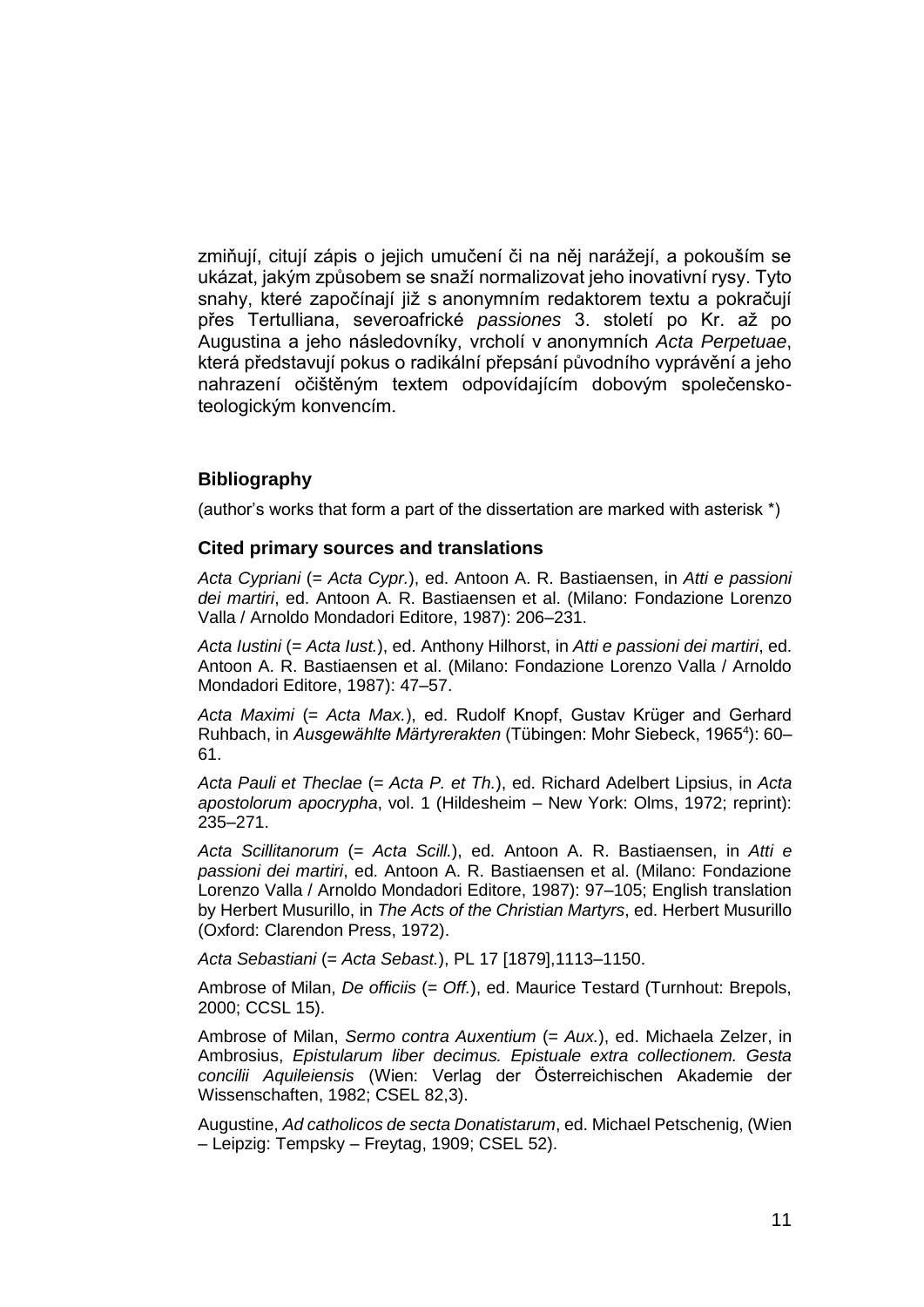Augustine, *De natura et origine animae* (= *Nat. orig.*), ed. Carolus F. Vrba and Josephus Zycha (Wien – Leipzig: Tempsky – Freytag, 1913; CSEL 60); English translation by Peter Holmes and Robert Ernest Wallis, in *Nicene and Post-Nicene Fathers. First Series*, vol. 5, ed. Philip Schaff (Buffalo, NY: Christian Literature Publishing Co., 1887).

Augustine, *Enarrationes in Psalmos* (= *Enarrat. Ps.*), ed. Eligius Dekkers and Johannes Fraipont, vols. 1–3 (Turnhout: Brepols, 1956; CCSL 38–40); English translation by James E. Tweed, in *Nicene and Post-Nicene Fathers. First Series*, vol. 8, ed. Philip Schaff (Buffalo, NY: Christian Literature Publishing Co., 1888).

Augustine, *Retractaciones* (= *Retract.*), ed. Almut Mutzenbecher (Turnhout: Brepols, 1984; CCSL 57).

Augustine, *Sermo* (= *Serm.*) 159A = *Sermo de honorandis vel contemnendis parentibus*, ed. François Dolbeau, "Sermons inédits de saint Augustin prêchés en 397 (3ème série)," *RBén* 102 (1992): 267–297 (*editio princeps* 288–297; reprinted also in idem, *Augustin d'Hippone*: *Vingt*-*six sermons au peuple*  d'Afrique [Paris: Institut d'Études Augustiniennes, 2009<sup>2</sup>], 84–99, edition 90– 99).

Augustine, *Sermo* 282*auct.*, ed. Isabella Schiller Dorothea Weber and Clemens Weidmann, "Sechs neue Augustinuspredigten. Teil 1 mit Edition dreier Sermones," *WS* 121 (2008): 260–264.

Augustine, *Sermones* 280–282, PL 38,1280–1286; English translation by Edmund Hill, in *The Works of Saint Augustine. A Translation for the 21st Century. Sermons* III/8: *(273–305A) on the Saints*, ed. John E. Rotelle (Hyde Park, NY: New City Press, 1994).

Chariton, *De Chaerea et Callirhoe* (= *Chaer. et Call.*), ed. Georges Molinié (Paris: Les Belles Lettres, 1979); English translation by Stephen M. Trzaskoma, *Two Novels from Ancient Greece. Callirhoe and an Ephesian Story* (Indiana: Hackett Publishing, 2010).

*Chronica minora*, ed. Theodor Mommsen, in MGH *Auct. ant.* IX, *Chronica Minora* 1 (Berlin: Weidmann, 1892).

*Concilia Africae A. 345 – A. 525*, ed. Charles Munier (Turnhout: Brepols, 1974; CCSL 249).

Cyprian, *Epistulae* (= *Ep.*), ed. Gerardus Frederik Diercks, vols. 1–3, (Turnhout: Brepols, 1994–1999; CCSL 3B–D).

Euripides, *Hecuba* (= *Hec.*), ed. Stephen G. Daitz (Leipzig: Teubner, 1973); English translation by Arthur S. Way, *Euripides*, vol. 1, (Cambridge [Mass.] – London: Harvard University Press, 1988).

Eusebius of Caesarea, *Historia ecclesiastica* (= *Hist. eccl.*), ed. Eduard Schwartz and Theodor Mommsen, vols. 1–3 (Leipzig: J. C. Hinrich, 1903–1909; GCS 9,1–3).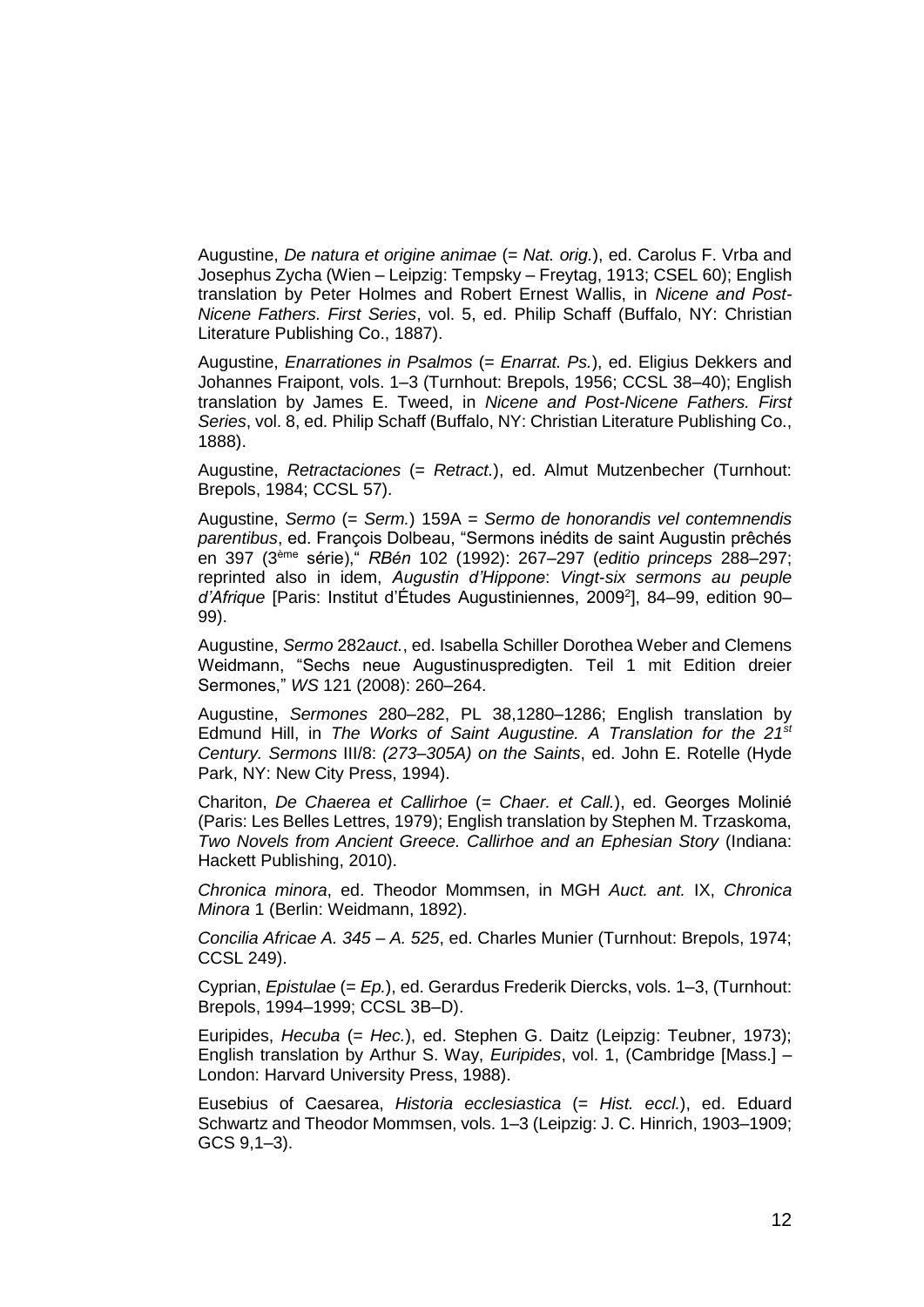Homer, *Illias* (= *Il.*), ed. Martin L. West, vols. 1–2 (München – Leipzig: K. G. Saur, 1998–2000).

Jacobus a Voragine, *Legenda Aurea vulgo Historia Lombardica dicta*, ed. Georg Theodor Graesse (Vratislaviae: Koebner, 1890<sup>3</sup>).

Jerome, *De viris illustribus* (= *Vir. ill.*), ed. Ernest C. Richardson (Leipzig: Hinrichs, 1896).

*Martyrium Apollonii* (= *Mart. Apol.*), ed. Herbert Musurillo, in *The Acts of the Christian Martyrs*, ed. Herbert Musurillo (Oxford: Clarendon Press, 1972): 90– 105.

*Martyrium Carpi, Papyli et Agathonicae*, *recensio latina* (= *Mart. Carp. B*), ed. Herbert Musurillo, in *The Acts of Christian Martyrs*, ed. Herbert Musurillo (Oxford: Clarendon Press, 1972): 22–37.

*Martyrium Lugdunensium* (= *Mart. Lugd.*), ed. Arpad P. Orbán, in *Atti e passioni dei martiri*, ed. Antoon A. R. Bastiaensen et al. (Milano: Fondazione Lorenzo Valla / Arnaldo Mondadori Editore, 1987): 59–95.

*Martyrium Pionii* (= *Mart. Pion.*), ed. Anthony Hilhorst, in *Atti e passioni dei martiri*, ed. Antoon A. R. Bastianesen et al. (Milano: Fondazione Lorenzo Valla / Arnaldo Mondadori Editore, 1987): 149–191.

*Martyrium Polycarpi* (= *Mart. Polyc.*), ed. Arpad P. Orbán, in *Atti e passioni dei martiri*, ed. Antoon A. R. Bastiaensen et al. (Milano: Fondazione Lorenzo Valla / Arnaldo Mondadori Editore, 1987): 3–31*.*

*Martyrologium Hieronymianum*, ed. Giovanni Battista de Rossi and Louis Duchesne, in *AASS Nov.* II,1 (Bruxelles: Apud socios Bollandianos, 1894): 1– 156.

*Martyrologium Syriacum*, ed. Charles de Smedt et al., in *AASS Nov.* II,1 (Bruxelles: Apud socios Bollandianos, 1894): LII–LXV.

*Martyrologium Syriacum*, ed. Bonaventura Mariani, *Breviarium syriacum seu martyrologium syriacum saec. IV* (Roma – Barcelona – Freiburg im Breisgau: Herder, 1956).

*Passio Donati Advocati* (= *Pass. Donat.*), ed. François Dolbeau, "La 'Passio sancti Donati' (BHL 2303 b). Une tentative d'édition critique," in *Memoriam sanctorum venerantes. Miscellanea in onore di Monsignor Victor Saxer* (Città del Vaticano: Pontificio Istituto di archeologia cristiana, 1992): 251–267; English translation by Maureen A. Tilley, in eadem, *Donatist Martyr Stories. The Church in Conflict in Roman North Africa*, (Liverpool: Liverpool University Press, 1996).

*Passio Isaac et Maximiani (= Pass. Is. Max.), ed. Paolo Mastandrea, "Passioni* di martiri donatisti (BHL 4473 e 5271)," AnBoll 113 (1995): 76–88.

*Passio Marculi* (= *Pass. Marcul.*), ed. Paolo Mastandrea, "Passioni di martiri donatisti (BHL 4473 e 5271)," AnBoll 113 (1995): 65–75; English translation by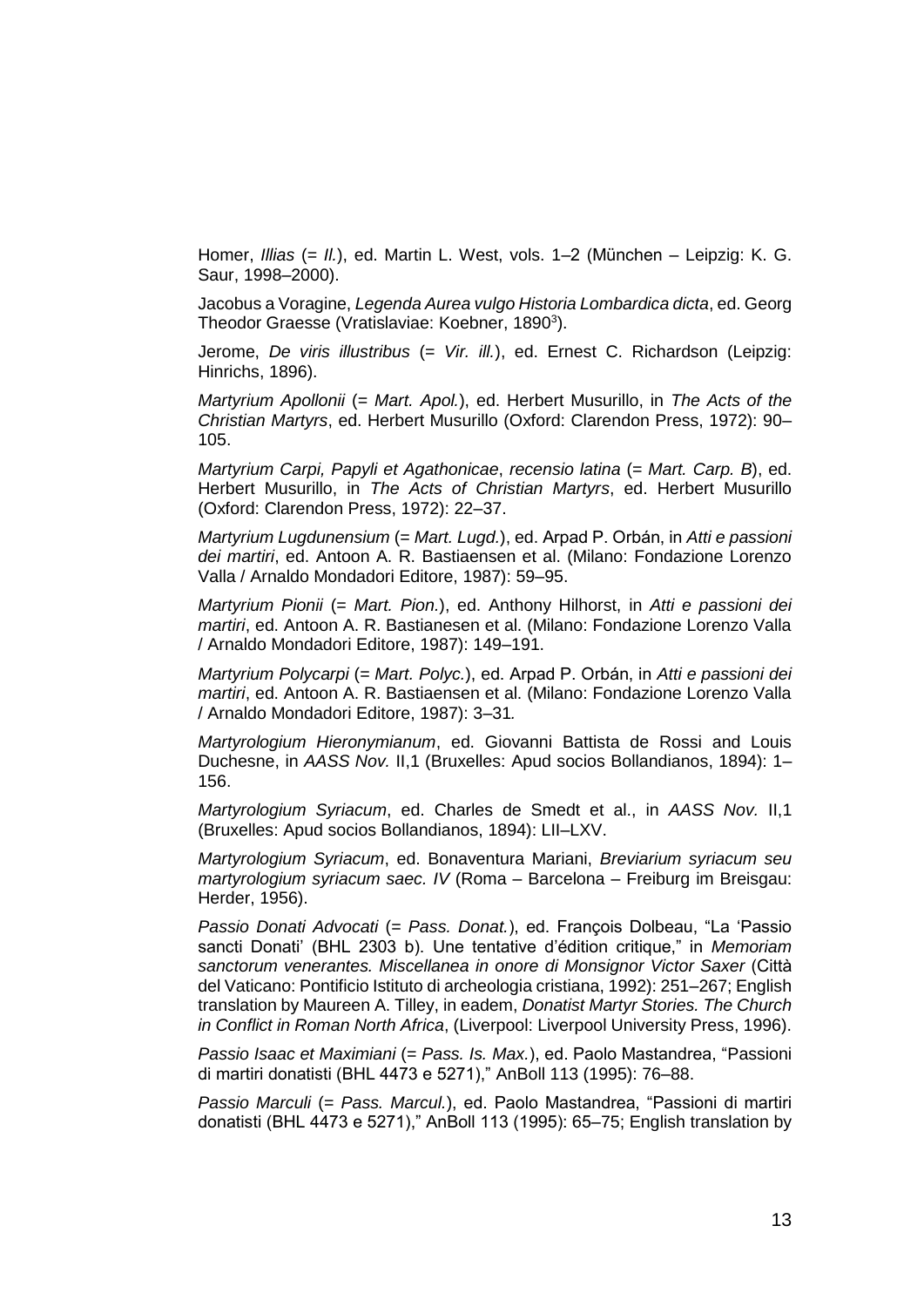Maureen A. Tilley, in eadem, *Donatist Martyr Stories. The Church in Conflict in Roman North Africa* (Liverpool: Liverpool University Press, 1996).

*Passio Mariani et Iacobi* (= *Pass. Mar. Iac.*), ed. Herbert Musurillo, in *The Acts of the Christian Martyrs*, ed. Herbert Musurillo (Oxford: Clarendon Press, 1972): 197–213; English translation by Herbert Musurillo, ibidem.

*Passio Montani et Lucii* (= *Pass. Montan.*), ed. François Dolbeau, "La Passion des saints Lucius et Montanus, Histoire et édition du texte," *REAug* 29 (1983): 39–82; English translation by Herbert Musurillo, in *The Acts of Christian Martyrs*, ed. Herbert Musurillo (Oxford: Clarendon Press, 1972).

*Passio sanctae Felicitatis et septem filiorum eius*, in *Acta martyrum*, ed. Thierry Ruinart, Th. (Ratisbonae: Sumtibus G. Josephi Manz, 1859; reprint): 72–74.

*Passio Perpetuae et Felicitatis* (= *Pass. Perp.*), ed. Jacqueline Amat, *Passion de Perpétue et de Félicité suivi des Actes* (Paris: Cerf, 1996; SC 417); English translation of the *Pass. Perp.* by Joseph Farrell and Craig Williams, in *Perpetua's Passions. Multidisciplinary Approaches to the Passio Perpetuae et Felicitatis*, ed. Jan N. Bremmer and Marco Formisano (Oxford: Oxford University Press, 2012).

*Passio Perpetuae et Felicitatis*, *Acta Perpetuae* (= *Acta Perp.*), ed. Cornelius I. M. I. van Beek, *Passio sanctarum Perpetuae et Felicitatis*. *Volumen I: Textum Graecum et Latinum ad fidem codicum MSS. edidit C. I. M. I. van Beek*. *Accedunt Acta brevia SS. Perpetuae et Felicitatis* (Noviomagi: Dekker et Van De Vegt, 1936).

*Passio Perpetuae et Felicitatis*, ed. Marco Formisano, *La Passione di Perpetua e Felicita* (Milano: BUR, 2008).

*Passio Perpetuae et Felicitatis*, ed. J. Rendel Harris and Seth K. Gifford, *The Acts of the Martyrdom of Perpetua and Felicitas. The Original Greek Text Now First Edited from a MS. in the Library of the Convent of the Holy Sepulchre at Jerusalem* (London: C. J. Clay and Sons, 1890).

*Passio Perpetuae et Felicitatis*, ed. Lucas Holstenius, *Passio sanctarum martyrum Perpetuae et Felicitatis. Prodit nunc primum e MS. Codice Sacri Casinensis Monasterii. Opera et studio Lucae Holstenii Vaticanae Basil. Canon. et Bibliothecae Praefecti. Notis eius Posthumis adiunctis* (Romae: Apud P. Poussinum, 1663).

*Passio Perpetuae et Felicitatis*, ed. Lucas Holstenius, *Passio SS. Perpetuae et Felicitatis, cum notis Lucae Holstenii, Vaticanae Bibliothecae Praefecti. Item Passio Bonifacii Romani Martyris. Eiusdem Lucae Holstenii Animadversa ad Matyrologium Romanum Baronii. His accedunt Acta Sanctorum Martyrum Tarachi, Probi & Andronici. Ex codice MS. S. Victoris Parisiensis* (Parisiis: Apud Carolum Savreux, 1664).

*Passio Perpetuae et Felicitatis*, ed. Joseph Armitage Robinson, *The Passion of S. Perpetua Newly Edited from the MSS. with an Introduction and Notes.*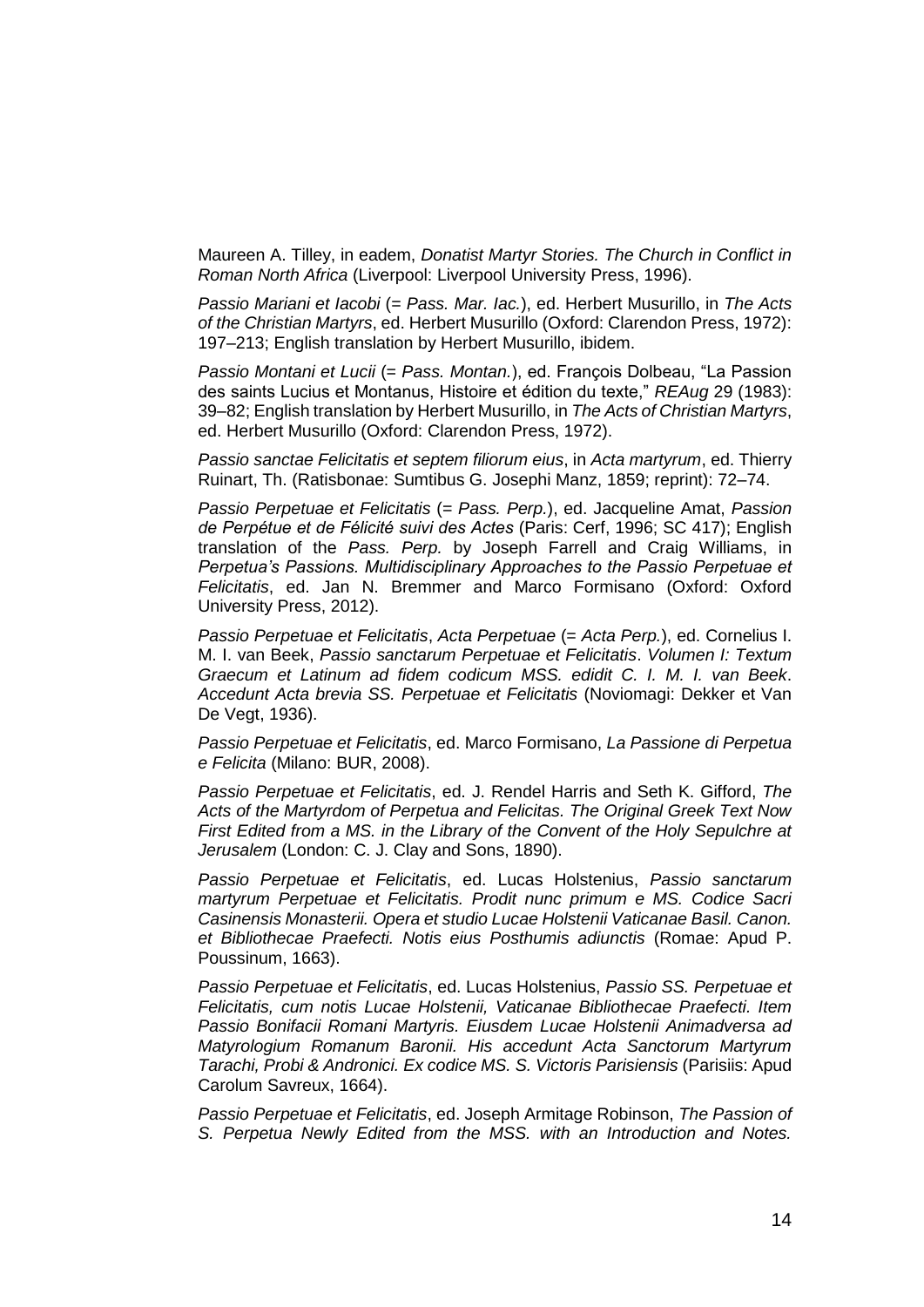*Together with an Appendix Containing the Original Latin Text of the Scillitan Martyrdom* (Cambridge: Cambridge University Press, 1891).

Pontius, *Vita Cypriani* (= *Vita Cypr.*), ed. Antoon A. R. Bastiaensen, in *Vita dei santi*, vol. 3, *Vita di Cipriano. Vita di Ambrogio. Vita di Agostino* (Milano: Fondazione Lorenzo Valla / Arnaldo Mondadori Editore, 1989<sup>3</sup>): 4-49; English translation by Robert Ernest Wallis, in *Ante-Nicene Fathers*, vol. 5, ed. Alexander Roberts, James Donaldson, and Arthur Cleveland Coxe (Buffalo, NY.: Christian Literature Publishing Co., 1886).

Possidius, *Operum sancti Augustini elenchus*, ed. André Wilmart, *Miscellanea Agostiniana II* (Roma: Tipografia Poliglotta Vaticana, 1931), 161–208.

Prosper Tiro, *Epitoma chronicon* (= *Epit. Chron.*), ed. Theodor Mommsen, in *MGH Auct. ant.* IX (Berlin: Weidmann, 1892).

Pseudo-Augustine, *Sermo Mai 66*, ed. Clemens Weidmann, "Der Augustinuscento Sermo Mai 66: Mit einem textkritischen Anhang zu Predigten auf Perpetua und Felicitas," in *Sermo doctorum. Compilers, Preachers, and their Audiences in the Early Medieval West* Maximilian Diesenberger, Yitzhak Hen and Marianne Pollheimer (Turnhout: Brepols, 2013): 68–73.

Pseudo-Augustine, *Sermo 394*, PL 39,1715–1716.

Pseudo-Augustine, *Sermo 394A*, ed. François Dolbeau, "Un sermon inédit d'origine africaine pour la fête des Saintes Perpétue et Félicité," AnBoll 113 (1995): 89–106 (reprinted also in idem, *Augustin et la prédication en Afrique. Recherches sur divers sermons authentiques, apocryphes ou anonymes* [Paris: Institut d'Études Augustiniennes, 2005], 337–354).

Quodvultdeus, *De tempore barbarico I*, ed. René Braun, in *Opera* (Turnhout: Brepols, 1976; CCSL 60).

Spartianus, *Septimius Severus* (= *Sept. Sev.*), ed. Ernest Hohl, in *Scriptores Historiae Augustae*, vols. 1–2 (Leipzig: Teubner, 1965); English translation by David Magie, *The Scriptores Historiae Augustae*, vol. 1 (Cambridge [Mass.] – London: Harvard University Press, 1979).

*Synaxarium ecclesiae Constantinopolitanae* (= *Synax. eccl. Const.*), ed. Hippolyte Delehaye, in *Propylaeum ad Acta Sanctorum novembris* (= *AASS Prop. ad Nov.*) (Bruxelles: Apud Socios Bollandianos, 1902).

Tertullian, *Ad martyras* (= *Mart.*), ed. Eligius Dekkers (Turnhout: Brepols, 1954; CCSL 1).

Tertullian, *Ad nationes* (= *Nat.*), ed. Jan William Philip Borleffs (Turnhout: Brepols, 1954; CCSL 1).

Tertullian, *Ad Scapulam* (= *Scap.*), ed. Eligius Dekkers (Turnhout: Brepols, 1954; CCSL 2).

Tertullian, *Adversus Marcionem* (= *Marc.*), ed. Aemilianus Kroymann, (Turnhout: Brepols, 1954; CCSL 1).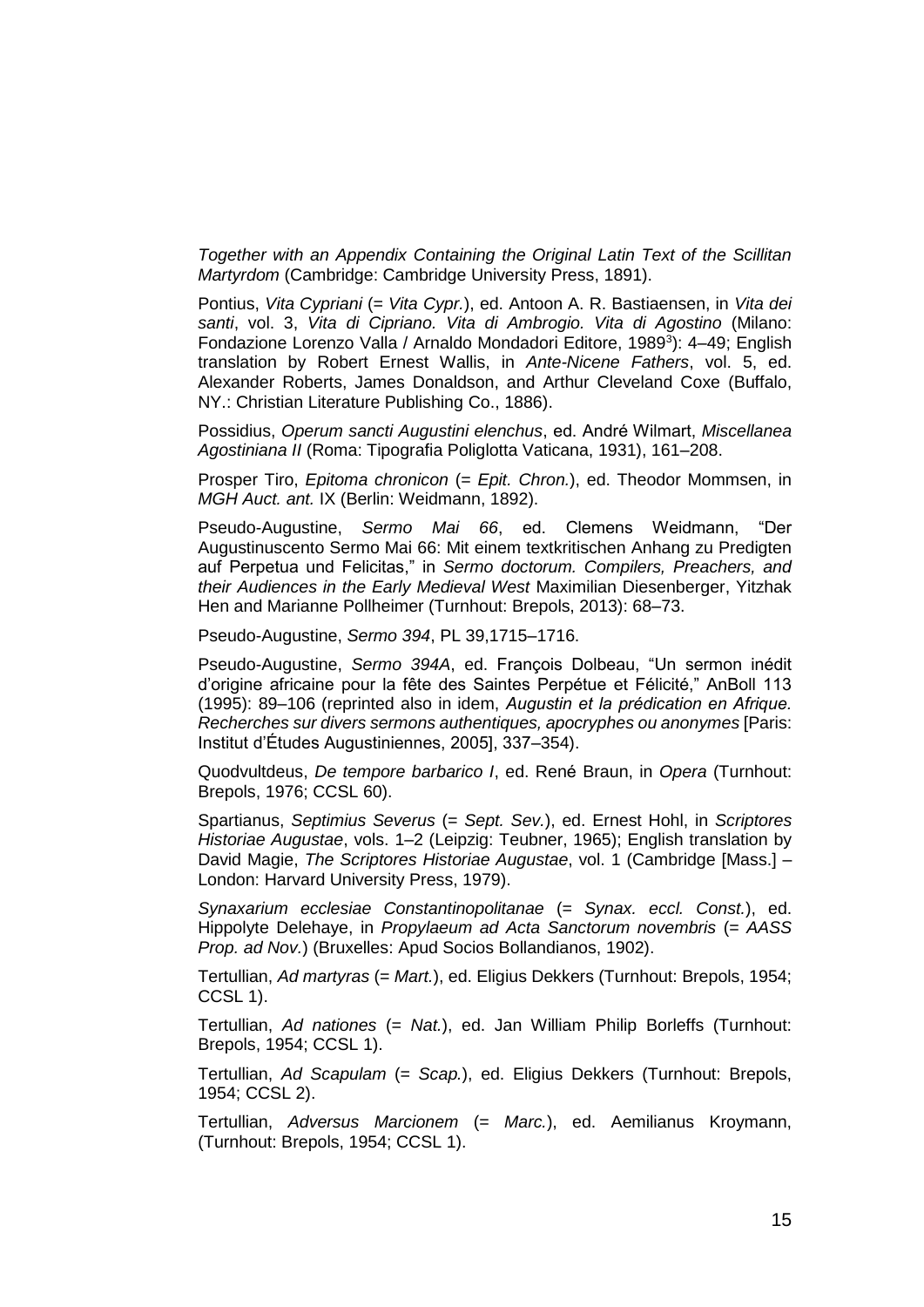Tertullian, *Adversus Praxean* (= *Prax.*), ed. Aemilianus Kroymann and Ernest Evans (Turnhout: Brepols, 1954; CCSL 2).

Tertullian, *Apologeticum* (= *Apol.*), ed. Eligius Dekkers (Turnhout: Brepols, 1954; CCSL 1).

Tertullian, *De anima* (= *An.*), ed. Jan H. Waszink (Turnhout: Brepols, 1954; CCSL 2).

Tertullian, *De baptismo* (= *Bapt.*), ed. Jan William Philip Borleffs (Turnhout: Brepols, 1954; CCSL 1); English translation by Ernest Evans, *Tertullian's Homily on Baptism* (London: SPCK, 1964).

Tertullian, *De corona* (= *Cor.*), ed. Aemilianus Kroymann (Turnhout: Brepols, 1954; CCSL 2).

Tertullian, *De oratione* (= *Or.*), ed. Gerardus Frederik Diercks (Turnhout: Brepols, 1954; CCSL 1).

Tertullian, *De praescriptione haereticorum* (= *Paescr.*), ed. Raymond François Refoulé (Turnhout: Brepols, 1954; CCSL 1).

Tertullian, *De resurrectione mortuorum* (= *Res.*), ed. Jan William Philip Borleffs (Turnhout: Brepols, 1954; CCSL 2).

Tertullian, *De spectaculis* (= *Spect.*), ed. Eligius Dekkers (Turnhout: Brepols, 1954; CCSL 1)

Tertullian, *Scorpiace* (= *Scorp.*), ed. August Reifferscheid and Georg Wissowa (Turnhout: Brepols, 1954; CCSL 2).

[*Tractatus*] *De SS. Perpetua et Felicitate* (= *De SS. Perp. et Fel.*), ed. Adalbert Hamman, in *Patrologiae Latinae Supplementum*, vol. 3 (Paris: Editions Garnier Frères, 1963): 303–306.

Victor Vitensis, *Historia persecutionis Africanae provinciae* (= *Hist. pers.*), ed. Michael Petschenig (Wien: Gerold, 1881; CSEL 7).

#### **Cited secondary literature**

Aigrain, René. *L'hagiographie. Ses sources – Ses méthodes – Son histoire*. Bruxelles: Société des Bollandistes, 2000.

Amat, Jacqueline. *Songes et visions. L'au-delà dans la littérature latine tardive*. Paris: Études Augustiniennes, 1985.

---, "L'authenticité des songes de la Passion de Perpétue et de Félicité." *Augustinianum* 29 (1989): 177–191.

---, "La langue des Passions africaines du III<sup>e</sup> siècle." In *Latin vulgaire – latin tardif*, vol. 5, edited by Hubert Petersmann and Rudolf Kettemann, 301–307. Winter: Heidelberg, 1999.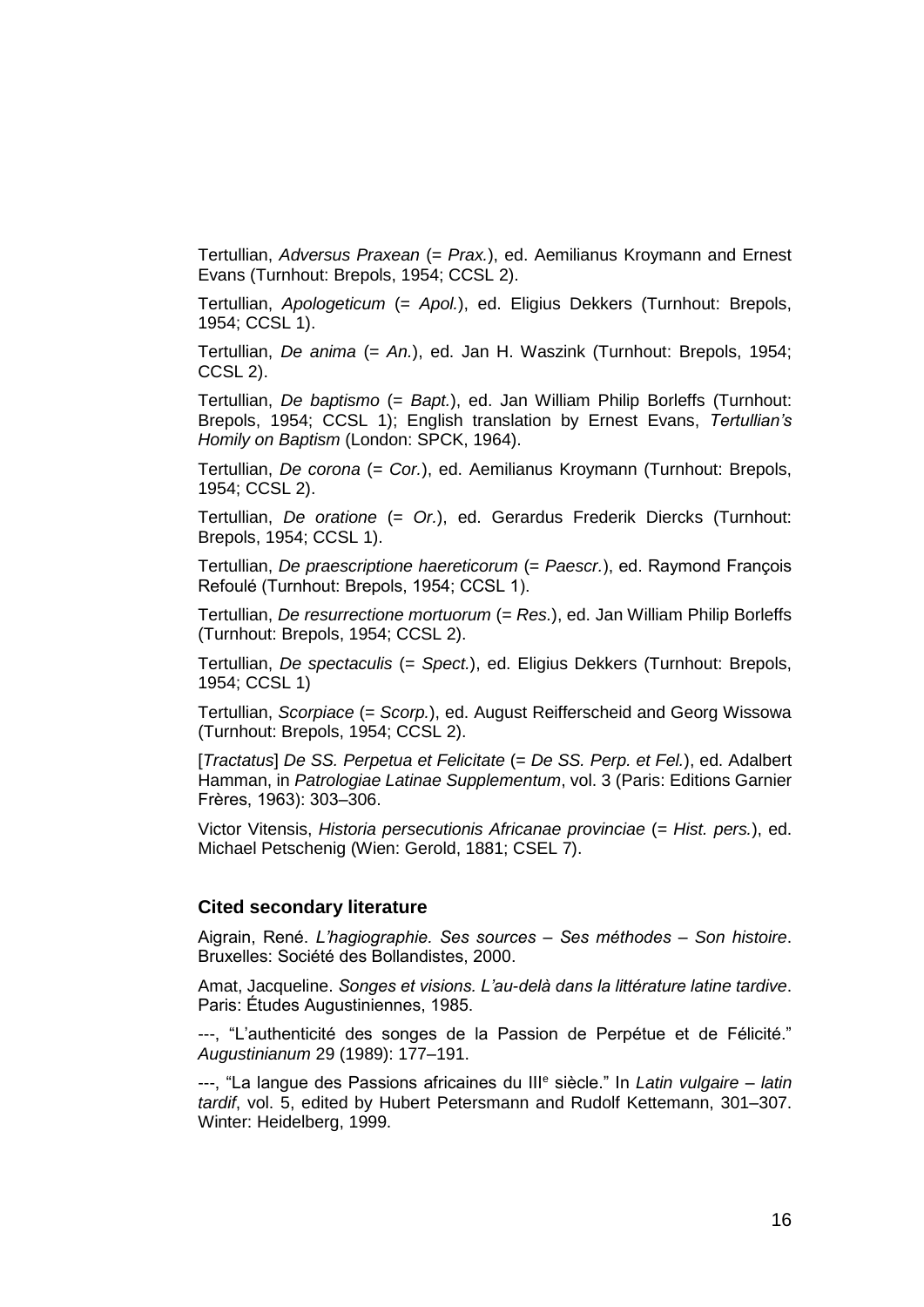---, "Introduction." In *Passion de Perpétue et de Félicité suivi des Actes*, edited by Jacqueline Amat, 19–94, 265–276. Paris: Cerf, Paris 1996.

Ameling, Walter, "Das Jenseits der Märtyrer." In *Topographie des Jenseits. Studien zur Geschichte des Todes in Kaiserzeit und Spätantike*, edited by Walter Ameling, 69–81. Stuttgart: Franz Steiner Verlag, 2011.

---, "Femina liberaliter instituta – Some Thoughts on a Martyr's Liberal Education." In *Perpetua's Passions. Multidisciplinary Approaches to the Passio Perpetuae et Felicitatis*, edited by Jan N. Bremmer and Marco Formisano, 78– 102. (eds.), Oxford: Oxford University Press, 2012.

Ames, Cecilia. "Género y martirio. Sobre la Passio Perpetuae." *Auster* (1997): 47–64.

Arjava, Antti. "Paternal Power in Late Antiquity." *Journal of Roman Studies* 88 (1998): 147–165.

Aronen, Jakko. "Indebtedness to Passio Perpetuae in Pontius' Vita Cypriani." *Vigiliae Christianae* 38 (1984): 67–76.

---, "Marianus' Vision in the Acts of Marianus and Iacobus." *Wiener Studien* 97 (1984): 169–186.

---, "Pythia Carthaginis o immagini cristiane nella visione di Perpetua?" In *L'Africa romana: atti del 6. Convegno di studio*, vol. V,2, edited by Atilio, 643– 648. Sassari: Edizioni Gallizzi, 1989.

Aubé, Benjamin. *Polyeucte dans l'histoire*. Paris: Librairie de Firmin-Didot, 1882.

Auerbach, Erich. *Literary Language and Its Public in Late Latin Antiquity and in the Middle Ages*, trans. Ralph Manheim. Princeton: Princeton University Press, 1993.

Bähnk, Wiebke. *Von der Notwendigkeit des Leidens. Die Theologie des Martyriums bei Tertullian*. Göttingen: Vandenhoeck & Ruprecht, 2001.

Barnes, Timothy D. "Legislation against the Christians." *Journal of Roman Studies* 58 (1968): 32–50.

---, "Pre-Decian Acta Martyrum." *Journal of Theological* Studies, New Series 19 (1968): 509–531.

---, *Tertullian. A Historical and Literary Study*. Oxford: Oxford University Press, 1985<sup>2</sup>.

---, *Early Christian Hagiography and Roman History*. Tübingen: Mohr Siebeck, 2010.

Barton, Carlin A. "The Scandal of the Arena." *Representations* 27 (1989): 1–36.

Bastiaensen, Antoon A. R. "Tertullian's Reference to the 'Passio Perpetuae' in 'De Anima' 55,4." Studia Patristica 17/2 (1982): 790–795.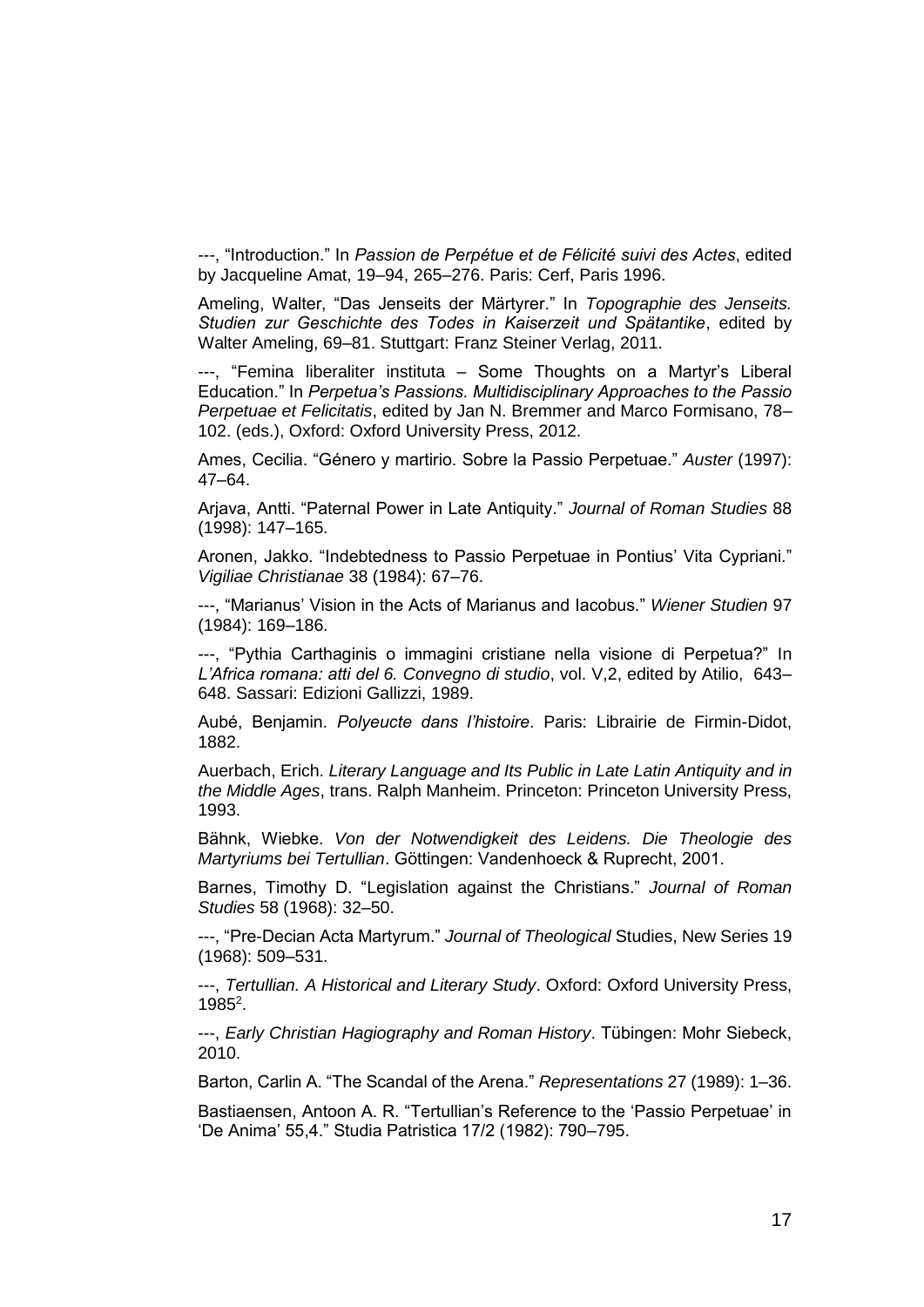---, "Commento alla 'Passio Perpetuae et Felicitatis'." In *Atti e passioni dei martiri*, edited by Antoon A. R. Bastiaensen et al., 412–452. Milano: Fondazione Lorenzo Valla / Arnaldo Mondadori Editore, 1987.

---, "Introduzione." In *Atti e passioni dei martiri*, edited by Antoon A. R. Bastiaensen et al., IX–XL. Milano: Fondazione Lorenzo Valla / Arnaldo Mondadori Editore, 1987.

Baumeister, Theofried. "Der heilige Bischof. Überlegungen zur Vita Cypriani." In idem, *Martyrium, Hagiographie und Heiligenverehrung im christlichen Altertum*, 212–216. Roma – Freiburg – Wien: Herder, 2009.

---, "Nordafrikanische Märtyrer in der frühen römischen Heiligenverehrung." In idem, *Martyrium, Hagiographie und Heiligenverehrung im christlichen Altertum*, 293–304. Roma – Freiburg – Wien: Herder, 2009.

van Bavel, Tarcisius J. "The Cult of Martyrs in St. Augustine. Theology versus Popular Religion?" In *Martyrium in Multidisciplinary Perspective. Memorial Louis Reekmans*, edited by Mathij Lamberigts and Peter van Deun, 351–361. Leuven: Peeters, 1995.

van Beek, Cornelius I. M. I. *Passio sanctarum Perpetuae et Felicitatis*, *vol. I: Textum Graecum et Latinum ... Accedunt Acta brevia SS. Perpetuae et Felicitatis*. Noviomagi: Dekker et Van De Vegt, 1936.

Beretta, Chiara. "La visione di Dinocrate nella Passio Perpetuae come ermeneutica di 1 Cor 15,29." *Annali di scienze religiose* 7 (2002): 195–223.

Berger, Teresa. *Gender Differences and the Making of Liturgical History. Lifting a Veil on Liturgy's Past*. Farnham – Burlington: Ashgate, 2011.

Berschin, Walter. *Biographie und Epochenstil im lateinischen Mittelalter*, vol. 1, *Von der Passio Pereptuae zu den Dialogi Gregors des Größen*. Stuttgart: Hiersemann Verlag, 1986.

Biale, David. *Blood and Belief. The Circulation of a Symbol between Jews and Christians*. Berkeley – Los Angeles – London: University of California Press, 2007.

*Bibliotheca hagiographica latina antiquae et mediae aetatis, supplementi editio altera auctior*. Bruxellis 1911.

Binder, Timon. *Semen est sanguis Christianorum. Literarische Inszenierungen von Macht und Herrschaft in frühchristlicher Literatur*. Berlin: Logos Verlag, 2005.

Birley, Anthony R. *Septimius Severus. The African Emperor*. London – New York: Routledge, 1999<sup>3</sup>.

---, "Voluntary Martyrs in the Early Church: Heroes or Heretics?" *Cristianesimo nella storia* 27 (2006): 99–127.

Bisbee, Garry A. *Pre-Decian Acts of Martyrs and Commentarii*. Cambridge (Mass.): Harvard University Press, 1986.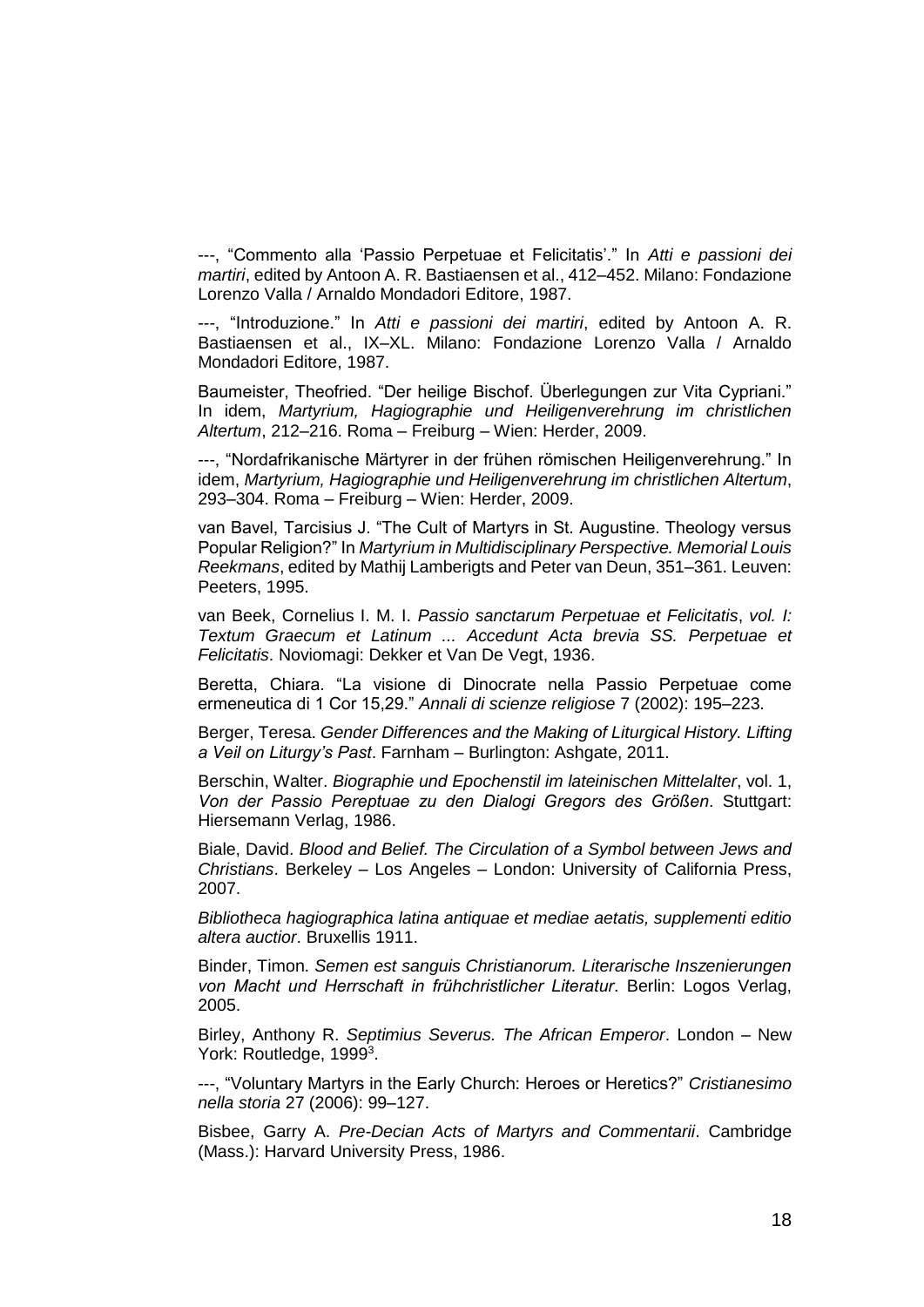Blank, Josef. "Zum Problem 'Härasie' und 'Orthodoxie' im Urchristentum." In *Zur Geschichte des Urchristentums*, edited by Gerhard Dautzenberg, Helmut Merklein and Karlheinz Müller, 142–160. Freiburg – Basel – Wien: Herder, 1979.

den Boeft, Jan. "The Editor's Prime Objective: Haec in Aedificationem Ecclesiae Legere." In *Perpetua's Passions. Multidisciplinary Approaches to the Passio Perpetuae et Felicitatis*, edited by Jan N. Bremmer and Marco Formisano, 169– 179. Oxford: Oxford University Press, 2012.

den Boeft, Jan, and Jan N. Bremmer. "Notiunculae martyrologicae II." *Vigiliae Christianae* 36 (1982): 383–402.

---, "Notiunculae martyrologicae VI. Passio Perpetuae 2, 16 and 17." In *Martyrdom and Persecution in Late Antique Christianity. Festschrift Boudewijn Dehandschutter*, edited by Johan Leemans, 47–63. Leuven – Paris – Walpole, MA: Peeters, 2010.

Børresen, Kari Elisabeth. "In Defence of Augustine: How Femina is Homo." In *Collectanea augustiniana. Mélanges T. J. van Bavel*, edited by Bernard Bruning, Mathijs Lamberigts and Josef van Houtem, 411–428. Leuven: Augustinian Historical Institute, 1990.

Braun, René. "Tertullien est-il le rédacteur de la Passio Perpetuae?" *Revue des études latines* 33 (1955): 79–81.

---, "Nouvelles observations linguistiques sur le rédacteur de la 'Passio Perpetuae'." *Vigiliae Christianae* 33 (1979): 105–117 (reprinted also in idem, *Approches de Tertullien. Vingt-six études sur l'auteur et sur l'oeuvre [1955– 1990]*, 287–299. Paris: Institut d'Études Augustiniennes, 1992).

Braun, René et al., eds., *Chronica Tertullianea et Cyprianea 1975–1994*. Paris: Institut d'Études Augustiniennes, 1999.

Bremmer, Jan N. "'Christianus sum': The Early Christian Martyrs and Christ." In *Eulogia. Mélanges offerts à Antoon A. R. Bastiaensen à l'occasion de son soixante-cinquième anniversaire*, edited by Gerard J. M. Bartelink, Anthony Hilhorst and Corneille H. Kneepkens, 11–20. Steenbrugge – The Hague: Nijhoff International, 1991.

---, "Magic, Martyrdom and Women's Liberation in the Acts of Paul and Thecla." In *The Apocryphal Acts of Paul and Thecla*, edited by Jan N. Bremmer, 36–59. Kampen: Kok Pharos, 1996.

---, "The Passion of Perpetua and the Development of Early Christian Afterlife." *Nederlands theologisch tijdschrift* 54 (2000): 97–111.

---, "Perpetua and Her Diary: Authenticity, Family and Visions." In *Märtyrer und Märtyrerakten*, edited by Walter Ameling, 79–120. Stuttgart, Franz Steiner Verlag, 2002.

---, *The Rise and Fall of the Afterlife*. London – New York: Routledge, 2002.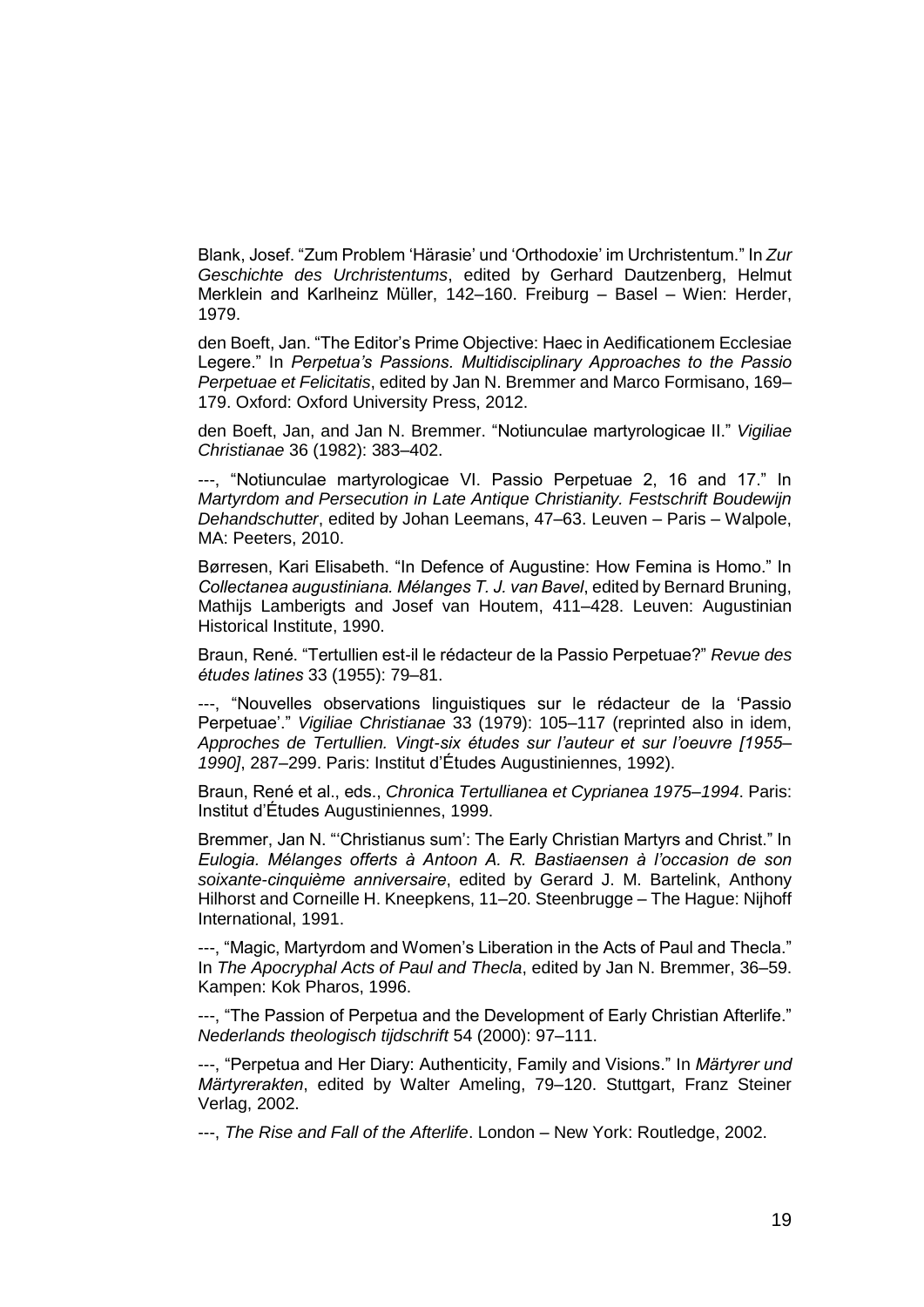---, "The Vision of Saturus in the Passio Perpetuae." In *Jerusalem, Alexandria, Rome: Studies in Ancient Cultural Interaction in Honour of A. Hilhorst*, edited by Florentino García Martínez and Gerard P. Luttikhuizen, 55–73. Leiden: Brill, 2003.

---, "Contextualizing Heaven in Third-Century North Africa." In *Heavenly Realms and Earthly Realities in Late Antique Religions*, edited by Ra'anan S. Boustan and Annette Yoshiko Reed, 159–173. Cambridge: Cambridge University Press, 2004.

---, "The Motivation of Martyrs. Perpetua and the Palestinians." In *Religion im kulturellen Diskurs. Festschrift für Hans G. Kippenberg zu seinem 65. Geburtstag*, edited by Brigitte Luchesi and Kocku von Stuckrad, 535–554. Berlin – New York: Walter de Gruyter, 2004.

---, "Het martelaarschap van Perpetua en Felicitas." *Hermeneus* 78 (2006): 128‒137.

---, "rf. Peter Habermehl, Perpetua und der Ägypter oder Bilder des Bösen im frühem afrikanischen Christentum. Ein Versuch zur Passio sanctarum Perpetua et Felicitatis, Berlin – New York 2004<sup>2</sup> ." *Bryn Mawr Classical Review* 2006.01.34 [on-line], http://ccat.sas.upenn.edu/*bmcr*/2006/2006-01-34.html (review).

---, "Felicitas: The Martyrdom of a Young African Woman." In *Perpetua's Passions. Multidisciplinary Approaches to the Passio Perpetuae et Felicitatis*, edited by Jan N. Bremmer and Marco Formisano, 35–53. Oxford: Oxford University Press, 2012.

Bremmer, Jan N., and Marco Formisano. "Perpetua's Passions: A Brief Introduction." In *Perpetua's Passions. Multidisciplinary Approaches to the Passio Perpetuae et Felicitatis*, edited by Jan N. Bremmer and Marco Formisano, 1–13. Oxford: Oxford University Press, 2012.

Bremmer, Jan N., and Marco Formisano, eds., *Perpetua's Passions. Multidisciplinary Approaches to the Passio Perpetuae et Felicitatis*. Oxford: Oxford University Press, 2012.

Brent, Allen. *Ignatius of Antioch. A Martyr Bishop and the Origin of Episcopacy*. London – New York: T&T Clark, 2007.

Burini*,* Clara. "'Me sciebam fabulari sum Domino' (pass. Perp. Fel. 4,2)." In *Curiositas. Studi di cultura classica e medievale in onore di Ubaldo Pizzani*, edited by Antonio Isola, Enrico Menestò and Alessandra di Pilla, 219–229. Napoli: Edizioni Scientifiche Italiane, 2002.

Burkitt, Francis Crawford. "St Felicity in the Roman Mass." *Journal of Theological Studies* 32 [127] (1931): 279–287.

Burrus, Virginia. *Saving Shame. Martyrs, Saints, and Other Abject Subjects*. Philadelphia: University of Pennsylvania Press, 2008.

Butler, Rex D. "Perpetua's Use of Sacred Writings." A lecture delivered in 2005 at the National Evangelical Theological Society Conference, Valley Forge,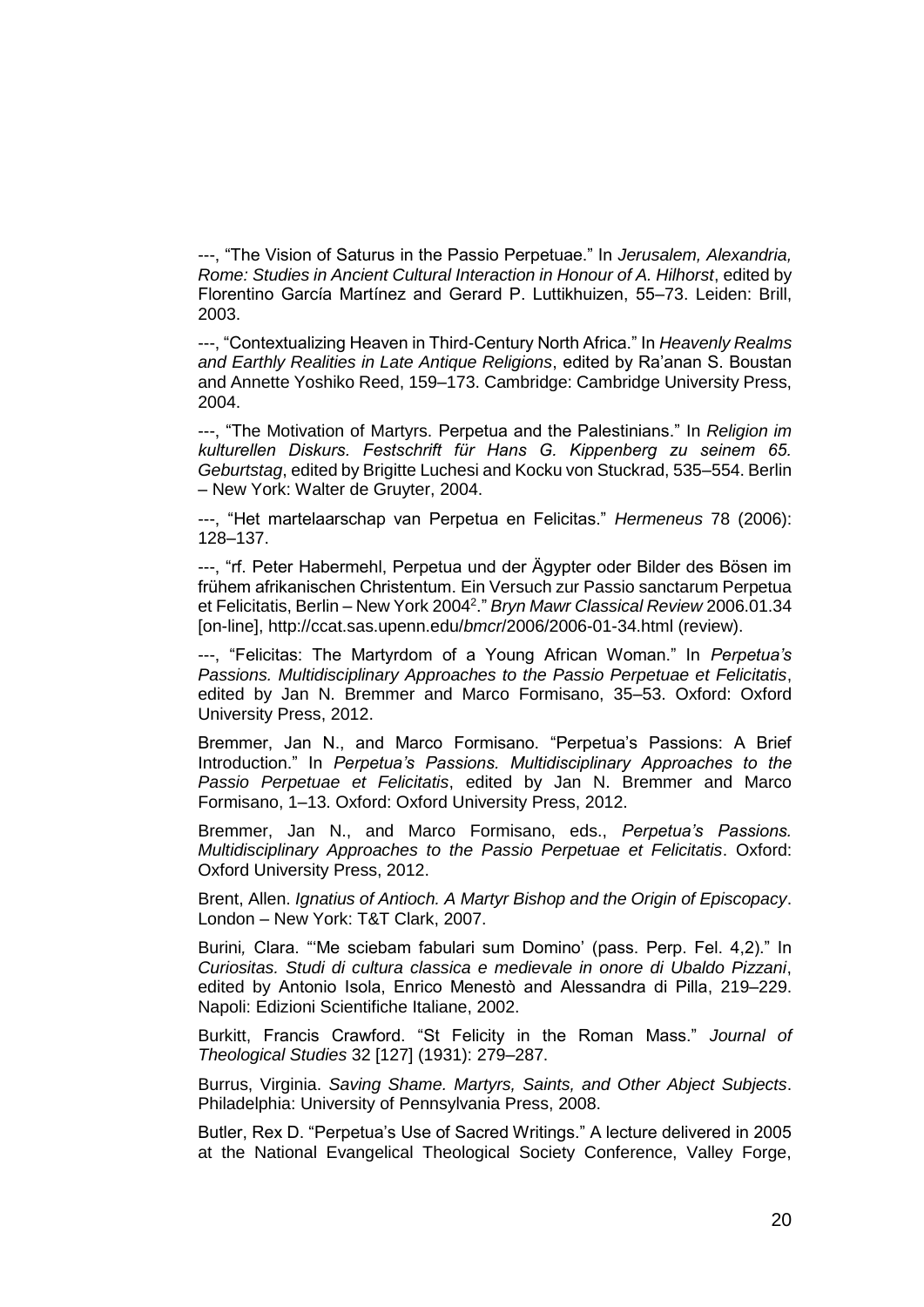Pennsylvania, and the contract of the contract of the contract of the contract of the contract of the contract of the contract of the contract of the contract of the contract of the contract of the contract of the contract

http://www.reclaimingthemind.org/papers/ets/2003/ButlerPerpetuas%20Use% 20of%20Sacred%20Writings/ButlerPerpetuas%20Use%20of%20Sacred%20 Writings.html.

---, *The New Prophecy & "New Visions": Evidence of Montanism in the Passion of Perpetua and Felicitas*. Washington, D. C.: The Catholic University of America Press, 2006.

Byron, Gay L. *Symbolic Blackness and Ethnic Difference in Early Christian Literature*. London – New York: Routledge, 2002.

Cacitti, Remo. *Furiosa Turba. I fondamenti religiosi dell'eversione sociale, della dissidenza politica e della contestazione ecclesiale dei Circoncellioni d'Africa*. Milano: Edizioni Biblioteca Francescana, 2006.

---, "Sepulcrorum et picturarum adoratores. Un'iconografia della Passio Perpetuae et Felicitatis nel culto martiriale donatista." In Remo Cacitti, Giuseppina Legrottaglie, Gabriele Pelizzari and Maria Pia Rossignani, *L'Ara dipinta di Thaenae. Indagini sul culto martiriale nell'Africa paleocristiana*, 71– 136. Roma: Viella, 2011.

Cacitti, Remo, Legrottaglie, Giuseppina, Pelizzari, Gabriele and Maria Pia Rossignani. *L'Ara dipinta di Thaenae. Indagini sul culto martiriale nell'Africa paleocristiana*. Roma: Viella, 2011.

Campos, Julio. "El autor de la 'Passio SS. Perpetuae et Felicitatis'." *Helmantica*  10 (1959): 357–381.

Cantarella, Eva. *Pandora's Daughters: The Role and Status of Women in Greek and Roman Antiquity*. Baltimore: John Hopkins University Press, 1987.

---, "Prefazione." In *La Passione di Perpetua e Felicita*, edited by Marco Formisano, I–XIII. Milano: BUR, 2008.

Castelli, Elisabeth A. "'I Will Make Mary Male': Pieties of the Body and Gender Transformation of Christian Women in Late Antiquity." In *Body Guard. The Cultural Politics of Gender Ambiguity*, edited by Julia Epstein and Kristina Straub, 29–49. New York: Routledge, 1991.

---, *Martyrdom and Memory. Early Christian Culture Making*. New York: Columbia University Press, 2004.

Ciccarese, Maria Pia. "Le più antiche rappresentazioni del purgatorio, dalla Passio Perpetuae all fine del IX sec." *Romanobarbarica* 7 (1982–1983): 33–76.

Ciccarese, Maria Pia, ed. *Visioni dell'aldilà in Occidente. Fonti, modelli, testi*. Firenze: Nardini, 1987.

Clark, Elizabeth Ann, ed. *Women in the Early Church*. Wilmington: Michael Glazier, 1983.

Clark, Gillian. *Women in Late Antiquity: Pagan and Christian Lifestyles*. Oxford: Oxford University Press, 1993.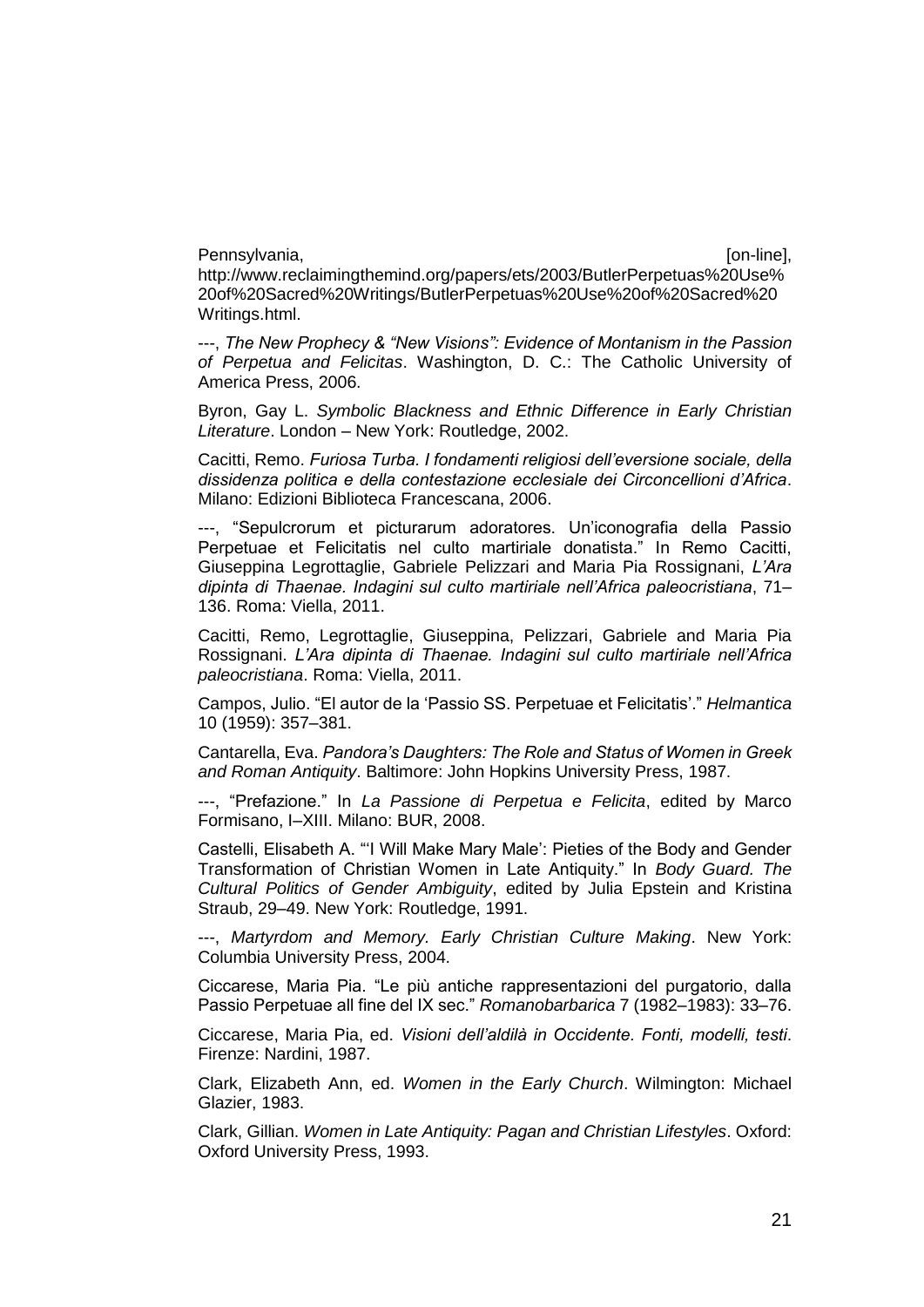Cloke, Gillian. *This Female Man of God. Women and Spiritual Power in the Patristic Age, AD 350–450*. London – New York: Routledge, 1995.

Cobb, L. Stephanie. *Dying to Be Men*. *Gender and Language in Early Christian Martyr Texts*. New York: Columbia University Press, 2008.

Coleman, Kathleen M. "Fatal Charades: Roman Executions Staged as Mythological Enactments." *Journal of Roman Studies* 80 (1990): 44–73.

Conant, Jonathan P. "Europe and the African Cult of Saints, circa 350–900: An Essay in Mediterranean Communications." *Speculum* 85 (2010): 1–46.

Cooper, Kate. "A Father, a Daughter and a Procurator: Authority and Resistance in the Prison Memoir of Perpetua of Carthage." *Gender & History* 23 (2011): 685‒702 (reprinted also in *Gender and the City before Modernity*, edited by Lin Foxhall and Gabriele Neher, 195-212. Chichester: Wiley-Blackwell, 2012).

Corsini, Eugenio. "Proposte per una lettura della 'Passio Perpetuae'." In *Forma futuri. Studi in onore del card. M. Pellegrino*, 481–541. Torino: Bottega d'Erasmo, 1975.

Cox Miller, Patricia. *Dreams in Late Antiquity. Studies in the Imagination of a Culture*. Princeton: Princeton University Press, 1994.

Dassmann, Ernst. *Sündenvergebung durch Taufe, Buße und Martyrerfürbitte in den Zeugnissen frühchristlicher Frömmigkeit und Kunst*. Münster: Aschendorff, 1973.

Davies, Stephen J. *The Cult of St Thecla. A Tradition of Women's Piety in Late Antiquity*. Oxford: Oxford University Press, 2001.

Dehandschutter, Boudewijn. "Hagiographie et histoire. À propos des actes et passions des martyrs." In *Martyrium in Multidisciplinary Perspective. Memorial Louis Reekmans*, edited by Mathijs Lamberigts and Peter van Deun, 295–301. Leuven: Peeters, 1995.

Dekkers, Eligius. "Les traductions grecques des écrits patristiques latins." *Sacris erudiri: Jaarboek voor Godsdienstwetenschappen* 5 (1953): 193–233.

Delehaye, Hippolyte. *Les légendes hagiographiques*. Bruxelles: Bureaux de la Société des Bollandistes, 1906<sup>2</sup>.

---, *Les légendes grecques des saints militaires*. Paris: Librairie Alphonse Picard, 1909.

---, "Commentarius perpetuus in martyrologium hieronymianum ad recensionem Henrici Quentin." In *AASS Nov.* II,2. Bruxelles: Apud Socios Bollandianos, 1931.

---, *Les passions des martyrs et les genres littéraires*. Bruxelles: Société des Bollandistes, 1966<sup>2</sup>.

Delierneux, Nathalie. "Virilité physique et sainteté féminine dans l'hagiographie orientale du IV<sup>e</sup> au VII<sup>e</sup> siècle." *Byzantion* 67 (1997): 179–243.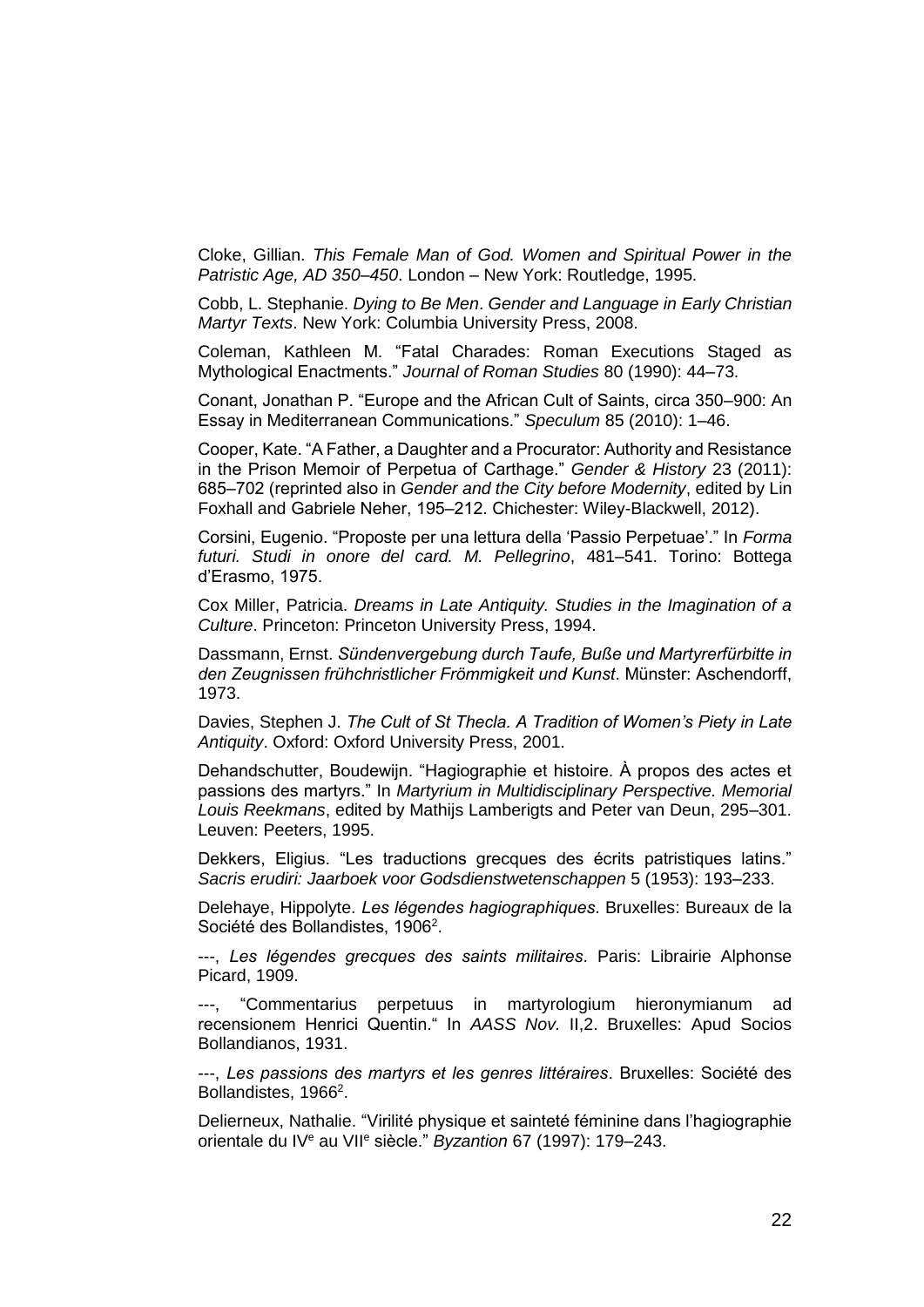Divjak, Johannes, and Wolfgang Wischmeyer. "Perpetua felicitate oder Perpetua und Felicitas? Zu ICKarth 2,1." *Wiener Studien* 114 (2001): 613–627.

Dodds, Eric Robertson. *Pagan and Christian in an Age of Anxiety: Some Aspects of Religious Experience from Marcus Aurelius to Constantine*. Cambridge: Cambridge University Press, 1991 (reprint).

Dolbeau, François. "Sermons inédits de saint Augustin prêchés en 397 (3ème série)." *Revue bénédictine* 102 (1992): 267–297 (reprinted also in idem, *Augustin d'Hippone*: *Vingt*-*six sermons au peuple* d'Afrique, 84–99. Paris: Institut d'Études Augustiniennes, 2009<sup>2</sup>).

---, "Un sermon inédit d'origine africaine pour la fête des Saintes Perpétue et Félicité."Analecta Bollandiana 113 (1995): 89–106 (reprinted also in idem, *Augustin et la prédication en Afrique. Recherches sur divers sermons authentiques, apocryphes ou anonymes*, 337–354. Paris: Institut d'Études Augustiniennes, 2005).

---, "rf. Jacqueline Amat, Passion de Perpétue et de Félicité suivi des Actes, Paris 1996." *Revue d'études augustiniennes et patristiques* 43 (1997): 350–353 (review).

---, "rf. Rex D. Butler, New Prophecy & 'New Visions', Washington, D. C. 2006." *Revue d'études augustiniennes et patristiques* 53 (2007): 348–349 (review).

---, *Augustin d'Hippone*: *Vingt*-*six sermons au peuple d'Afrique*. Paris: Institut d'Études Augustiniennes, 2009<sup>2</sup>.

---, "rf. Timothy D. Barnes, Early Christian Hagiography and Roman History, Tübingen 2010." *Revue d'études augustiniennes et patristiques* 57 (2011): 405– 406 (review).

---, "rf. Thomas J. Heffernan, The Passion of Perpetua and Felicity, Oxford 2012." *Revue d'études augustiniennes et patristiques* 59 (2013): 382–385 (review).

Dölger, Franz Joseph. "Antike Parallelen zum leidenden Dinocrates in der Passio Perpetuae."*Antike und Christentum* 2 (1930): 1–40.

---, "Der Kampf mit dem Ägypter in der Perpetua-Vision. Das Martyrium als Kampf mit dem Teufel." *Antike und Christentum* 3 (1932): 177–188.

von Dörnberg, Burkhard. *Traum und Traumdeutung in der alten Kirche. Die westliche Tradition bis Augustin*. Leipzig: Evangelische Verlagsanstalt, 2008.

Dronke, Peter. *Women Writers of the Middle Ages. A Critical Study of Texts from Perpetua († 203) to Marguerite Porete († 1310)*. Cambridge: Cambridge University Press, 1984.

Duchesne, Louis. "En quelle langue ont été écrits les actes des saintes Perpétue et Félicité?" Comptes rendus de l'Académie des Inscriptions et Belles-Lettres 35 (1891): 39–54.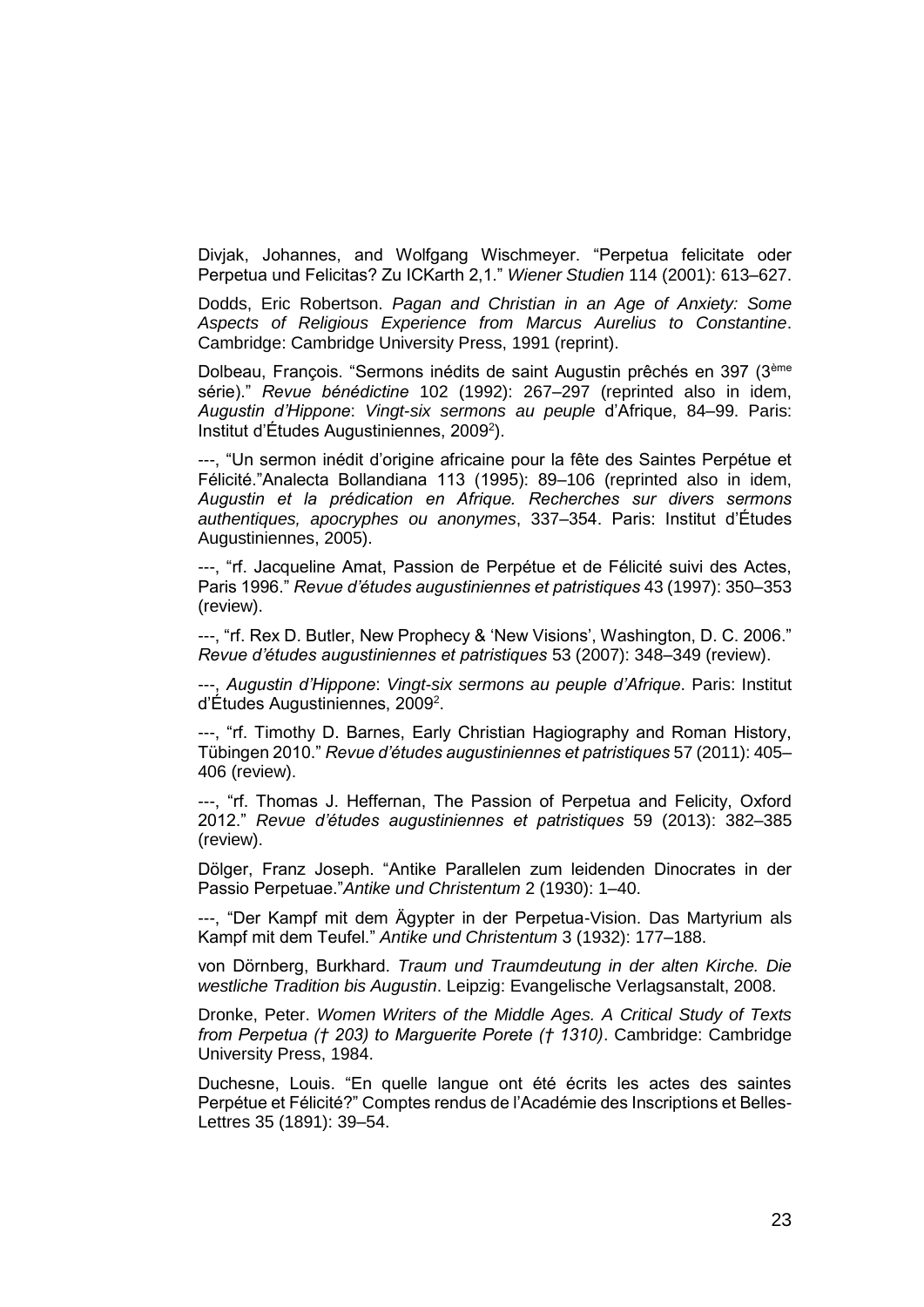Dulaey, Martine. *Le rêve dans la vie et la pensée de saint Augustin*. Paris: Études Augustiniennes, 1973.

Dunn, Geoffrey D. *Tertullian*. London – New York: Routledge, 2004.

Duval, Yvette. *Loca Sanctorum Africae. Le culte des martyres en Afrique du IV<sup>e</sup> au VII<sup>e</sup>siècle*, vols. 1–2. Roma: École française de Rome, 1982.

Edwards, Mark. *Catholicity and Heresy in the Early Church*. Farnham – Burlington: Ashgate, 2009.

Elm von der Osten, Dorothea. "'Perpetua felicitas': Die Predigten des Augustinus zur Passio Perpetuae et Felicitatis (S. 280–282)." In *Die christlichphilosophischen Diskurse der Spätantike: Texte, Personen, Institutionen*, edited by Therese Fuhrer, 275–298. Stuttgart: Franz Steiner Verlag, 2008.

--- "Perpetual Felicity: Sermons of Augustine on Female Martyrdom (s. 280–282 auct. [Erfurt 1])." Studia Patristica 49 (2010): 203–209.

van den Eynde, Sabine. "'A Testimony to the Non-Believers, A Blessing to the Believers'. The Passio Perpetuae and the Construction of a Christian Identity." In *More Than a Memory. The Discourse of Martyrdom and the Construction of Christian Identity in the History of Christianity*, edited by Johan Leemans and Jürgen Mettepenningen, 23–44. Leuven – Paris – Dudley, MA: Peeters, 2005.

Farrell, Joseph. *Latin Language and Latin Culture from Ancient to Modern Times*. Cambridge: Cambridge University Press, 2001.

---, "The Canonization of Perpetua." In *Perpetua's Passions. Multidisciplinary Approaches to the Passio Perpetuae et Felicitatis*, edited by Jan N. Bremmer and Marco Formisano, 300–320. Oxford: Oxford University Press, 2012.

Fontaine, Jacques. *Aspects et problèmes de la prose d'art latine au III<sup>e</sup> siècle. La genèse des styles latins chrétiens*. Torino: Bottega d'Erasmo, 1968.

Formisano, Marco. "Introduzione." In *La Passione di Perpetua e Felicita*, edited by Marco Formisano, 7–74. Milano: BUR, 2008.

---, "Perpetua's Prisons: Notes on the Margins of Literature." In *Perpetua's Passions. Multidisciplinary Approaches to the Passio Perpetuae et Felicitatis*, edited by Jan N. Bremmer and Marco Formisano, 329–348. Oxford: Oxford University Press, 2012.

Franchi de'Cavalieri, Pio. "Gli atti dei SS. Montano, Lucio e compagni. Recensione del testo ed introduzione sulle sue relazioni con la Passio S. Perpetuae." In idem, *Scritti agiografici*, vol. 1, Studi e testi 221, 199–262. Città del Vaticano: Biblioteca Apostolica Vaticana, 1962.

---, "La Passio SS. Perpetuae et Felicitatis." In idem, *Scritti agiografici*, vol. 1, Studi i testi 221, 41–154. Città del Vaticano: Biblioteca Apostolica Vaticana, 1962.

Frankfurter, David. "Martyrology and the Prurient Gaze." *Journal of Early Christian Studies* 17 (2009): 215–249.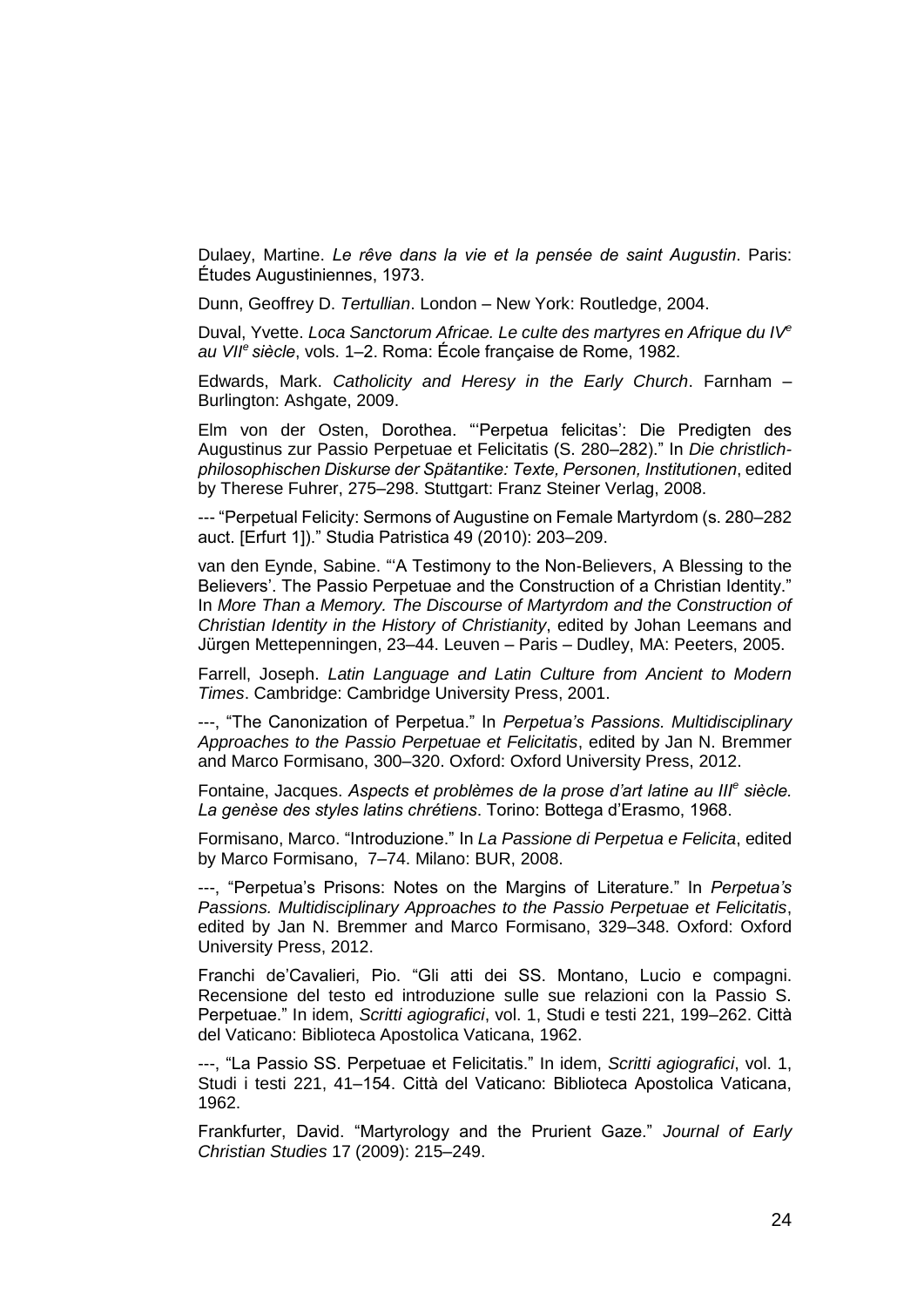von Franz, Marie-Louise. "Die Passio Perpetuae. Versuch einer psychologischen Deutung." In *Aion. Untersuchungen zur Symbolgeschichte*, edited by Carl Gustav Jung, 389–496. Zürich: Rascher, 1951.

Fredouille, Jean-Claude. *Tertullien et la conversion de la culture antique*. Paris: Études Augustiniennes, 1972.

Frend, William H. C. *The Donatist Church. A Movement of Protest in Roman North Africa*. Oxford: Clarendon Press, 1952.

---, *Martyrdom and Persecution in the Early Church. A Study of a Conflict from the Maccabees to Donatus*. Oxford: Blackwell, 1965.

---, "Blandina and Perpetua: Two Early Christian Heroines." In *Les Martyrs de Lyon (177)*, edited by Jean Rougé and Robert Turcan, 167–177. Paris: Centre National de la Recherche Scientifique, 1978 (reprinted also in *Women in Early Christianity*, edited by David M. Scholer, 87–97. New York: Garland, 1993).

---, "The North African Cult of Martyrs. From Apocalyptic to Hero-Worship." In *Jenseitsvorstellungen in Antike und Christentum. Gedenkschrift für Alfred Stuiber*, edited by Theodor Klauser, Ernst Dassmann and Klaus Thraede, 154– 167. Münster: Aschendorff, 1982.

Freudenberger, Rudolf. "Das angebliche Christenedikt des Septimius Severus." *Wiener Studien* 81 (1968): 206–217.

Fridh, Åke. *Le problème de la Passion des saintes Perpétue et Félicité*. Göteborg: Elanders boktryckeri aktiebolag, 1968.

Gaddis, Michael. *There is No Crime for Those Who Have Christ. Religious Violence in the Christian Roman Empire*. Berkeley – Los Angeles – London: University of California Press, 2005.

de Gaiffier, Baoudouin. "La lecture des actes des martyrs dans la prière liturgique en Occident. A propos du Passionaire hispanique." Analecta Bollandiana 72 (1954): 134–166.

Garbarino, Collin. "Augustine, Donatists and Martyrdom." In *An Age of Saints? Power, Conflict and Dissent in Early Medieval Christianity*, edited by Peter Sarris, Matthew Dal Santo and Phil Booth, 49–61. Leiden – Boston: Brill, 2011.

Gärtner, Hans-Armin. "Die Acta Scillitanorum in literarischer Interpretation." *Wiener Studien* 102 (1989): 149–167.

Gieseler, Johann Karl Ludwig. *A Text-Book of Church History*, vol. 1, trans. Samuel Davidson. New York: Harper, 1857.

Gillette, Gertrude. "Augustine and the Significance of Perpetua's Words: 'And I was a Man'." *Augustinian Studies* 32 (2001): 115–125.

Gonzalez, Eliezer. "Anthropologies of Continuity: The Body and Soul in Tertullian, Perpetua, and Early Christianity." In *Journal of Early Christian Studies* 21 (2013): 479–502.

---, *The Fate of the Dead in Early Third Century North African Christianity*.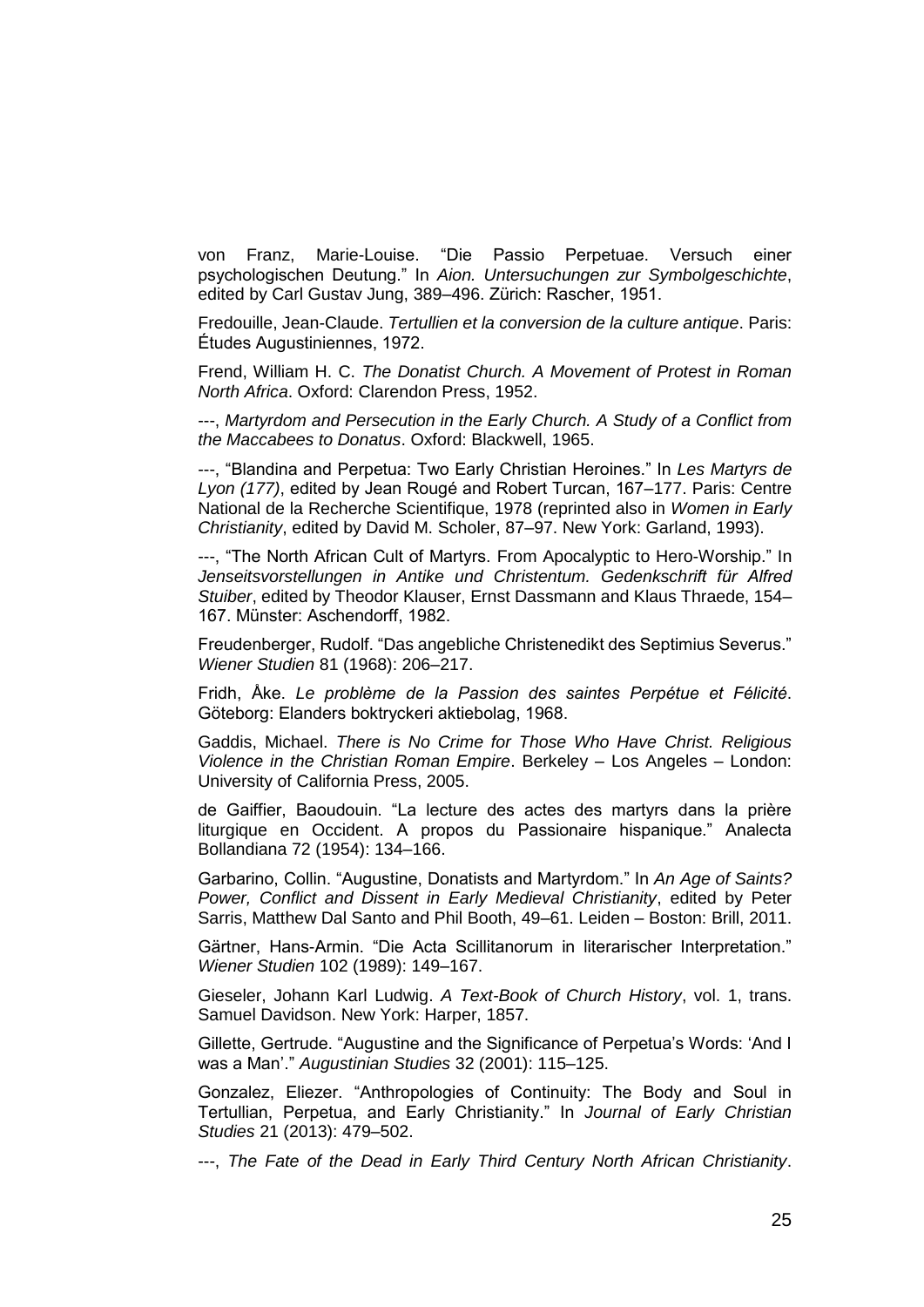Tübingen: Mohr Siebeck, 2014.

Gounelle, Rémi. "Traductions de textes hagiographiques et apocryphes latins en Grec." *Apocrypha* 16 (2005): 35–74.

Graf, Fritz. "Bridge and the Ladder: Narrow Passages in Late Antique Visions." In *Heavenly Realms and Earthly Realities in Late Antique Religions*, edited by Ra'anan S. Boustan and Anette Yoshiko Reed, 19–33. Cambridge: Cambridge University Press, 2004.

Grasmück, Ernst Ludwig. *Coercitio. Staat und Kirche im Donatistenstreit*. Bonn: Ludwig Röhrscheid Verlag, 1964.

Grig, Lucy. *Making Martyrs in Late Antiquity*. London: Duckworth, 2004.

Guazzelli, Giuseppe Antonio. "Gli 'Acta brevia sanctarum Perpetuae et Felicitatis'. Una proposta di rilettura." *Cristianesimo nella storia* 30 (2009): 1– 38.

Habermehl, Peter. *Perpetua und der Ägypter oder Bilder des Bösen im frühen afrikanischen Christentum. Ein Versuch zur Passio sanctarum Perpetua* [*sic*] *et*  Felicitatis. Berlin - New York: De Gruyter, 2004<sup>2</sup>.

Halkin, François, ed. *Bibliotheca hagiographica graeca*, vol. 2. Bruxelles: Société des Bollandistes, 1957<sup>3</sup>.

---, *Novum auctarium bibliothecae hagiographicae graecae*. Bruxelles: Société des Bollandistes, 1984.

Halporn, James W. "Literary History and Generic Expectations in the Passio and Acta Perpetuae." *Vigiliae Christianae* 45 (1991): 223–241.

von Harnack, Adolf. *Geschichte der altchristlichen Litteratur bis Eusebius*, part 2, *Die Chronologie*, vol. 2, *Die Chronologie der Litteratur von Irenaeus bis Eusebius*. Leipzig: J. C. Hinrichs, 1904.

Harris, William V. *Dreams and Experience in Classical Antiquity*. Cambridge (Mass.) – London: Harvard University Press, 2009.

Harrison, Verna E. F. "Male and Female in Cappadocian Theology." *Journal of Theological Studies* 41 (1990): 441–471

Heffernan, Thomas J. *Sacred Biographies. Saints and Their Biographers in the Middle Ages*. New York – Oxford: Oxford University Press, 1988.

---, "Philology and Authorship in the Passio Sanctarum Perpetuae et Felicitatis." *Traditio* 50 (1995): 315–325.

---, *The Passion of Perpetua and Felicity*. New York: Oxford University Press, 2012.

Heffernan, Thomas J., and James E. Shelton. "Paradisus in carcere: The Vocabulary of Imprisonment and the Theology of Martyrdom in the Passio Sanctarum Perpetuae et Felicitatis." *Journal of Early Christian Studies* 14 (2006): 217–223.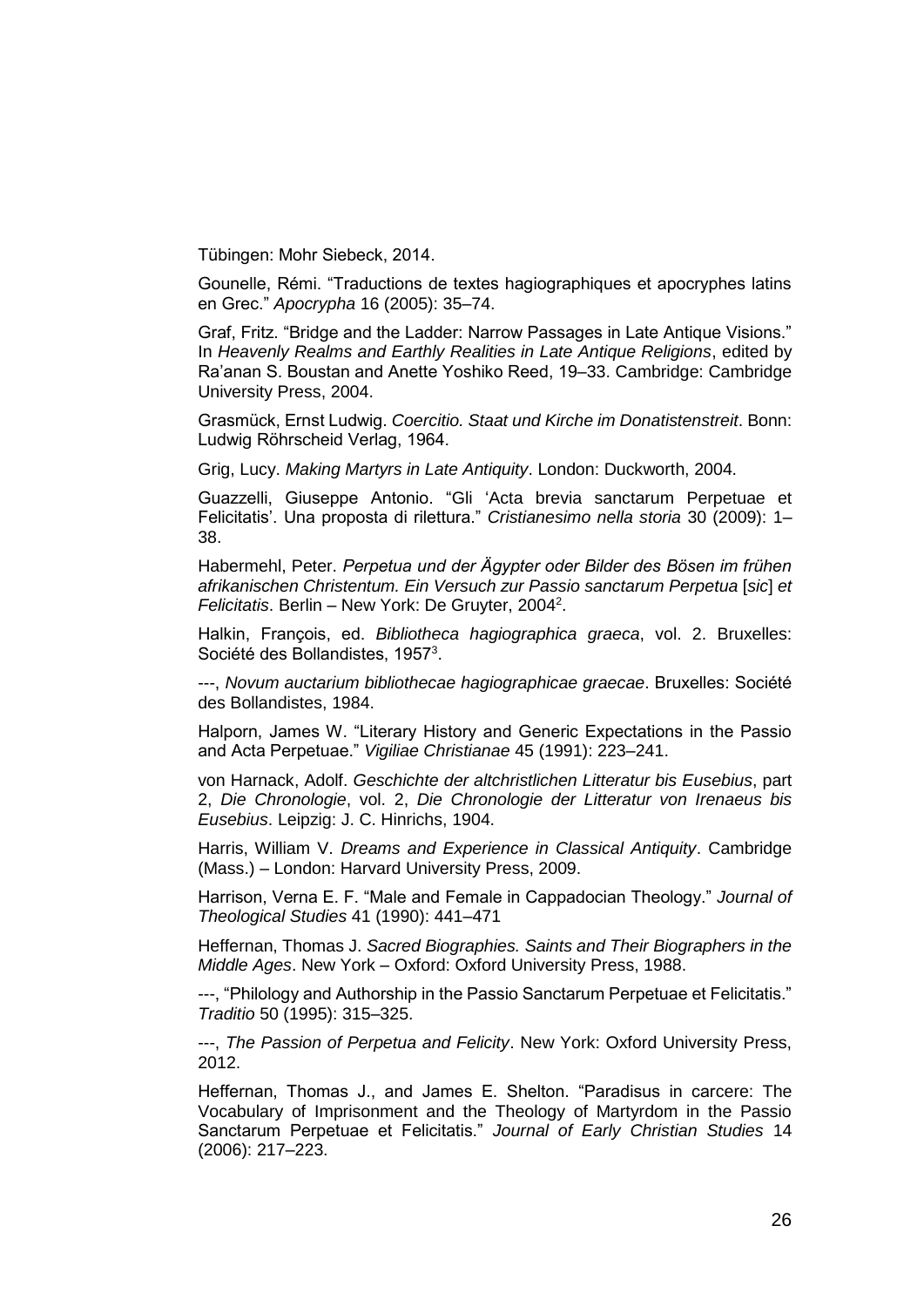van Henten, Jan Willem. "The Passio Perpetuae and Jewish Martyrdom: The Motif of Motherly Love." In *Perpetua's Passions. Multidisciplinary Approaches to the Passio Perpetuae et Felicitatis*, edited by Jan N. Bremmer and Marco Formisano, 113–133. Oxford: Oxford University Press, 2012.

Hernández Lobato, Jesús. "Repraesentatio rerum: Hacia un análisis narratológico de la Passio Perpetuae." *Voces* 16 (2005): 75–95.

Hill, Edmund. "Notes." In Saint Augustine, *Sermons III/8 (273-305A) on the Saints*, trans. Edmund Hill, *The Works of Saint Augustine. A Translation for the 21st Century*, part III, vol. 8. New York: New City Press, 1994.

Hirschmann, Vera-Elisabet. *Horrenda Secta. Untersuchungen zum frühchristlichen Montanismus und seinen Verbindungen zur paganen Religion Phrygiens*. Stuttgart: Franz Steiner Verlag, 2005.

Hofmann, Johannes. "Christliche Frauen im Dienst kleinasiatischer Gemeinden des ersten und zweiten Jahrhunderts. Eine prosopographische Studie." *Vigiliae Christianae* 54 (2000): 283–308.

---, "Vibia Perpetua, liberaliter instituta. Zum Bildungsstand einer karthagischen Christin an der Wende des zweiten Jahrhunderts." In *Früh-Christentum und Kultur*, edited by Ferdinand R. Prostmeier, 75–94. Freiburg – Basel – Wien: Herder, 2007.

Hogrefe, Arne. *Umstrittene Vergangenheit. Historische Argumente in der Auseinandersetzung Augustins mit den Donatisten*. Berlin – New York: Walter de Gruyter, 2009.

Hoppenbrouwers, Henricus A. M. *Recherches sur la terminologie du martyre de Tertullien à Lactance*. Nijmegen: Dekker et Van de Vegt, 1961.

Hunink, Vincent. "Did Perpetua Write Her Prison Account?" *Listy filologické* 133 (2010): 147–155.

Irwin, Eleanor. "Gender, Status and Identity in a North African Martyrdom 203 CE." In *Gli imperatori Severi. Storia, archeologia, religione*, edited by Enrico dal Covolo and Giancarlo Rinaldi, 251–260. Roma: LAS, 1999.

Iser, Wolfgang, "Indeterminacy and the Reader's Response in Prose Fiction." In idem, *From Reader Response to Literary Anthropology*, 3–30. Baltimore – London: The Johns Hopkins University Press, 1989.

Janssen, Harry. *Kultur und Sprache. Zur Geschichte der alten Kirche im Spiegel der Sprachentwicklung von Tertullian bis Cyprian*. Nijmegen: Dekker et Van de Vegt, 1938.

Jensen, Michael P. *Martyrdom and Identity. The Self on Trial*. London – New York: T&T Clark, 2010.

Jurissevich, Elena. "Le prologue de la Vita Cypriani versus le prologue de la Passio Perpetuae et Felicitatis: De la prééminence du récit de la vie et du martyre d'un évêque sur le récit de la passion de simples catéchumènes et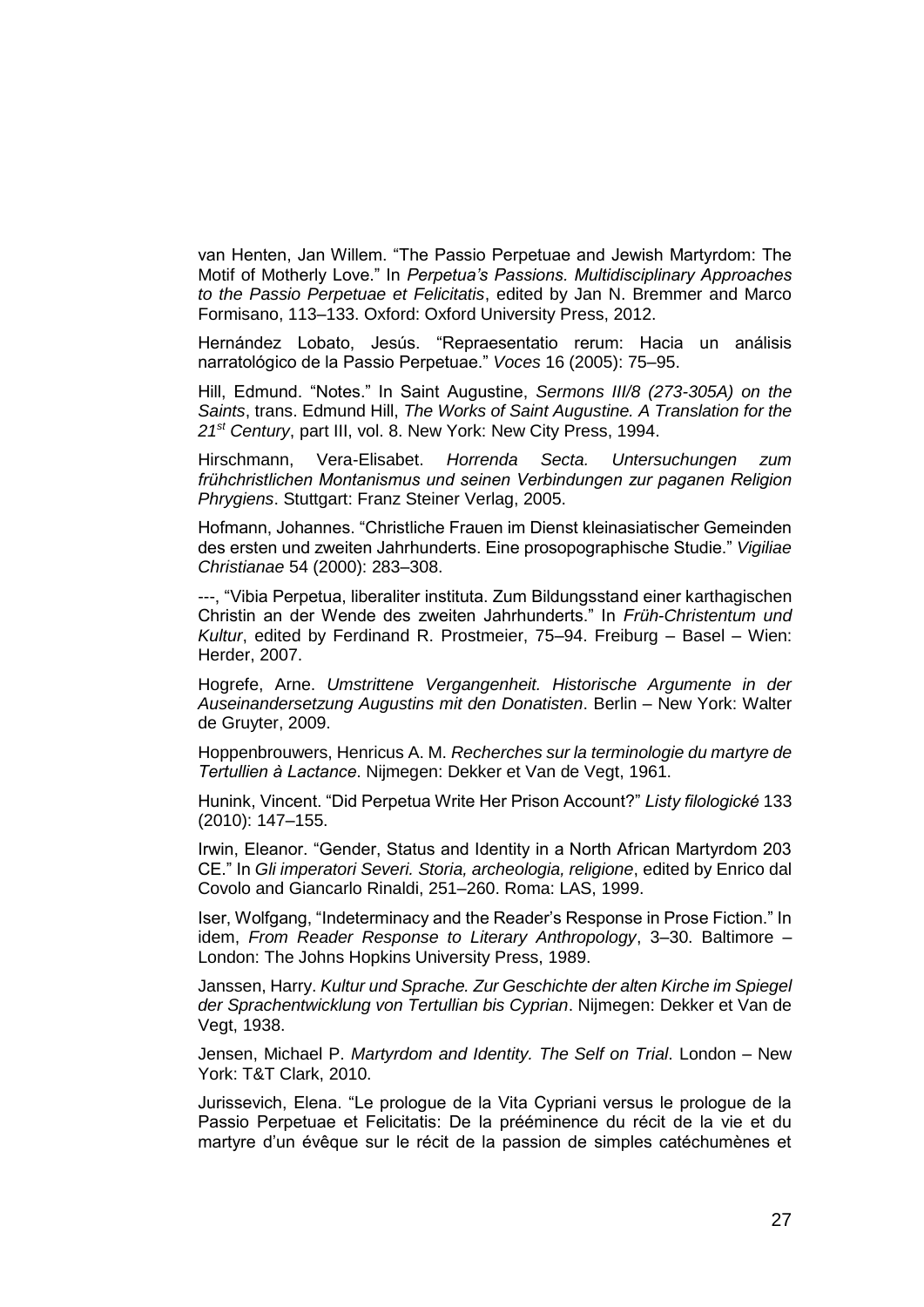laïcs." In *Cristianesimi nell'antichità: Fonti, istituzioni, ideologie a confronto*, edited by Alberto d'Anna and Claudio Zamagni, 131–148. Hildesheim: Olms, 2007.

Kaczmarkowski, Michał. "Struktura pionowa tekstów: Passio Sanctarum Perpetuae et Felicitatis, Passio Sanctorum Mariani et Iacobi i Passio Sanctorum Montani et Lucii." *Vox Patrum* 11–12, No. 20–23 (1991–1992): 213–221.

Karfíková, Lenka. *Grace and the Will according to Augustine*. Leiden – Boston: Brill, 2012.

Kimber Buell, Denise. *Why This New Race. Ethnic Reasoning in Early Christianity*. New York: Columbia University Press, 2005.

\* Kitzler, Petr. "Augustinova kázání In natali martyrum Perpetuae et Felicitatis (Sermones 280–282)" [Augustines's Homilies In natali martyrum Perpetuae et Felicitatis (Sermones 280–282)]. In *Querite primum regnum Dei. Sborník příspěvků k poctě J. Nechutové*, edited by Helena Krmíčková, Anna Pumprová, Dana Růžičková and Libor Švanda, 89–98. Brno: Matice moravská, 2006.

\*---, "Passio Perpetuae a montanismus. Staré otázky, nové odpovědi? Poznámky ke knize Rexe D. Butlera" [Passio Perpetuae and Montanism. Old Questions, New Answers? Some Comments on the book by Rex D. Butler]. *Listy filologické* 130 (2007): 360–372.

\*---, "Passio Perpetuae and Acta Perpetuae: Between Tradition and Innovation." *Listy filologické* 130 (2007): 1–19.

\*---, "Duae gemmae in ecclesia refulserunt. Pseudo-Augustinovy homilie na svátek svaté Perpetuy a Felicity" [Duae gemmae in ecclesia refulserunt. Pseudo-Augustine's Homilies on Perpetua and Felicity]. In *Pulchritudo et sapientia. Ad honorem Pavel Spunar*, edited by Zuzana Silagiová, Hana Šedinová and Petr Kitzler, 126–140. Praha: Kabinet pro klasická studia FLÚ AV ČR, 2008.

\*---, "Nihil enim anima si non corpus. Tertullian und die Körperlichkeit der Seele." *Wiener Studien* 122 (2009): 145–169.

\*---, "Ex uno homine tota haec animarum redundantia. Ursprung, Entstehung und Weitergabe der indiviudellen Seele nach Tertullian." *Vigiliae Christianae* 64 (2010): 353–381.

\*---, "Tertullianus. Mezi Romanitas a Christianitas" [Tertullian. Between Romanitas and Christianitas]. In *Dějiny politického myšlení*, vol. 2/1, *Politické myšlení raného křesťanství a středověku*, edited by Vilém Herold, Ivan Müller and Aleš Havlíček, 50–73. Praha: OIKOYMENH, 2011.

\*---, "Vis divinae gratiae, potentior utique natura. Tertullianovo pojetí Boží milosti" [Vis divinae gratiae, potentior utique natura. Tertullian's Concept of Divine Grace]. In *Milost v patristice*, edited by Lenka Karfíková and Jan A. Dus, 77–105. Jihlava: Mlýn, 2011.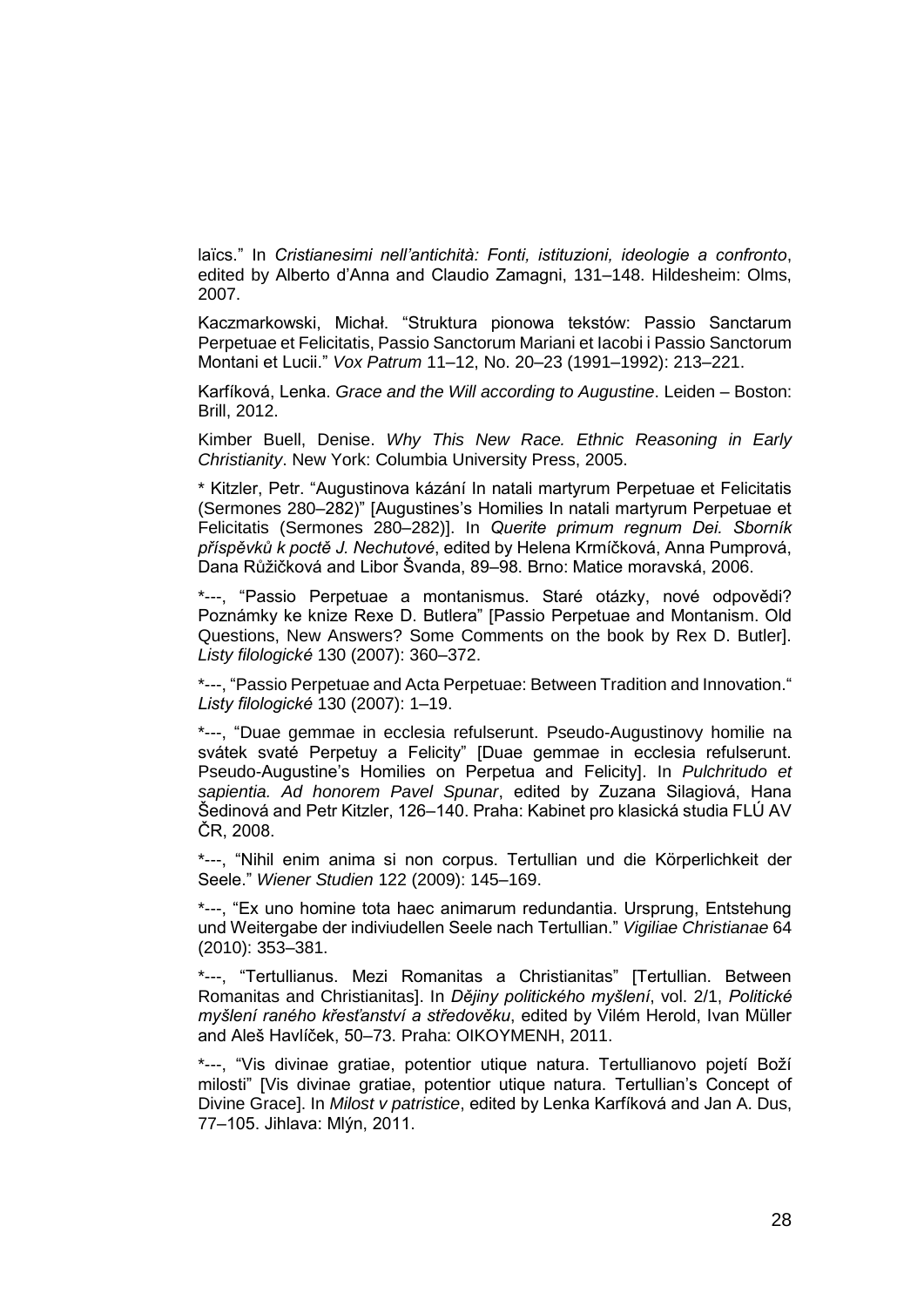\*---, "Viri mirantur facilius quam imitantur: Passio Perpetuae in the Literature of Ancient Church (Tertullian, acta martyrum, and Augustine)." In *The Ancient Novel and the Early Christian and Jewish Narrative*. *Fictional Intersections*, edited by Judith Perkins, Marília Futre Pinheiro and Richard Pervo, 189–201. Groningen: Barkhuis Publishing & Groningen University Library, 2012.

\*Kitzler, Petr, ed. *Příběhy raně křesťanských mučedníků. Výbor z nejstarší latinské a řecké martyrologické literatury* [Stories of Early Christian Martyrs. An Anthology of Ancient Greek and Latin Martyr Texts]. Praha: Vyšehrad, 2009.

\*---, *Příběhy raně křesťanských mučedníků II. Výbor z latinské a řecké martyrologické literatury 4. a 5. století* [Stories of Early Christian Martyrs II. An Anthology of Latin and Greek Martyr Texts from the 4th and 5th Centuries]. Praha: Vyšehrad, 2011.

Klawiter, Frederick C. "The Role of Martyrdom and Persecution in Developing the Priestly Authority of Women in Early Christianity: A Case Study of Montanism." *Church History* 49 (1980): 251–261.

Kleinberg, Aviad. *Flesh Made Word. Saints' Stories and the Western Imagination*, trans. by Jane Marie Todd. Cambridge (Mass.) – London: Belknap Press, 2008.

Klostergaard Petersen, Anders. "Gender-bending in Early Jewish and Christian Martyr Texts." In *Contextualising Early Christian Martyrdom*, edited by Jakob Engberg, Uffe Holmsgaard Eriksen and Anders Klostergaard Petersen, 225– 256. Frankfurt am Main etc.: Peter Lang, 2011.

Konstan, David. "Reunion and Regeneration: Narrative Patterns in Ancient Greek Novels and Christian Acts." In *Fiction on the Fringe. Novelistic Writing in the Post-Classical Age*, edited by Grammatiki A. Karla, 105–120. Leiden – Boston: Brill, 2009.

---, "Perpetua's Martyrdom and the Metamorphosis of Narrative." In *Perpetua's Passions. Multidisciplinary Approaches to the Passio Perpetuae et Felicitatis*, edited by Jan N. Bremmer and Marco Formisano, 291–299. Oxford: Oxford University Press, 2012.

Kotula, Tadeusz. "Utraque lingua eruditi: Une page relative à l'histoire de l'éducation dans l'Afrique romaine." In *Hommages à Marcel Renard*, vol. 2, edited by Jacqueline Bibauw, 386–392. Bruxelles: Collection Latomus, 1969.

Kraemer, Ross S. *Unreliable Witnesses. Religion, Gender, and History in the Graeco-Roman Mediterranean*. Oxford: Oxford University Press, 2011.

Kraemer, Ross S., and Shira L. Lander. "Perpetua and Felicitas." In *The Early Christian World*, vol. 2, edited by Philip F. Esler, 1048–1068. London – New York: Routledge, 2000.

Lamirande, Émilien. "Des femmes aux origines de l'église Nord-Africaine. Le contexte martyrologique (180–225)." *Augustinianum* 47 (2007): 41–83.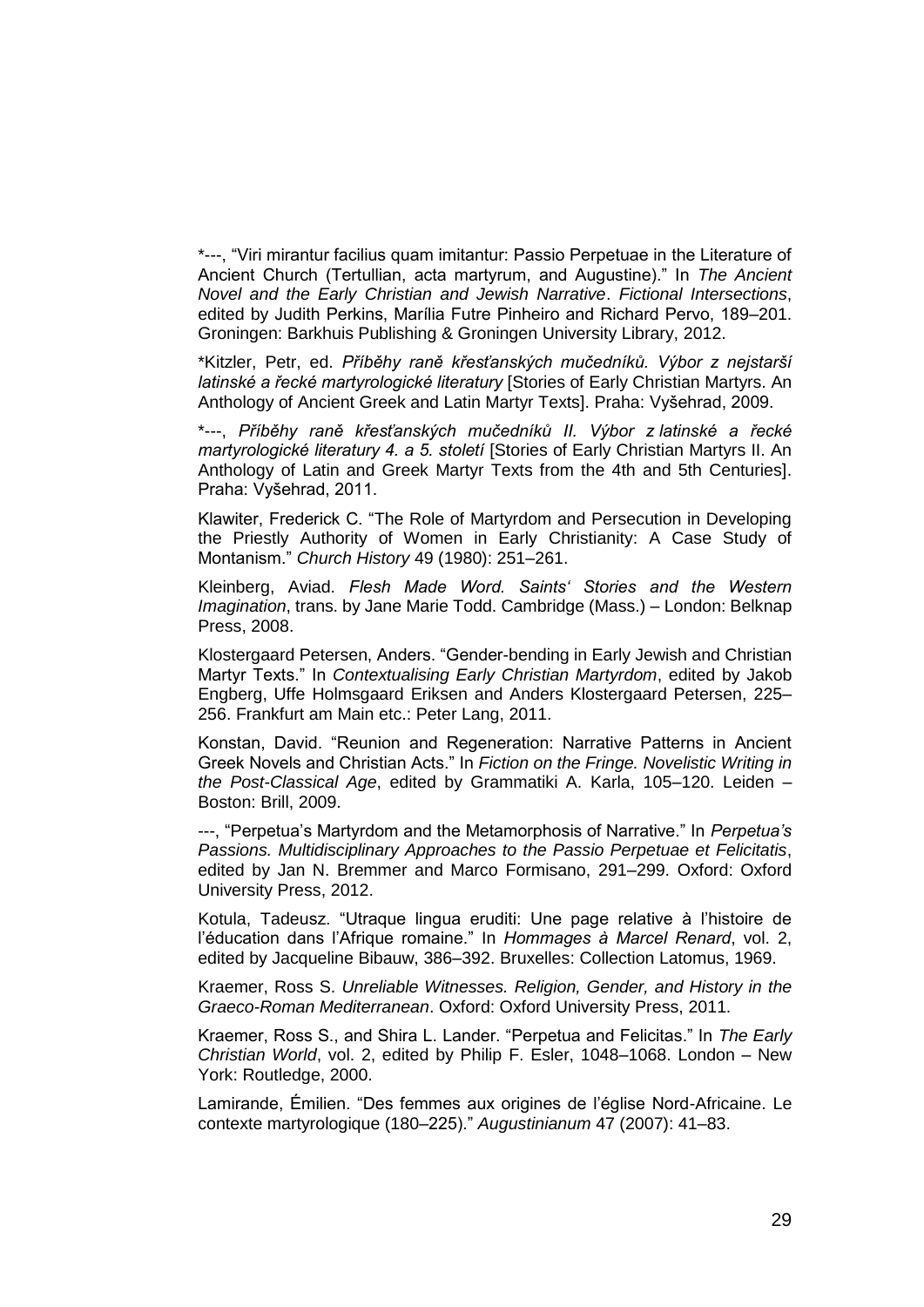Lanata, Giuliana. *Gli atti dei martiri come documenti processuali*. Milano: Giuffrè, 1973.

Laporte, Jean. *The Role of Women in Early Christianity*. Lewsiton, N. Y.: Mellen, 1982.

Leal, Jerónimo. "Nota Martyrologica: el sueño de Dinócrates en la Passio Perpetuae y las fuentes de la Passio Fabii Vexilliferi." Studia Patristica 46 (2010): 349–354.

Leal, Jerónimo, and Giulio Maspero. "Revisiting Tertullian's Authorship of the Passio Perpetuae through Quantitative Analysis." In *Text and Language. Structures, Functions, Interrelations, Quantitative Perspectives*, edited by Peter Grzybek, Emmerich Kelih and Ján Mačutek, 99–108. Wien: Praesens Verlag, 2010.

Lefkowitz, Mary R. "The Motivations for St. Perpetua's Martyrdom." *Journal of the American Academy of Religion* 44 (1976): 417–421.

Le Goff, Jacques. *The Birth of Purgatory*, trans. Arthur Goldhammer. Aldershot: Scolar Press, 1990.

Leibniz, Gottfried Wilhelm. *Sämtliche Schriften und Briefe, Reihe I, vol. 13, Allgemeiner politischer und historischer Briefwechsel. August 1696 – April 1697. Berlin: Akademie Verlag, 1987.*

Lods, Marc. *Confesseurs et martyrs succeseurs des prophètes dans l'Église des trois premiers siècles*. Neuchâtel – Paris : Éditions Delachaux & Niestlé, 1958.

Lomanto, Valeria. "Rapporti fra la 'Passio Perpetuae' e 'passiones' africane." In *Forma futuri. Studi in onore del card. Michele Pellegrino*, 566–586. Torino: Bottega d'Erasmo, 1975.

Lotman, Jurij M. and Boris A. Uspenskij. "On the Semiotic Mechanism of Culture." *New Literary History* 9 (1978): 211–232.

Margoni-Kögler, Michael. *Die Perikopen im Gottesdienst bei Augustinus. Ein Beitrag zur Erforschung der liturgischen Schriftlesung in der frühen Kirche*. Wien: Verlag der Österreichischen Akademie der Wissenschaften, 2010.

Mariani, Bonaventura. "Introductio." In *Breviarium syriacum seu martyrologium syriacum saec. IV*, edited by Bonaventura Mariani, 3–26. Roma – Barcelona – Freiburg im Breisgau: Herder, 1956.

Marjanen, Antti. "Male Women Martyrs: The Function of Gender-Transformation Language in Early Christian Martyrdom Accounts." In *Metamorphoses. Resurrection, Body and Transformative Practices in Early Christianity*, edited by Turid Karlsen Seim and Jorunn Økland, 231–247. Berlin – New York: Walter de Gruyter, 2009.

Markschies, Christoph. "The Passio Sanctarum Perpetuae et Felicitatis and Montanism?" In *Perpetua's Passions. Multidisciplinary Approaches to the*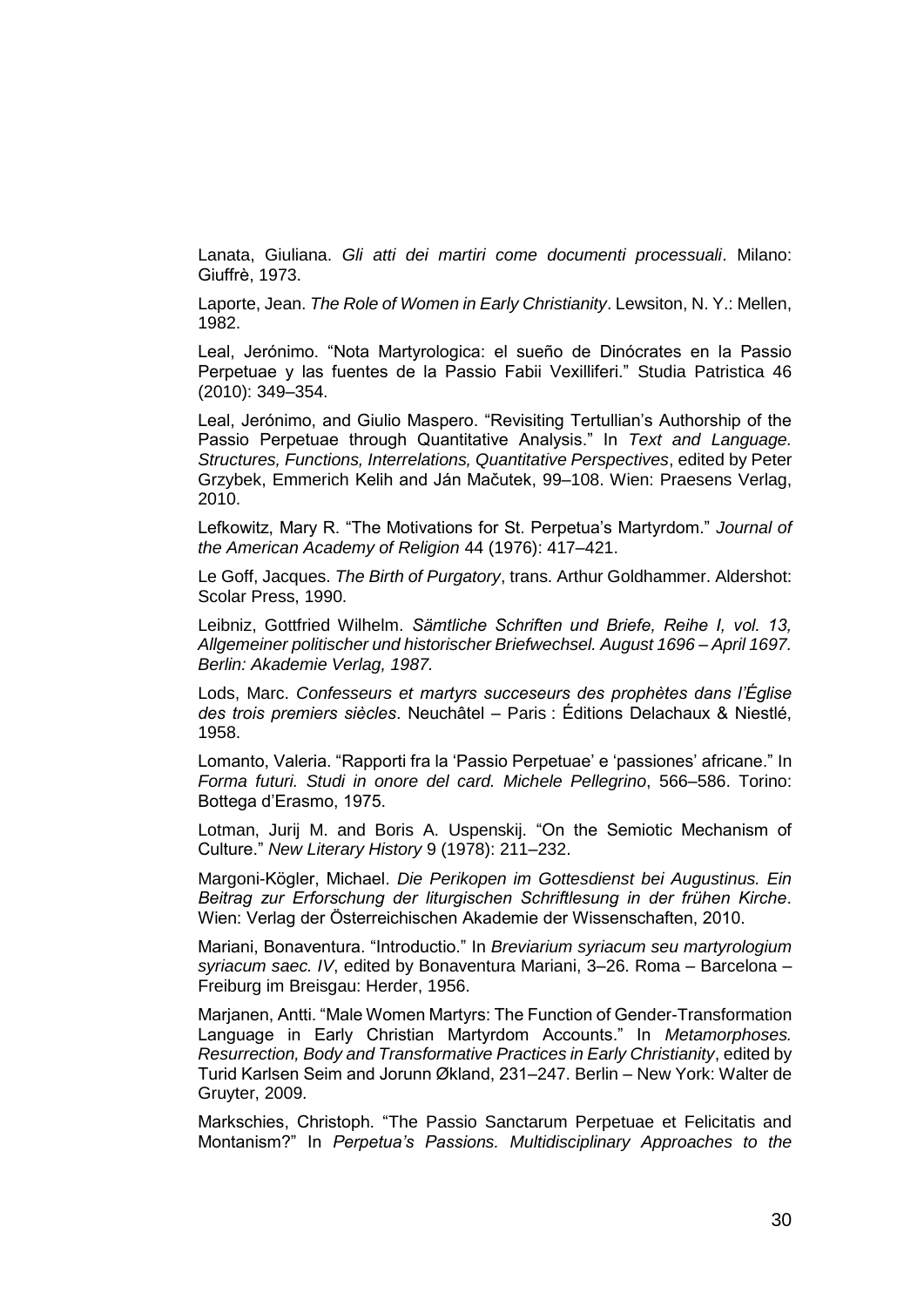*Passio Perpetuae et Felicitatis*, edited by Jan N. Bremmer and Marco Formisano, 277–290. Oxford: Oxford University Press, 2012.

Martin, Elena. "Commemoration, Representation and Interpretation: Augustine of Hippo's Depictions of the Martyrs." In *Saints and Sanctity*, Studies in Church History 47, edited by Peter Clarke and Tony Claydon, 29–40. Woodbridge – Rochester, N. Y: The Boydell Press, 2011.

Matthews, Shelly. *Perfect Martyr. The Stoning of Stephen and the Construction of Christian Identity*. Oxford: Oxford University Press, 2010.

Mazzucco, Clementina. "Il significato cristiano della 'libertas' proclamata dai martiri della 'Passio Perpetuae'." In *Forma futuri. Studi in onore del card. M. Pellegrino*, 542–565. Torino: Bottega d'Erasmo, 1975.

---, *"E fui fatta maschio". La donna nel Cristianesimo primitivo*. Firenze – Torino: La Lettere, 1989.

---, "rf. Passion de Perpétue et de Félicité suivi des Actes, éd. Jacqueline Amat, Paris 1996." *Rivista di storia e letteratura religiosa* 36 (2000): 157–167 (review).

McGowan, Andrew. *Ascetic Eucharists. Food and Drink in Early Christian Ritual Meals*. Oxford: Oxford University Press, 1999.

---, "Discipline and Diet: Feeding the Martyrs in Roman Carthage." *Harvard Theological Review* 96 (2003): 455–476.

---, "The Ancient Limits of Modern Religion: Perpetua, Augustine and the Construction of the Secular." *Pacifica* 23 (2010): 267–280.

McKechnie, Paul. "St. Perpetua and Roman Education in AD 200." *L'antiquité classique* 63 (1994): 279–291.

Mechlinsky, Lutz. *Der modus proferendi in Augustins sermones ad populum*. Paderborn – München – Wien – Zürich: Ferdinand Schöningh, 2004.

Merkt, Andreas. *Das Fegefeuer. Entstehung und Funktion einer Idee*. Darmstadt: Wissenschaftliche Buchgesellschaft, 2005.

"Gewaltverarbeitung und Konfliktbewältigung im Medium des Visionsberichtes: Die Passio Perpetuae und die Apokalypse des Johannes." In *Ancient Christian Interpretations of "Violent Texts" in the Apocalypse*, edited by Joseph Verheyden, Tobias Nicklas and Andreas Merkt, 63–93. Göttingen: Vandenhoeck & Ruprecht, 2011.

Mertens, Cées. "Les premiers martyrs et leurs rêves. Cohésion de l'histoire et des rêves dans quelques 'passions' latines de l'Afrique du Nord." *Revue d'histoire ecclésiastique* 81 (1986): 5–46.

---, "Le rêve dans les passions des martyrs. Analyse narrative." *Augustinianum* 44 (2004): 269–319.

Meslin, Michel. "Vases sacrés et boissons d'éternité dans les visions des martyrs africains." In *Epektasis. Mélanges patristiques offerts au cardinal Jean*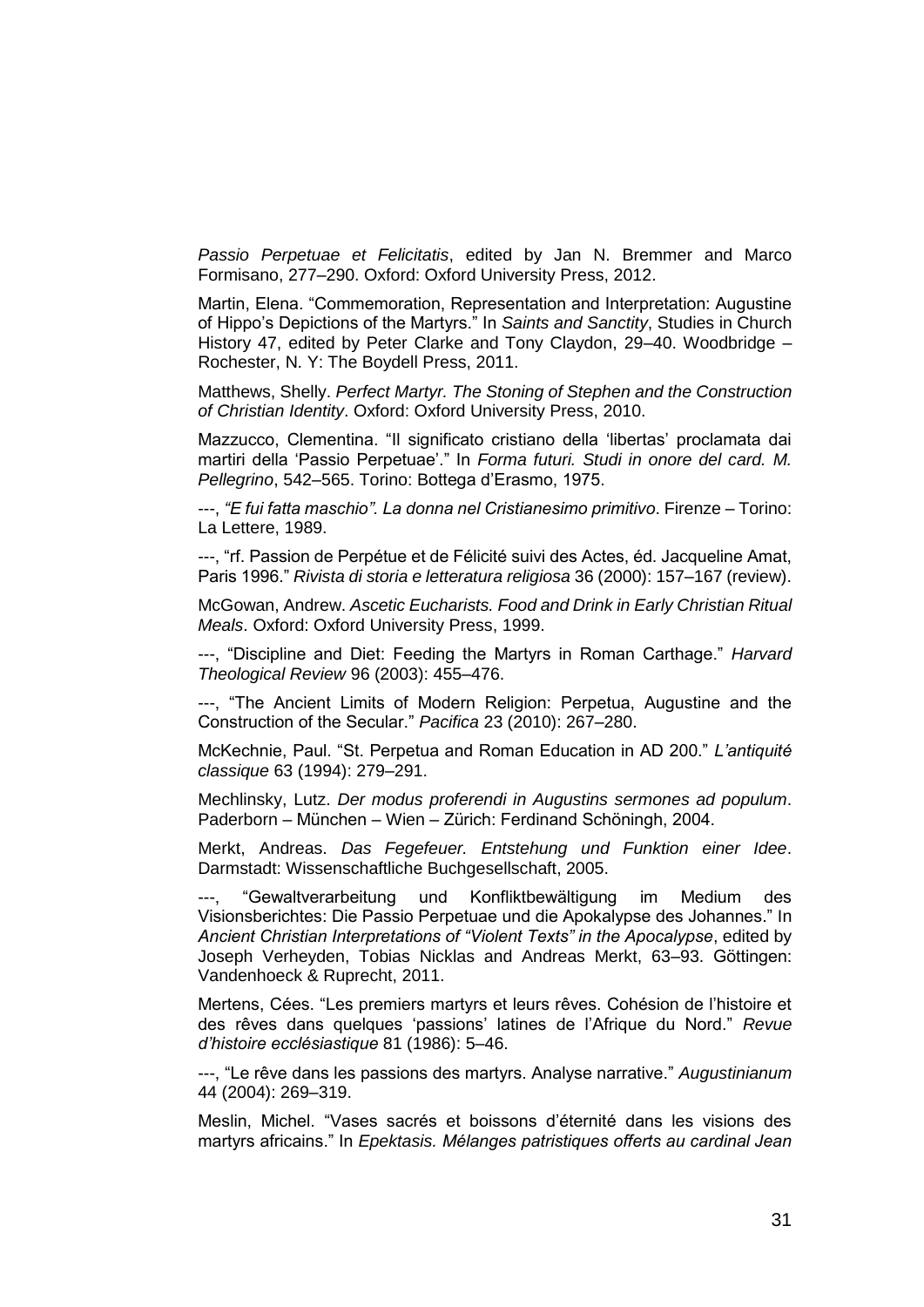*Daniélou*, edited by Jacques Fontaine and Charles Kannengiesser, 139–153. Paris: Beauchesne, 1972.

Mohrmann, Christine. "Das Wortspiel in den augustinischen Sermones." In eadem, *Études sur le latin des chrétiens*, vol. 1, *Le Latin des chrétiens*, 323– 349. Roma: Edizioni di storia e letteratura, 1961<sup>2</sup>.

Monaci Castagno, Adele. *L'agiografia cristiana antica. Testi, contesti, pubblico*. Brescia: Morcelliana, 2010.

Monceaux, Paul. *Histoire littéraire de l'Afrique chrétienne depuis les origines jusqu'à l'invasion Arabe*, vol. 1, *Tertullien et les origines*. Paris: Ernest Leroux, 1901.

Moriarty, Rachel. "The Claims of the Past. Attitudes to Antiquity in the Introduction to Passio Perpetuae." Studia Patristica 31 (1997): 307–313.

Moss, Candida R. "Blood Ties. Martyrdom, Motherhood, and Family in the Passion of Perpetua and Felicity." In *Women and Gender in Ancient Religions: Interdisciplinary Approaches*, edited by Stephen P. Ahearne-Kroll, James A. Kelhoffer and Paul A. Holloway, 183–202. Tübingen: Mohr Siebeck, 2010.

---, "On the Dating of Polycarp: Rethinking the Place of the Martyrdom of Polycarp in the History of Christianity." *Early Christianity* 1 (2010): 539–574.

---, *The Other Christs. Imitating Jesus in Ancient Christian Ideologies of Martyrdom*. Oxford: Oxford University Press, 2010.

---, *Ancient Christian Martyrdom. Diverse Practices, Theologies, and Traditions*. New Haven – London: Yale University Press, 2012.

---, "The Discourse of Voluntary Martyrdom: Ancient and Modern." *Church History* 81 (2012): 531–551.

---, "Miraculous Events in Early Christian Stories about Martyrs." In *Credible, Incredible. The Miraculous in the Ancient Mediterranean*, edited by Tobias Nicklas and Janet E. Spittler, 283–301. Tübingen: Mohr Siebeck, 2013.

Musurillo, Herbert. "Introduction." In *The Acts of the Christian Martyrs*, edited by Herbert Musurillo, XI–LXIII. Oxford: Clarendon Press, 1972.

Nathan, Geoffrey. *The Family in Late Antiquity. The Rise of Christianity and the Endurance of Tradition*. London – New York: Routledge, 2000.

Orbán, Arpad P. "The Afterlife in the Visions of the Passio SS. Perpetuae et Felicitatis." In *Fructus centesimus. Mélanges offerts à G. J. M. Bartelink à l'occasion de son soixante-cinquième anniversaire*, edited by Antoon A. R. Bastiansen, Anthony Hilhorst and Corneille H. Kneepkens, 269–277. Dordrecht: Kluwer Academic Publishers, 1989.

Orsi, Josephus Augustinus. *Dissertatio apologetica pro sanctarum Perpetuae, Felicitatis et sociorum martyrum orthodoxia adversus Samuelem Basnagium Auctore R. P. Josepho Augustino Orsi O. P. ... accedit Francisci Castilionensis*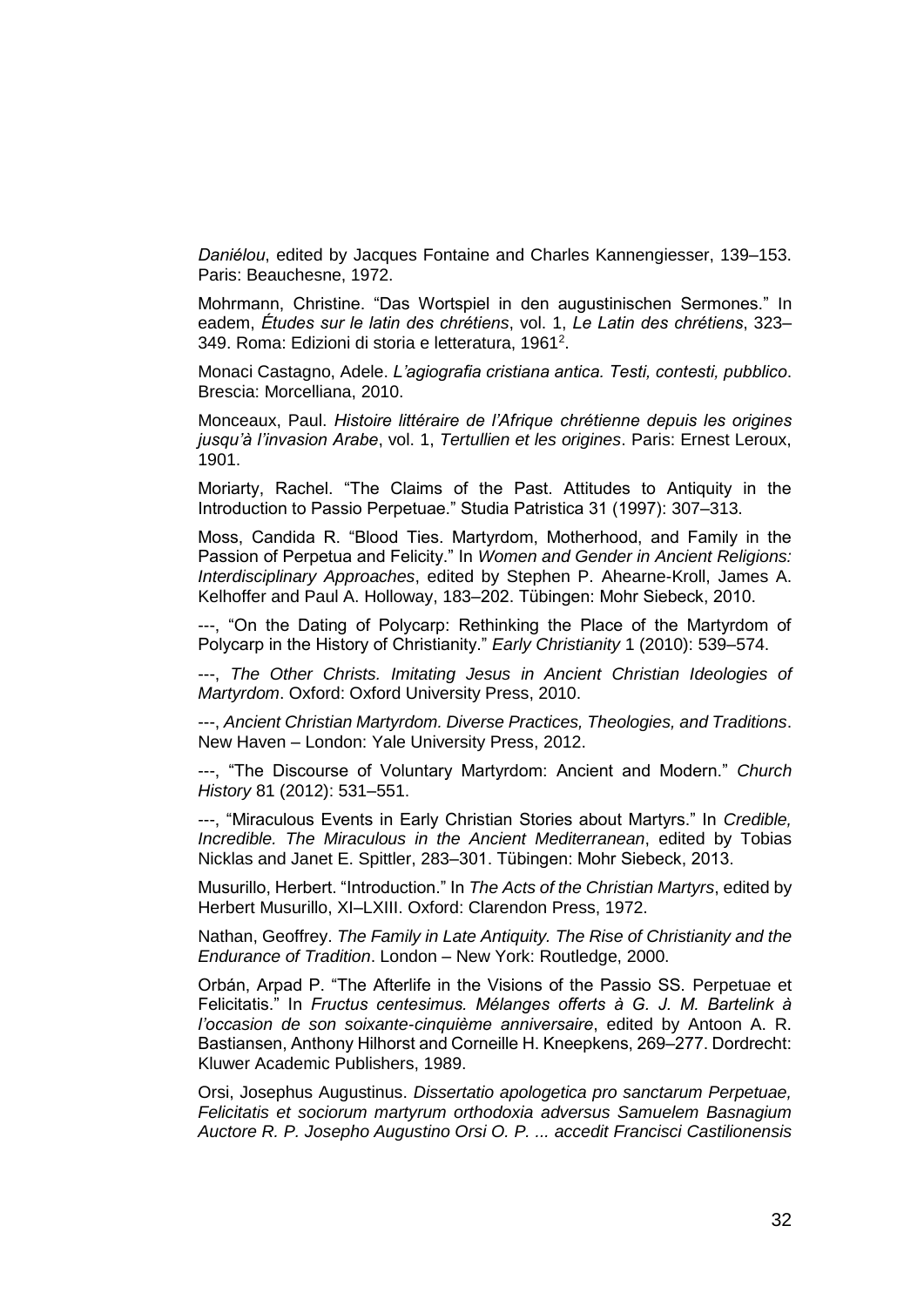*Martyrium Antoninianum, seu Beati Antonii de Ripolis ordin. praedicat. ab eodem Ursio notis illustratum*. Florentiae: Typis Bernardi Paperini, 1728.

Osiek, Carolyn. "Perpetua's Husband." *Journal of Early Christian Studies* 10 (2002): 287–290.

Paciorkowski, Ryszard, "L'héroïsme religieux d'après la Passion des saintes Perpétue et Félicité." *Revue d'études augustiniennes* 5 (1959): 367–389.

Perkins, Judith, "The Passion of Perpetua: A Narrative of Empowerment." *Latomus* 53 (1994): 837–847.

---, *The Suffering Self. Pain and Narrative Representation in the Early Christian Era*. London – New York: Routledge, 1995.

---, "The Rhetoric of the Maternal Body in the Passion of Perpetua." In *Mapping Gender in Ancient Religious Discourses*, edited by Todd C. Penner and Caroline Vander Stichele, 313–332. Leiden – Boston: Brill, 2007 (reprinted also in eadem, *Roman Imperial Identities in the Early Christian Era*, 159–171. London – New York: Routledge, 2009).

---, *Roman Imperial Identities in the Early Christian Era*. London – New York: Routledge, 2009.

Perraymond, Myla. "Alcune visioni nell'arte cristiana antica: Abramo, Giacobbe, Ezechiele, Pastore d'Erma, Felicita e Perpetua." *Augustinianum* 29 (1989): 549–563.

Petraglio, Renzo. *Lingua latina e mentalità biblica nella Passio sanctae Perpetuae. Analisi di caro, carnalis e corpus*. Brescia: Morcelliana, 1976.

Pettersen, Alvyn. "Perpetua: Prisoner of Conscience." *Vigiliae Christianae* 41 (1987): 139–153.

Pfitzner, Victor C. *Paul and the Agon Motif. Traditional Athletic Imagery in the Pauline Literature*. Leiden: Brill, 1967.

Pizzolato, Luigi Franco. "Note alla Passio Perpetuae et Felicitatis." *Vigiliae Christianae* 34 (1980): 105–119.

Plant, Ian Michael, ed. *Women Writers of Ancient Greece and Rome: An Anthology*. London: Equinox Publishing, 2004.

Poirier, Michel. "Note sur la Passio Perpetuae et Felicitatis: Félicité était elle vraiment l'esclave de Perpétue?" Studia Patristica 10 (1970): 306–309.

Pomeroy, Sarah B. *Goddesses, Whores, Wives and Slaves: Women in Classical Antiquity*. New York: Schocken Books, 1975.

Praet, Danny. "'Meliore cupiditate detentus': Christian Self-definition and the Rejection of Marriage in the Early Acts of the Martyrs." *Euphrosyne* 31 (2003): 457–473.

---, "Violence against Christians and Violence by Christians in the First Three Centuries: Direct Violence, Cultural Violence and the Debate about Christian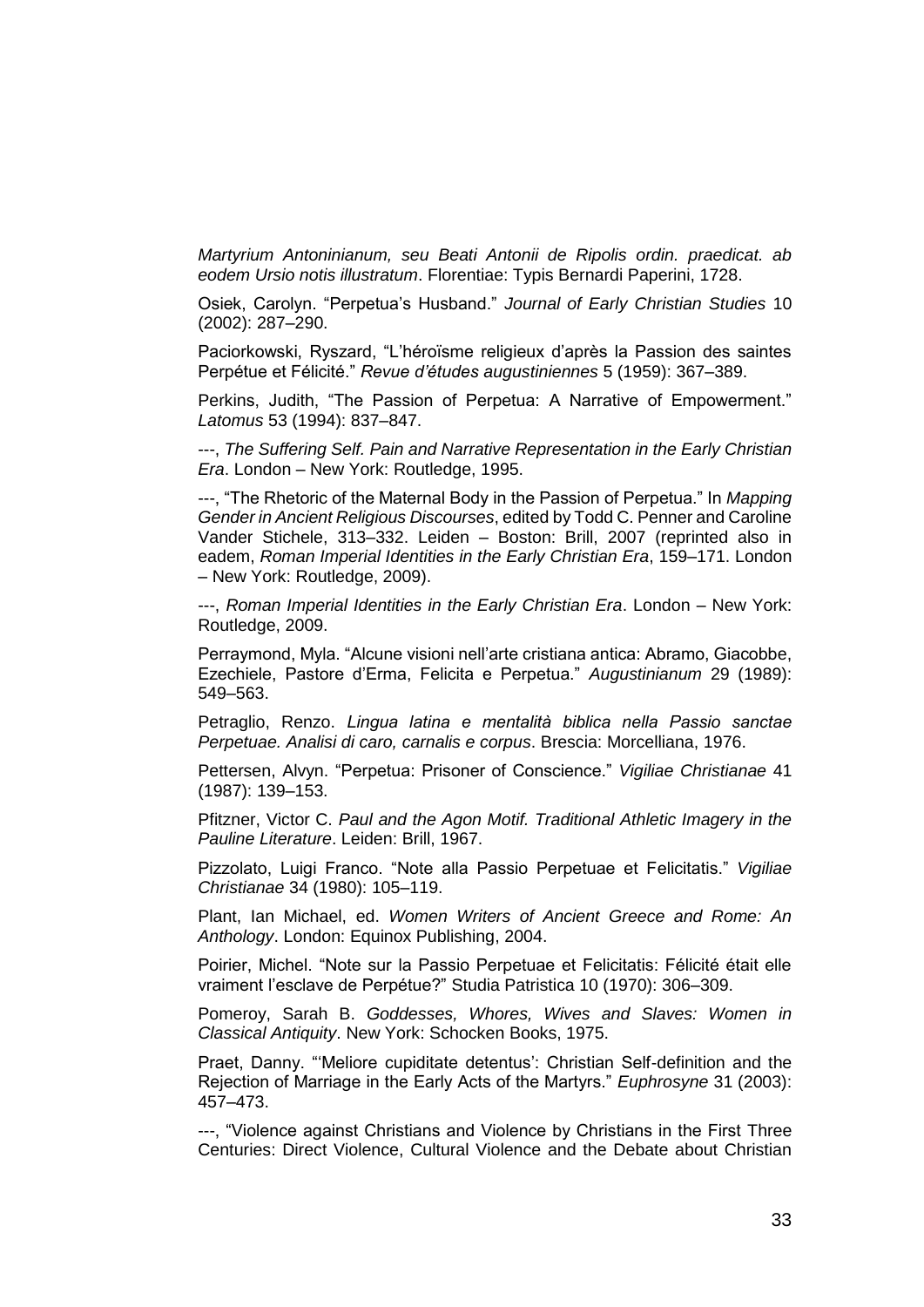Exclusiveness." In *Violence in Ancient Christianity. Victinms and Perpetrators*, edited by Albert C. Geljon and Riemer Roukema, 31–55. Leiden – Boston: Brill, 2014.

Rader, Rosemary. "The Martyrdom of Perpetua: A Protest Account of Third-Century Christianity." In *A Lost Tradition: Women Writers of The Early Church*, edited by Patricia Wilson-Kastner, 1–17. Washington, D. C.: University Press of America, 1981.

Rankin, David. *Tertullian and the Church*. Cambridge: Cambridge University Press, 2005.

Reichmann, Victor. *Römische Literatur in griechischer Übersetzung*. Leipzig: Dieterich, 1943.

Rives, James. "The Piety of a Persecutor." *Journal of Early Christian Studies* 4 (1996): 1–25.

Robeck, Cecil M. *Prophecy in Carthage. Perpetua, Tertullian, and Cyprian*. Cleveland, Ohio: The Pilgrim Press, 1992.

Robert, Louis, "Une vision de Perpétue martyre à Carthage en 203." Comptes rendus de l'Académie des Inscriptions et Belles-Lettres 126 (1982): 228–276 (reprinted also in idem, *Opera minora selecta*, vol. 5, 791–839. Amsterdam: Hakkert, 1989).

Robinson, Joseph Armitage. "Introduction." In *The Passion of S. Perpetua Newly Edited from the MSS. with an Introduction and Notes. Together with an Appendix Containing the Original Latin Text of the Scillitan Martyrdom*, edited by Joseph Armitage Robinson, 1–58. Cambridge: Cambridge University Press, 1891.

Romanacce, François-Xavier. "Construction et fonction du récit dans la littérature martyriale. L'exemple de la Passio Perpetuae." In *Rerum gestarum scriptor. Histoire et historiographie au Moyen Age. Mélanges Michel Sot*, edited by Magali Coumert, Marie-Céline Isaïa, Klaus Krönert and Sumi Shimahara, 245–255. Paris: Presses Universitaires de Paris-Sorbonne, 2012.

Ronsse, Erin A. "Rhetoric of Martyrs: Listening to Saints Perpetua and Felicitas." *Journal of Early Christian Studies* 14 (2006): 283–327.

---, *Rhetoric of Martyrs. Transmission and Reception History of the Passion of Saints Perpetua and Felicity*. University of Victoria: Unpublished PhD. Dissertation, 2007.

Rowland, Christopher. *The Open Heaven. A Study of Apocalyptic in Judaism and Early Christianity*. London: SPCK, 1982.

Rupprecht, Ernst. "Bemerkungen zur Passio SS. Perpetuae et Felicitatis." *Rheinisches Museum*, Neue Folge 90 (1941): 177–192.

Salisbury, Joyce E. *Perpetua's Passion. The Death and Memory of a Young Roman Woman* New York – London: Routledge, 1997.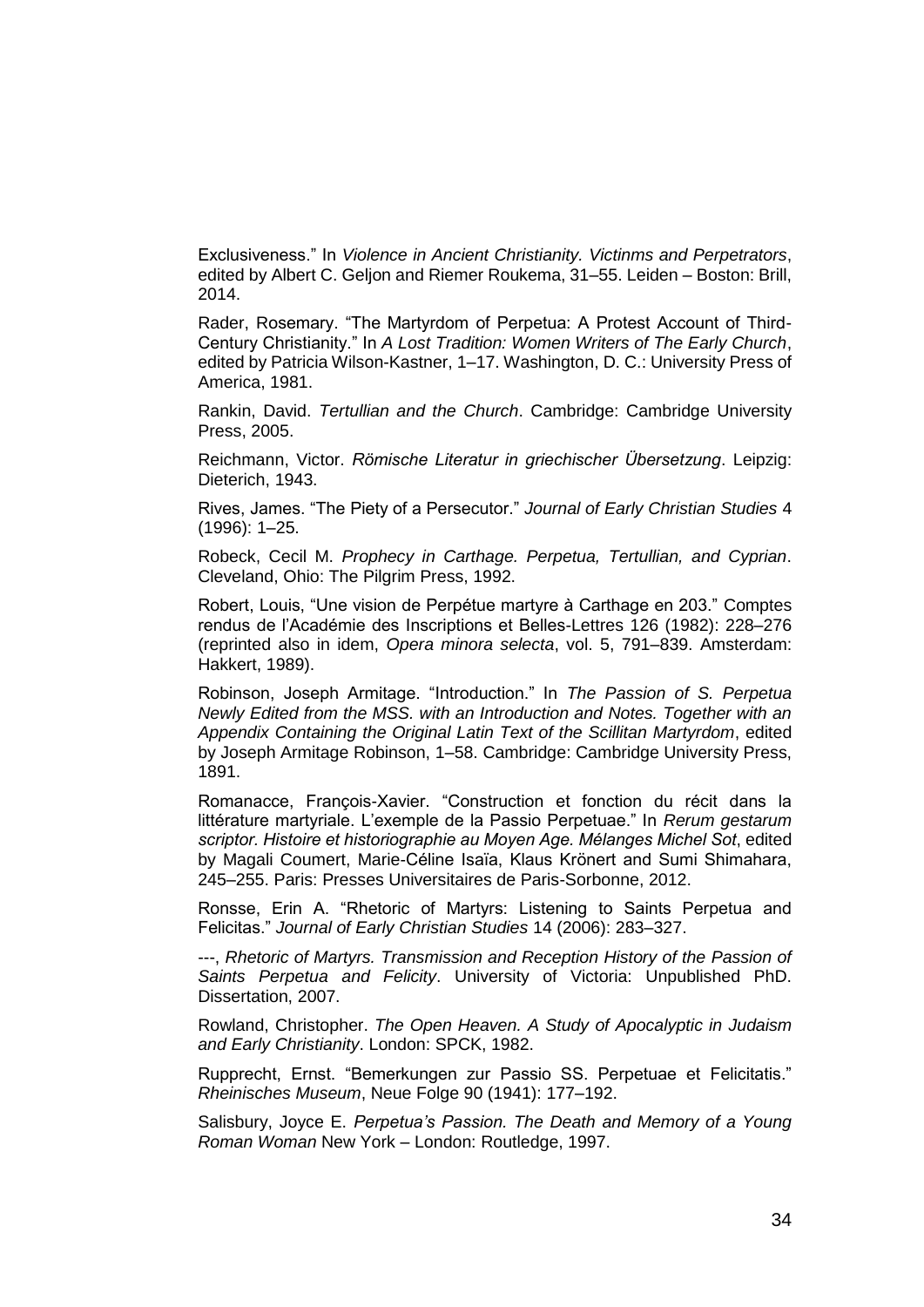Salonius, Aarne Henrik. *Passio S. Perpetuae. Kritische Bemerkungen mit besonderer Berücksichtigung der griechisch-lateinischen Überlieferung des Textes*. Helsingfors: Helsingfors centraltryckeri och bokbinderi aktiebolag, 1921.

Sardella, Teresa. "Strutture temporali e modelli di cultura: rapporti tra antitradizionalismo storico e modello martiriale nella Passio Perpetuae et Felicitatis." *Augustinianum* 30 (1990) : 259–278.

Sauget, Joseph-Marie, s. v. "Polieuto, santo, martire di Melitene." In *Bibliotheca sanctorum*, vol. 10, 996–999. Roma: Istituto Giovanni XXIII nella Pontifica Universita Lateranense, 1968.

Saxer, Victor. *Morts, martyrs, reliques en Afrique chrétienne aux premiers siècles*. Paris : Beauchesne, 1980.

---, *Bible et hagiographie. Textes et thèmes bibliques dans les Actes des martyrs authentiques des premiers siècles*. Bern – Frankfurt am Main – New York: Peter Lang, 1986.

---, "Afrique latine." In *Hagiographies. Histoire internationale de la littérature hagiographique latine et vernaculaire en Occident des origines à 1550*, vol. 1, edited by Guy Philippart, 25–95. Turnhout: Brepols, 1994.

Scorza Barcellona, Francesco. "Sogni e visioni nella letteratura martirologica africana posteriore al III secolo." *Augustinianum* 29 (1989): 193–212.

Shaw, Brent D. "The Passion of Perpetua." *Past & Present* 139 (1993): 3–45 (reprinted also in *Studies in Ancient and Roman Society*, edited by Robin Osborne, 286–325. Cambridge: Cambridge University Press, 2004).

---, "Postscript 2003." In *Studies in Ancient Greek and Roman Society*, edited by Robin Osborne, 322–325. Cambridge: Cambridge University Press, 2004.

---, *Sacred Violence. African Christians and Sectarian Hatred in the Age of Augustine*. New York: Cambridge University Press, 2011.

Shewring, Walter H. "Prose Rhythm in the Passio Perpetuae." *Journal of Theological Studies* 30 (1929): 56–57.

---, "En marge de la Passion des Saintes Perpétue et Félicité." *Revue bénédictine* 43 (1931) : 15–22

Schiller, Isabella, Weber, Dorothea, and Clemens Weidmann, "Sechs neue Augustinuspredigten. Teil 1 mit Edition dreier Sermones." *Wiener Studien* 121 (2008): 227–284.

Schlunk, Helmut. "Zu den frühchristlichen Sarkophagen aus Bureba (Prov. Burgos)." *Madrider Mitteilungen des Deutschen Archäologischen Instituts* 6 (1965): 139–166.

Schlunk, Helmut, and Theodor Hauschild. *Die Denkmäler der frühchristlichen und westgotischen Zeit*. Mainz am Rhein: Philipp von Zabern, 1978.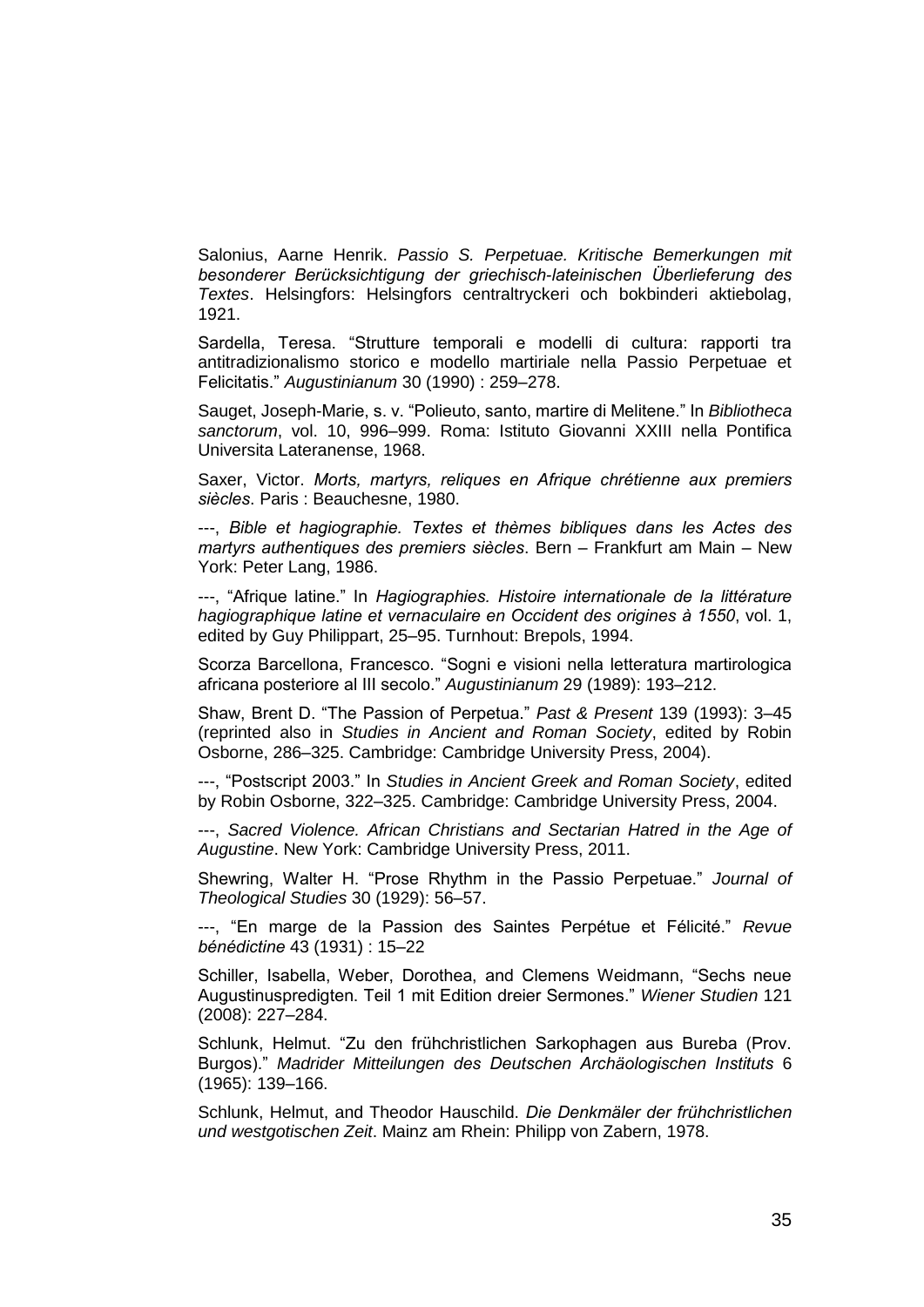Schöllgen, Georg. *Ecclesia sordida? Zur Frage der sozialen Schichtung frühchristlicher Gemeinden am Beispiel Karthagos zur Zeit Tertullians*. Münster: Aschendorff, 1984.

Schwarte, Karl-Heinz. "Das angebliche Christengesetz des Septimius Severus." *Historia* 12 (1963): 185–208.

Sigismund-Nielsen, Hanne. "Vibia Perpetua – An Indecent Woman." In *Perpetua's Passions. Multidisciplinary Approaches to the Passio Perpetuae et Felicitatis*, edited by Jan N. Bremmer and Marco Formisano, 103–117. Oxford: Oxford University Press, 2012.

Sirridge, Mary. "Dream Bodies and Dream Pains in Augustine's 'De natura et origine animae'." *Vivarium* 43 (2005): 213–249.

Solevåg, Anna Rebecca. *Birthing Salvation. Gender and Class in Early Christian Childbearing Discourse*. Leiden – Boston: Brill, 2013.

Speyer, Wolfgang. *Die literarische Fälschung im heidnischen und christlichen Altertum. Ein Versuch ihrer Deutung*. München: C. H. Beck, 1971.

Ste. Croix, Geoffrey E. M. de, *Christian Persecution, Martyrdom & Orthodoxy*, edited by Michael Whitby and Joseph Streeter. Oxford: Oxford University Press, 2006.

Steinhauser, Kenneth B. "Augustine's Reading of the Passio sanctarum Perpetuae et Felicitatis." Studia Patristica 33 (1997): 244–249.

Streete, Gail Corrington. *Redeemed Bodies. Women Martyrs in Early Christianity*. Louisville: Westminster John Knox Press, 2009.

Strobl, Wolfgang. "Notitiolae Quodvultdeanae." *Vigiliae Christianae* 52 (1998): 193–203.

Sullivan, Lisa M. "I responded 'I will not'…: Christianity as Catalyst for Resistance in the Passio Perpetuae et Felicitatis." *Semeia* 79 (1997): 63–73.

Šubrt, Jiří. "Ecclesia martyrum: Příběhy mučedníků na pozadí donatistického schizmatu" [Ecclesia martyrum: The Stories of Martyrs against the Backdrop of a Donatist Schism]. In *Příběhy raně křesťanských mučedníků II. Výbor z latinské a řecké martyrologické literatury 4. a 5. století*, edited by Petr Kitzler, 15–63. Praha: Vyšehrad, 2011.

Tabbernee, William. *Montanist Inscriptions and Testimonia. Epigraphic Sources Illustrating the History of Montanism*. Macon, Georgia: Mercer University Press, 1997.

---, *Fake Prophecy and Polluted Sacraments. Ecclesiastical and Imperial Reactions to Montanism*. Leiden – Boston: Brill, 2007.

Tabbernee, William, and Peter Lampe. *Pepouza and Tymion. The Discovery and Archaeological Exploration of a Lost Ancient City and an Imperial Estate*. Berlin – New York: Walter de Gruyter, 2008.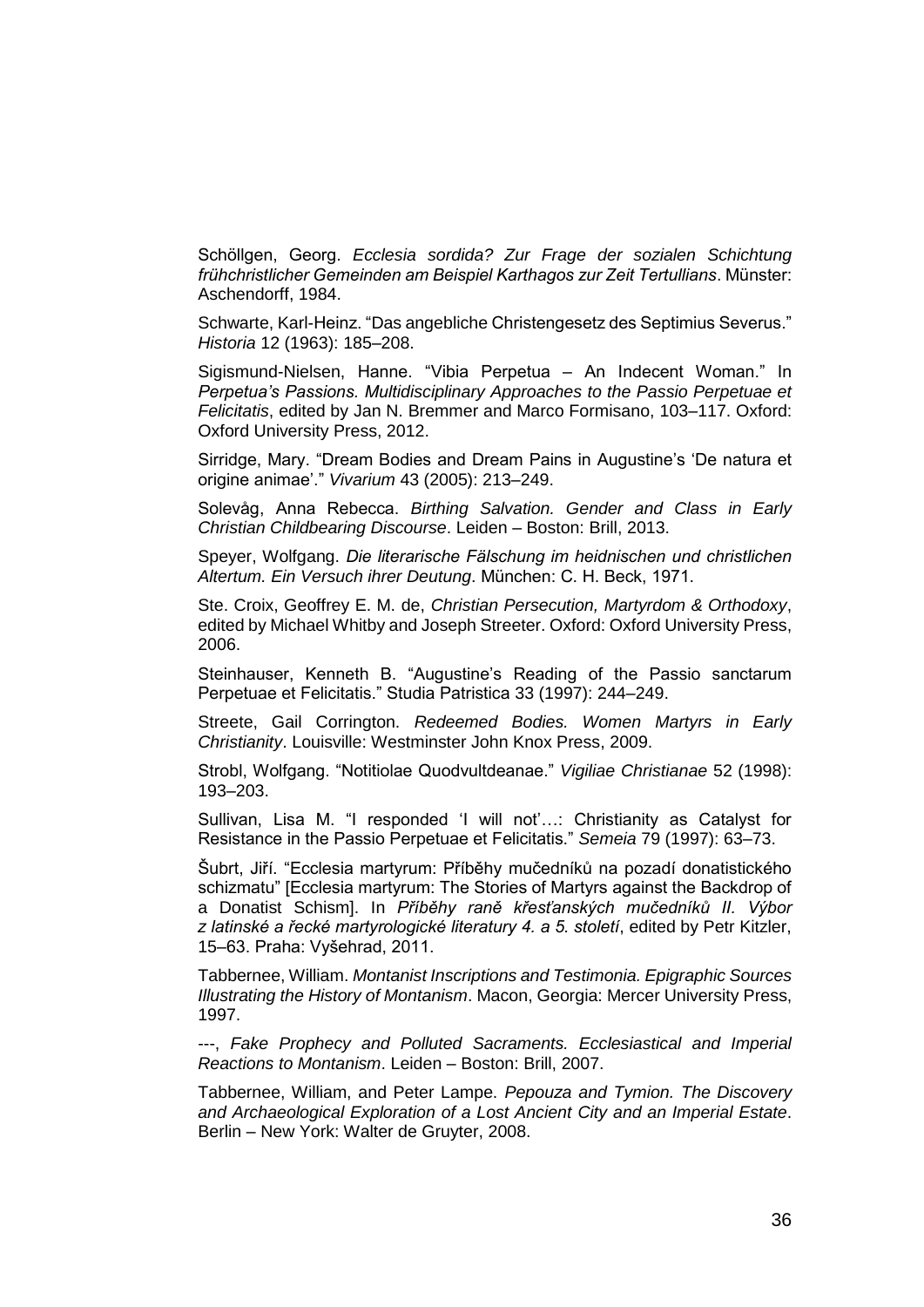Teeuwen, Stephan W. J. *Sprachlicher Bedeutungswandel bei Tertullian. Ein Beitrag zum Studium der christlichen Sondersprache*. Paderborn: Ferdinand Schöningh, 1926.

Testard, Maurice. "La Passion des saintes Perpétue et Félicité. Témoignages sur le monde antique et le christianisme." *Bulletin de l'association Guillaume Budé* 1 (1991): 56–75.

*Thesaurus Linguae Latinae*. Leipzig: Teubner, 1900–.

Tilley, Maureen A. "The Passion of Perpetua and Felicity." In *Searching the Scriptures*, vol. 2, *A Feminist Commentary*, edited by Elisabeth Schüssler Fiorenza, 829–858. New York: Crossroad, 1994.

---, *The Bible in Christian North Africa. The Donatist World*. Minneapolis: Fortress Press, 1996.

---, *Donatist Martyr Stories. The Church in Conflict in Roman North Africa*. Liverpool: Liverpool University Press, 1996.

Torjesen, Karen Jo. *When Women Were Priests: Women's Leadership in the Early Church and the Scandal of Their Subordination in the Rise of Christianity*. San Francisco: Harper, 1995.

Tränkle, Hermann. "Quintus Septimius Tertullianus Florens." In *Die lateinische Literatur des Umbruchs. Von der römischen zur christlichen Literatur*, Handbuch der lateinischen Literatur der Antike 4, edited by Klaus Sallmann, § 474, 438– 511. München: C. H. Beck, 1997.

Trevett, Christine. *Montanism. Gender, Authority and the New Prophecy*. Cambridge: Cambridge University Press, 1996.

Trumbower, Jeffrey A. *Rescue for the Dead: The Posthumous Salvation of Non-Christians in Early Christianity*. Oxford: Oxford University Press, 2001.

Uhlhorn, Gerhard. *Fundamenta chronologiae Tertullianeae*. Gottingae: G. F. Kaestner, 1852.

Varner, Eric R. *Mutilation and Transformation. Damnatio Memoriae and Roman Imperial Portraiture*. Leiden – Boston: Brill, 2004.

de Veer, Albert C. "Aux origines du De natura et origine animae de saint Augustin." *Revue d'études augustiniennes* 19 (1973): 121–157.

Verkerk, Philiuppe. "Critique d'attribution et analyse quantitative." *Revue d'études augustiniennes et patristiques* 57 (2011): 371–374.

Verschoren, Marleen. "Eeuwige Gelukzaligheid. Het Martelaarschap van Perpetua en Felicitas in enkele sermoenen en in De anima et eius origine van Sint-Augustinus (354–430)." In *De kracht van Gods Woord. Augustinus als Predikant*, 89–120. Heverlee – Leuven: Augustijns Historisch Instituut, 2009.

Vierow, Heidi. "Feminine and Masculine Voices in the Passion of Saints Perpetua and Felicitas." *Latomus* 58 (1999): 600–619.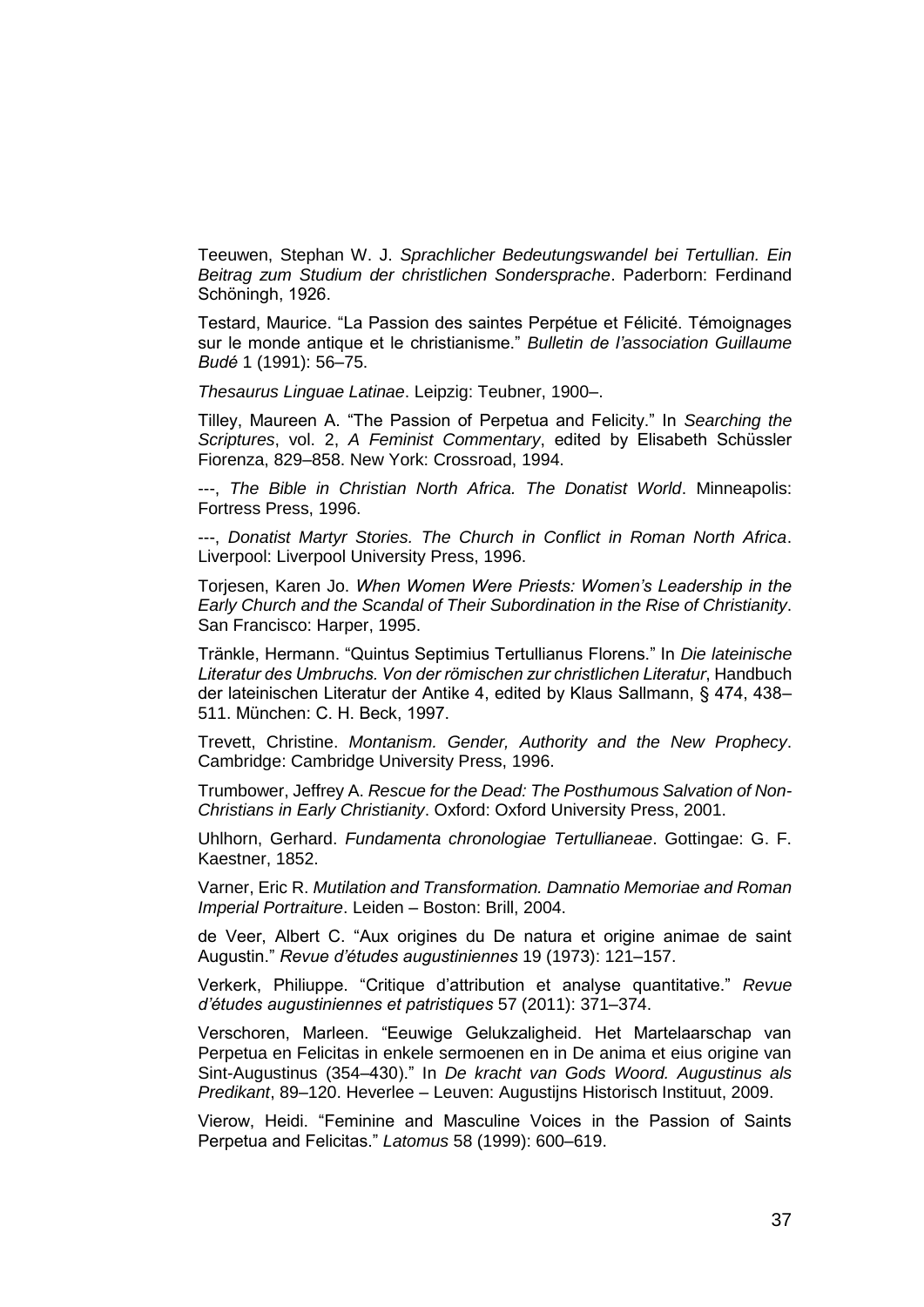Ville, Georges. *La gladiature en Occident des origines à la mort de Domitien*. Roma: École française de Rome, 1981.

de Waal, Anton. "Der leidende Dinocrates in der Vision der heil. Perpetua." *Römische Quartalschrift für christliche Altertumskunde und Kirchengeschichte* 17 (1903): 339–347.

Waldner, Katharina. "'Was wir also gehört und berührt haben, verkünden wir auch euch…'. Zur narrativen Technik der Körperdarstellung im Martyrium Polycarpi und der Passio Sanctarum Perpetuae et Felicitatis." In *Die Christen und der Körper. Aspekte der Körperlichkeit in der christlichen Literatur der Spätantike*, edited by Barbara Feichtinger and Helmut Seng, 29–74. Leipzig: K. G. Saur, 2004.

---, "Visions, Prophecy and Authority in the Passio Perpetuae." In *Perpetua's Passions. Multidisciplinary Approaches to the Passio Perpetuae et Felicitatis*, edited by Jan N. Bremmer and Marco Formisano, 201–219. Oxford: Oxford University Press, 2012.

Waszink, Jan H., ed., *Tertulliani De anima*. Amsterdam: J. M. Meulenhoff, 1947.

Weidmann, Clemens. "Der Augustinuscento Sermo Mai 66: Mit einem textkritischen Anhang zu Predigten auf Perpetua und Felicitas." In *Sermo doctorum. Compilers, Preachers, and their Audiences in the Early Medieval West*, edited by Maximilian Diesenberger, Yitzhak Hen and Marianne Pollheimer, 59–79. Turnhout: Brepols, 2013.

Weitbrecht, Julia. "Maternity and Sainthood in the Medieval Perpetua Legend." In *Perpetua's Passions. Multidisciplinary Approaches to the Passio Perpetuae et Felicitatis*, edited by Jan N. Bremmer and Marco Formisano, 150–166. Oxford: Oxford University Press, 2012.

Wiles, Maurice. "Orthodoxy and Heresy." In *Early Christianity. Origins and Evolution to 600 AD*, edited by Ian Hazlett, 198–207. London: SPCK, 1991.

Wilhite, David E. *Tertullian the African. An Anthropological Reading of Tertullian's Context and Identities*. Berlin – New York: Walter de Gruyter, 2007.

Williams, Craig. "Perpetua's Gender. A Latinist Reads the Passio Perpetuae et Felicitatis." In *Perpetua's Passions. Multidisciplinary Approaches to the Passio Perpetuae et Felicitatis*, edited by Jan N. Bremmer and Marco Formisano, 54– 77. Oxford: Oxford University Press, 2012.

Wilpert, Joseph. *Die Malereien der Katakomben Roms*. Freiburg im Breisgau: Herdersche Verlagshandlung, 1903.

---, *Die Malereien der Katakomben Roms. Tafelband*. Freiburg im Breisgau: Herdersche Verlagshandlung, 1903.

Wilson-Kastner, Patricia, ed. *A Lost Tradition: Women Writers of the Early Church*. Washington, D. C.: University Press of America, 1981.